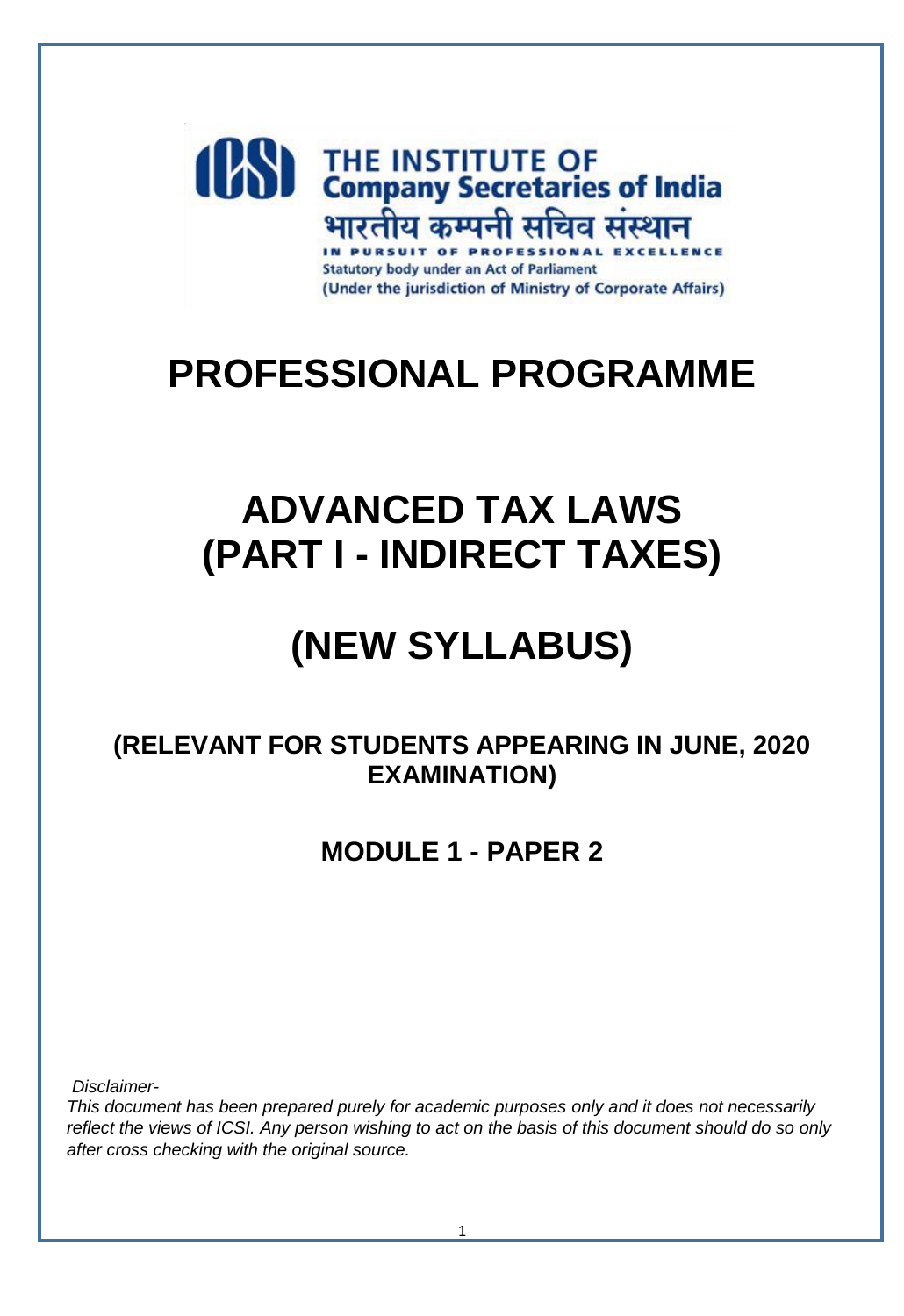#### **Students appearing in June, 2020 Examination shall note the following:**

*1. For Direct taxes, Finance Act, 2019 is applicable.* 

*2. Applicable Assessment year is 2020-21 (Previous Year 2019-20).* 

*3. For Indirect Taxes:* 

*i) Goods and Services Tax 'GST' is applicable for Executive Programme (Old Syllabus)* 

*ii) Goods and Services Tax 'GST' & Customs Law is applicable for Executive Programme* 

*(New Syllabus)* 

*iii) Goods and Services Tax 'GST' & Customs Law is applicable for Professional Programme (Old Syllabus)* 

*iv) Goods and Services Tax 'GST' & Customs Law is applicable for Professional Programme (New Syllabus)* 

*4. Students are also required to update themselves on all the relevant Rules, Notifications, Circulars, Clarifications, etc. issued by the CBDT, CBIC & Central Government, on or before six months prior to the date of the examination.*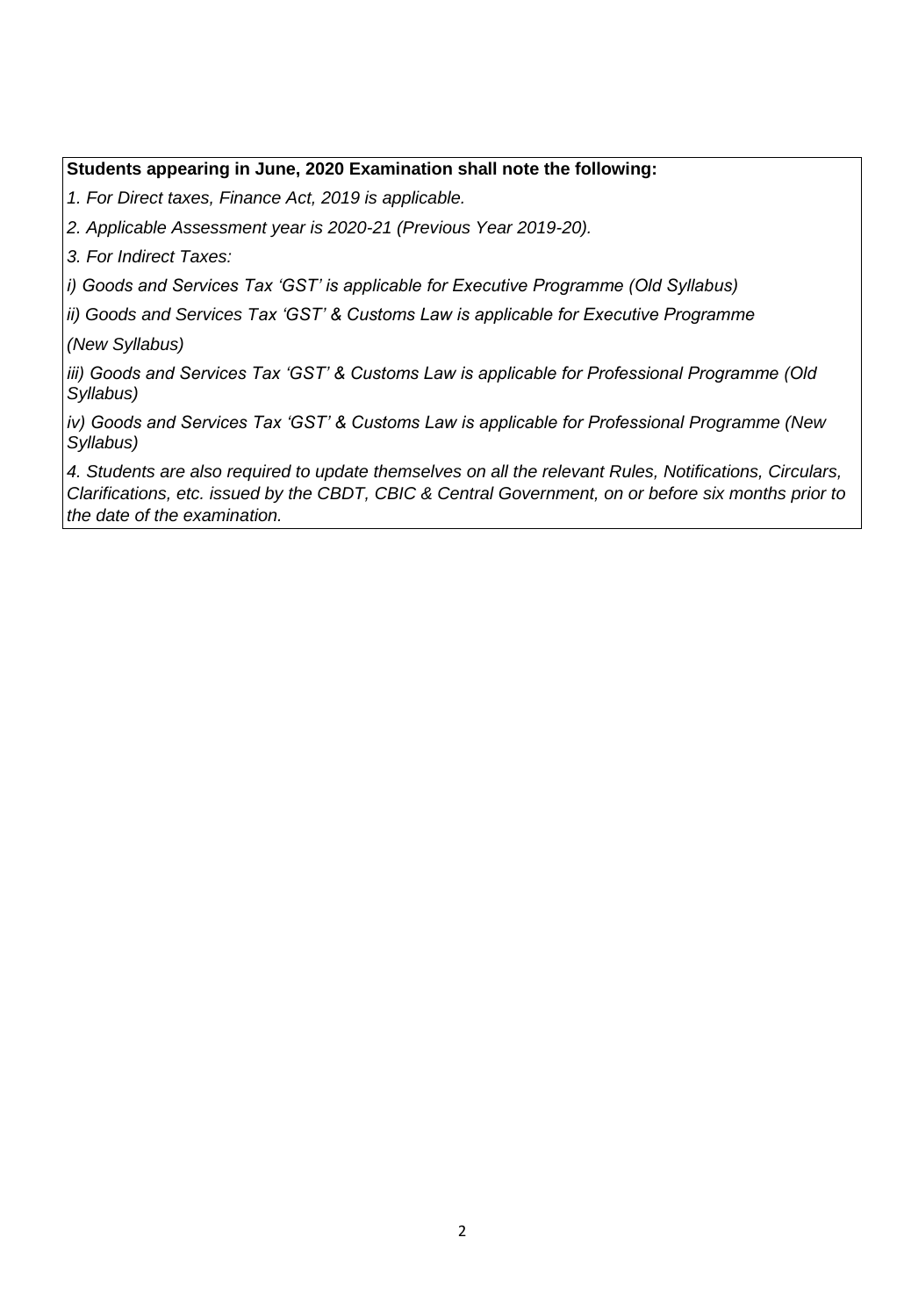# **TABLE OF CONTENT**

| <b>SUPPLEMENT FOR ADVANCED TAX LAWS</b>                                                                   |          |  |  |
|-----------------------------------------------------------------------------------------------------------|----------|--|--|
| <b>PART B</b>                                                                                             | Page No. |  |  |
| <b>GOODS &amp; SERVICES TAX (GST)</b><br>(MAJOR NOTIFICATIONS AND CIRCULARS - JUNE 2019 TO DECEMBER 2019) |          |  |  |
| Central Goods & Services Tax Act, 2017 & Rules (Notifications / Circulars/Orders)                         | $4 - 25$ |  |  |
| Integrated Goods & Services Tax Act, 2017 & Rules (Notifications / Circulars)                             | 26-27    |  |  |
| Customs Laws (Notifications/Circulars)                                                                    | 28-31    |  |  |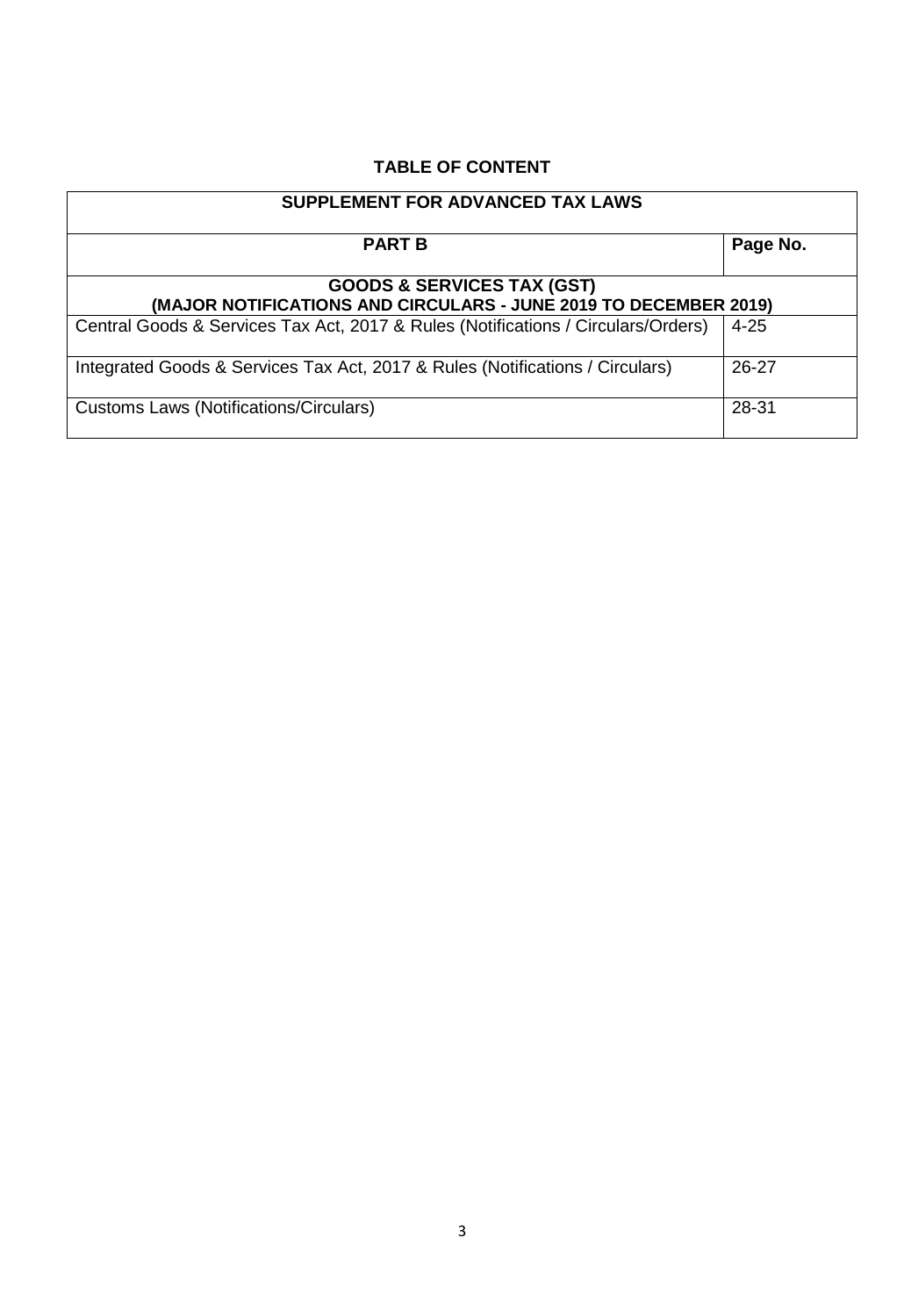### **GOODS & SERVICES TAX (GST)**

#### CENTRAL GOODS & SERVICES TAX ACT, 2017 AND CGST RULES, 2017 **NOTIFICATIONS Sr. No. Updates Lesson No.** 1. Notification No. 30/2019 – Central Tax, dated 28th June, 2019: *Seeks to provide exemption from furnishing of Annual Return /*  **4** *Reconciliation Statement for suppliers of Online Information Database*  **Procedural**  *Access and Retrieval Services ("OIDAR services")* **Compliance under GST** Central Government, on the recommendations of the Council, hereby notifies the persons registered under section 24 of the said Act read with rule 14 of the Central Goods and Services Tax Rules, 2017, supplying online information and data base access or retrieval services from a place outside India to a person in India, other than a registered person as the class of registered persons who shall follow the special procedure as mentioned below. 2. The said persons shall not be required to furnish an annual return in FORM GSTR-9 under sub-section (1) of section 44 of the said Act read with sub-rule (1) of rule 80 of the said rules. 3. The said persons shall not be required to furnish reconciliation statement in FORM GSTR-9C under sub-section (2) of section 44 of the said Act read with sub-rule (3) of rule 80 of the said rules. 2. Notification No. 31/2019 – Central Tax, dated 28th June, 2019: **2** *Seeks to carry out changes in the CGST Rules, 2017* **Supply** Central Government hereby makes the following rules further to amend the Central Goods and Services Tax Rules, 2017, namely:- 1. (1) These rules may be called the Central Goods and Services Tax (Fourth Amendment) Rules, 2019. (2) Save as otherwise provided in these rules, they shall come into force on the date of their publication in the official gazette. 2. In the Central Goods and Services Tax Rules, 2017 (hereinafter referred to as the said rules), after rule 10, the following rule shall be inserted, namely: - "10A. Furnishing of Bank Account Details.-After a certificate of registration in FORM GST REG-06 has been made available on the common portal and a Goods and Services Tax Identification Number has been assigned, the registered person, except those who have been granted registration under rule 12 or, as the case may be rule 16, shall as soon as may be, but not later than forty five days from the date of grant of registration or the date on which the return required under section 39 is due to be furnished, whichever is earlier, furnish information with respect to details of bank account, or any other information, as may be required on the common portal in order to comply with any other provision." *For more details please visit [http://cbic.gov.in/resources//htdocs](http://cbic.gov.in/resources/htdocs-cbec/gst/notfctn-31-central-tax-english-2019.pdf)[cbec/gst/notfctn-31-central-tax-english-2019.pdf](http://cbic.gov.in/resources/htdocs-cbec/gst/notfctn-31-central-tax-english-2019.pdf)* 3. Notification No. 39/2019 – Central Tax, dated 31st August, 2019: **13 Valuation &**  *Seeks to bring Section 103 of the Finance (No. 2) Act, 2019 in to force* **Assessment of Imported and** Central Government hereby appoints the 1st day of September, 2019, as the **Export Goods &** date on which the provisions of section 103 the said Act, shall come into force. **Procedural Aspects**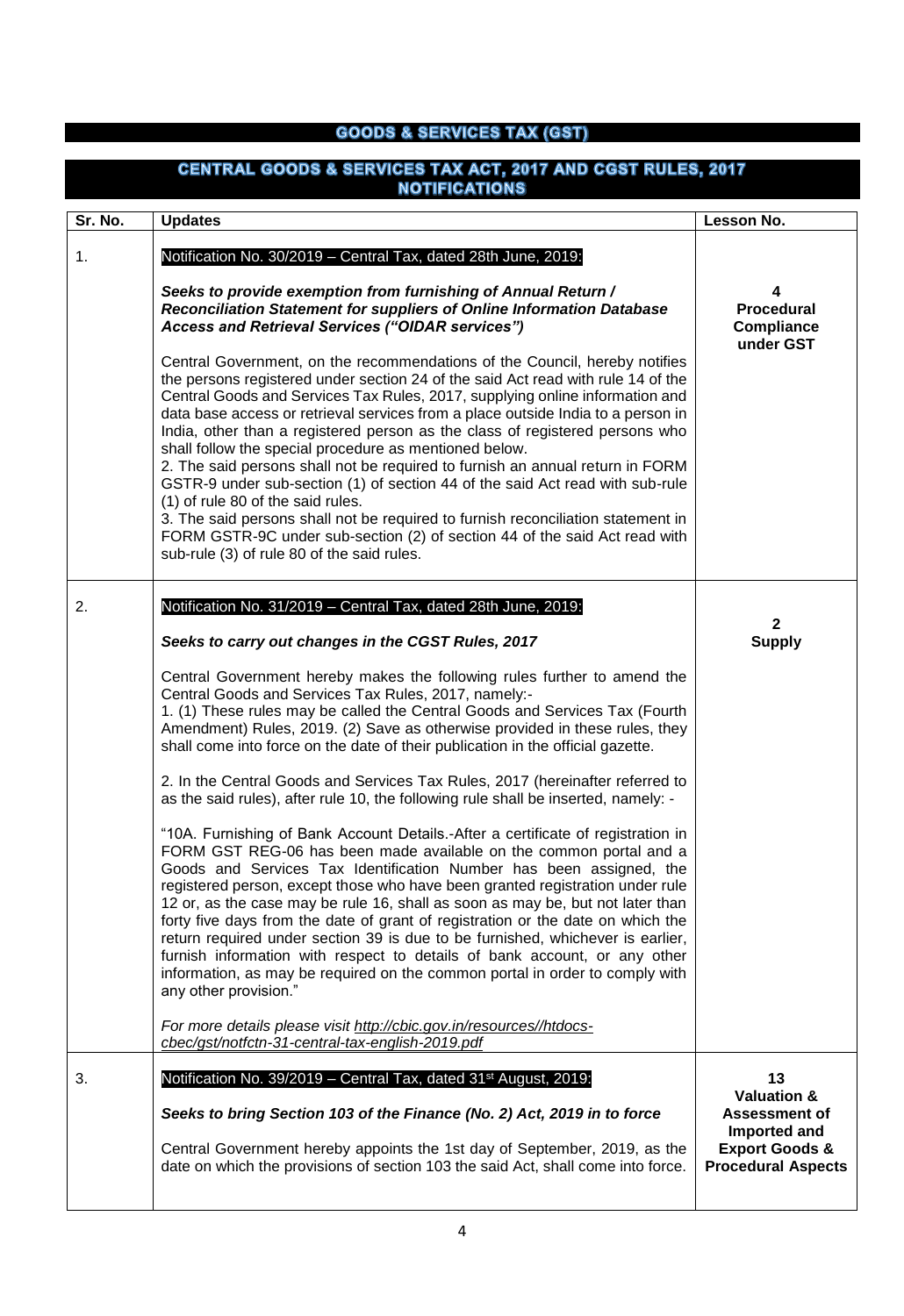| 4. | Notification No. 42/2019 - Central Tax, dated 24 <sup>th</sup> September, 2019:<br>Seeks to bring rules 10, 11, 12 and 26 of the CGST (Fourth Amendment)<br>Rules, 2019 in to force.<br>Central Government hereby appoints the 24th day of September, 2019, as the<br>date on which the provisions of rules 10, 11, 12 and 26 of the Central Goods<br>and Services Tax (Fourth Amendment) Rules, 2019 [notification No. 31/2019-<br>Central Tax, dated the 28th June, 2019, published in the Gazette of India,<br>Extraordinary, Part II, Section 3, Sub-section (i), vide number G.S.R 457(E),<br>dated the 28th June, 2019], shall come into force.                                                                                                                                                                                                                                                                                                                                                                                                                                                                 | $\mathbf{2}$<br><b>Supply</b>                              |
|----|-----------------------------------------------------------------------------------------------------------------------------------------------------------------------------------------------------------------------------------------------------------------------------------------------------------------------------------------------------------------------------------------------------------------------------------------------------------------------------------------------------------------------------------------------------------------------------------------------------------------------------------------------------------------------------------------------------------------------------------------------------------------------------------------------------------------------------------------------------------------------------------------------------------------------------------------------------------------------------------------------------------------------------------------------------------------------------------------------------------------------|------------------------------------------------------------|
| 5. | Notification No. 43/2019 - Central Tax, dated 30 <sup>th</sup> September, 2019:                                                                                                                                                                                                                                                                                                                                                                                                                                                                                                                                                                                                                                                                                                                                                                                                                                                                                                                                                                                                                                       |                                                            |
|    | Seeks to amend notification No 14/2019- Central Tax dated 7.3.2019 so as<br>to exclude manufacturers of aerated waters from the purview of<br>composition scheme.<br>Central Government, on the recommendations of the Council, hereby makes<br>the following amendments in the notification of the Government of India in the<br>Ministry of Finance (Department of Revenue), No.14/2019-Central Tax, dated<br>the 7th March, 2019, published in the Gazette of India, Extraordinary, Part II,<br>Section 3, Sub-section (i), vide number G.S.R. 196(E), dated the 7th March,<br>2019, namely: -<br>In the said notification, in the table, after SI. No. 2 and the entries thereto, the<br>following SI. No. and entries shall be inserted, namely: -<br>"2A.<br>Aerated Water ".<br>2202 10 10<br>2. This notification shall come into force on the 1st day of October, 2019.                                                                                                                                                                                                                                      | $\mathbf{2}$<br><b>Supply</b>                              |
| 6. | Notification No. 44/2019 - Central Tax, dated 9th October, 2019:                                                                                                                                                                                                                                                                                                                                                                                                                                                                                                                                                                                                                                                                                                                                                                                                                                                                                                                                                                                                                                                      | 4                                                          |
|    | Seeks to prescribe the due date for furnishing of return in FORM GSTR-<br>3B for the months of October, 2019 to March, 2020.                                                                                                                                                                                                                                                                                                                                                                                                                                                                                                                                                                                                                                                                                                                                                                                                                                                                                                                                                                                          | <b>Procedural</b><br><b>Compliance under</b><br><b>GST</b> |
|    | In exercise of the powers conferred by section 168 of the Central Goods and<br>Services Tax Act, 2017 (12 of 2017) read with sub-rule (5) of rule 61 of the<br>Central Goods and Services Tax Rules, 2017, the Commissioner, on the<br>recommendations of the Council, hereby specifies that the return in FORM<br>GSTR-3B of the said rules for each of the months from October, 2019 to<br>March, 2020 shall be furnished electronically through the common portal, on<br>or before the twentieth day of the month succeeding such month.<br>2. Payment of taxes for discharge of tax liability as per FORM GSTR-3B.<br>- Every registered person furnishing the return in FORM GSTR-3B of the said<br>rules shall, subject to the provisions of section 49 of the said Act, discharge<br>his liability towards tax, interest, penalty, fees or any other amount payable<br>under the said Act by debiting the electronic cash ledger or electronic credit<br>ledger, as the case may be, not later than the last date, as specified in the first<br>paragraph, on which he is required to furnish the said return. |                                                            |
| 7. | Notification No. 45/2019 - Central Tax, dated 9th October, 2019:                                                                                                                                                                                                                                                                                                                                                                                                                                                                                                                                                                                                                                                                                                                                                                                                                                                                                                                                                                                                                                                      | 4<br><b>Procedural</b>                                     |
|    | Seeks to prescribe the due date for furnishing FORM GSTR-1 for<br>registered persons having aggregate turnover of up to 1.5 crore rupees<br>for the quarters from October, 2019 to March, 2020.                                                                                                                                                                                                                                                                                                                                                                                                                                                                                                                                                                                                                                                                                                                                                                                                                                                                                                                       | <b>Compliance under</b><br><b>GST</b>                      |
|    | Central Government, on the recommendations of the Council, hereby notifies<br>the registered persons having aggregate turnover of up to 1.5 crore rupees in                                                                                                                                                                                                                                                                                                                                                                                                                                                                                                                                                                                                                                                                                                                                                                                                                                                                                                                                                           |                                                            |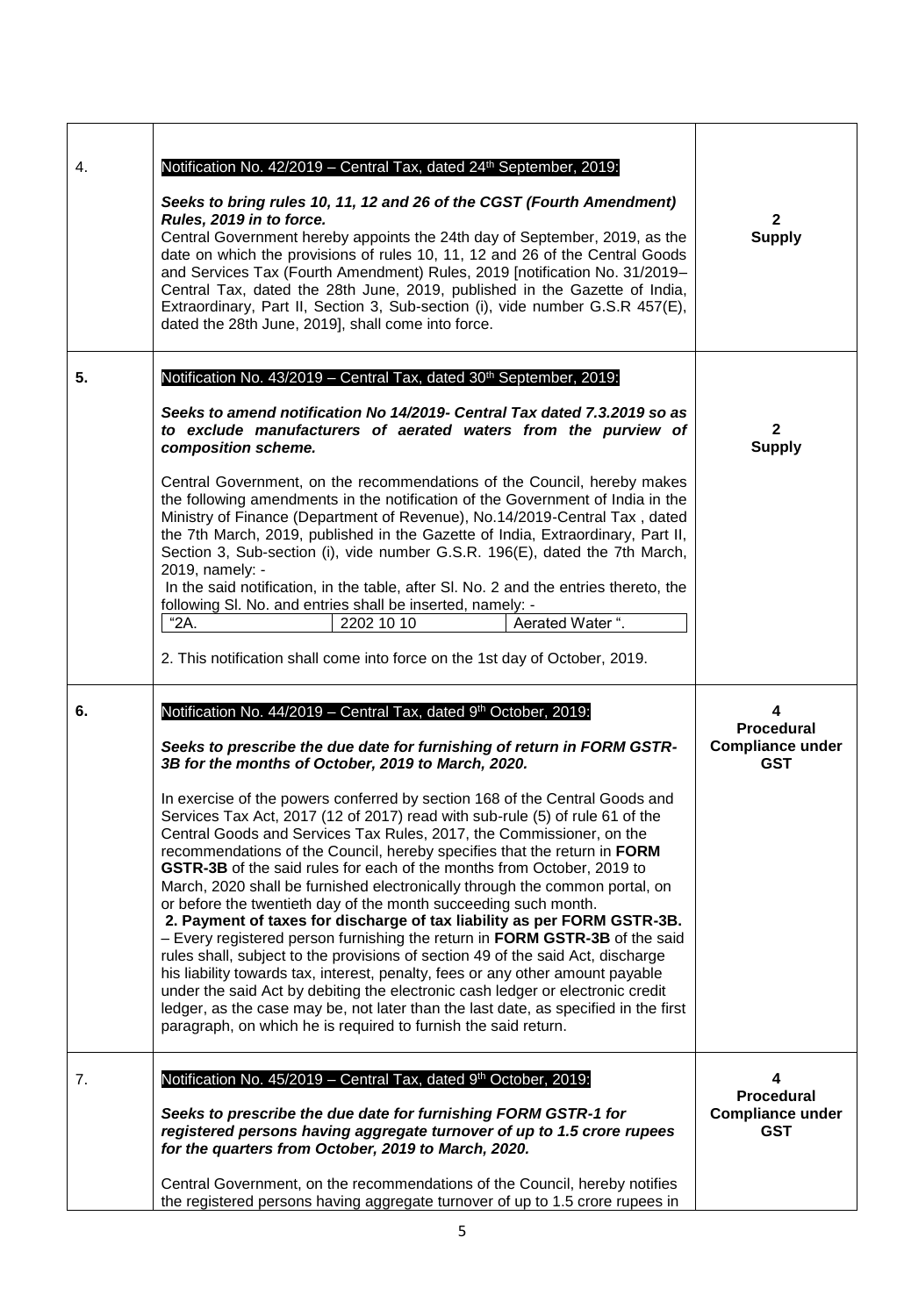|     | the preceding financial year or the current financial year, as the class of<br>registered persons who shall follow the special procedure as mentioned below<br>for furnishing the details of outward supply of goods or services or both.<br>2. The said registered persons shall furnish the details of outward supply of<br>goods or services or both in FORM GSTR-1 under the Central Goods and<br>Services Tax Rules, 2017, effected during the quarter as specified in column<br>(2) of the Table below till the time period as specified in the corresponding<br>entry in column (3) of the said Table, namely:- |                                                                                                                                                                                                                                                                                                                                                                                                                                                                                                                                                                                                                                                                                                                                                                                                                                                                                                                               |                                                                       |                                                                 |
|-----|------------------------------------------------------------------------------------------------------------------------------------------------------------------------------------------------------------------------------------------------------------------------------------------------------------------------------------------------------------------------------------------------------------------------------------------------------------------------------------------------------------------------------------------------------------------------------------------------------------------------|-------------------------------------------------------------------------------------------------------------------------------------------------------------------------------------------------------------------------------------------------------------------------------------------------------------------------------------------------------------------------------------------------------------------------------------------------------------------------------------------------------------------------------------------------------------------------------------------------------------------------------------------------------------------------------------------------------------------------------------------------------------------------------------------------------------------------------------------------------------------------------------------------------------------------------|-----------------------------------------------------------------------|-----------------------------------------------------------------|
|     | SI. No.<br>(1)                                                                                                                                                                                                                                                                                                                                                                                                                                                                                                                                                                                                         | Table<br>Quarter for which details in<br><b>FORM</b><br><b>GSTR-1 are furnished</b><br>(2)                                                                                                                                                                                                                                                                                                                                                                                                                                                                                                                                                                                                                                                                                                                                                                                                                                    | Time period for<br>furnishing details in<br><b>FORM GSTR-1</b><br>(3) |                                                                 |
|     | 1<br>$\overline{2}$                                                                                                                                                                                                                                                                                                                                                                                                                                                                                                                                                                                                    | October, 2019 to December, 2019<br>January, 2020 to March, 2020<br>3. The time limit for furnishing the details or return, as the case may be, under                                                                                                                                                                                                                                                                                                                                                                                                                                                                                                                                                                                                                                                                                                                                                                          | 31st January, 2020<br>30th April, 2020                                |                                                                 |
|     |                                                                                                                                                                                                                                                                                                                                                                                                                                                                                                                                                                                                                        | sub-section (2) of section 38 of the said Act, for the months of October, 2019<br>to March, 2020 shall be subsequently notified in the Official Gazette.                                                                                                                                                                                                                                                                                                                                                                                                                                                                                                                                                                                                                                                                                                                                                                      |                                                                       |                                                                 |
| 8.  |                                                                                                                                                                                                                                                                                                                                                                                                                                                                                                                                                                                                                        | Notification No. 46/2019 - Central Tax, dated 9th October, 2019:                                                                                                                                                                                                                                                                                                                                                                                                                                                                                                                                                                                                                                                                                                                                                                                                                                                              |                                                                       | 4<br><b>Procedural</b>                                          |
|     |                                                                                                                                                                                                                                                                                                                                                                                                                                                                                                                                                                                                                        | Seeks to prescribe the due date for furnishing of return in FORM GSTR-1<br>for registered persons having aggregate turnover more than 1.5 crore<br>rupees for the months of October, 2019 to March, 2020.                                                                                                                                                                                                                                                                                                                                                                                                                                                                                                                                                                                                                                                                                                                     |                                                                       | <b>Compliance under</b><br><b>GST</b>                           |
|     |                                                                                                                                                                                                                                                                                                                                                                                                                                                                                                                                                                                                                        | Commissioner, on the recommendations of the Council, hereby extends the<br>time limit for furnishing the details of outward supplies in FORM GSTR-1 of<br>the Central Goods and Services Tax Rules, 2017, by such class of registered<br>persons having aggregate turnover of more than 1.5 crore rupees in the<br>preceding financial year or the current financial year, for each of the months<br>from October, 2019 to March, 2020 till the eleventh day of the month<br>succeeding such month.<br>2. The time limit for furnishing the details or return, as the case may be, under<br>sub-section (2) of section 38 of the said Act, for the months of October, 2019<br>to March, 2020 shall be subsequently notified in the Official Gazette.                                                                                                                                                                          |                                                                       |                                                                 |
| 9.  |                                                                                                                                                                                                                                                                                                                                                                                                                                                                                                                                                                                                                        | Notification No. 47/2019 - Central Tax, dated 9th October, 2019:<br>Seeks to make filing of annual return under section 44 (1) of CGST Act<br>for F.Y. 2017-18 and 2018-19 optional for small taxpayers whose<br>aggregate turnover is less than Rs 2 crores and who have not filed the<br>said return before the due date.                                                                                                                                                                                                                                                                                                                                                                                                                                                                                                                                                                                                   |                                                                       | 4<br><b>Procedural</b><br><b>Compliance under</b><br><b>GST</b> |
|     |                                                                                                                                                                                                                                                                                                                                                                                                                                                                                                                                                                                                                        | Central Government, on the recommendations of the Council, hereby notifies<br>those registered persons whose aggregate turnover in a financial year does<br>not exceed two crore rupees and who have not furnished the annual return<br>under sub-section (1) of section 44 of the said Act read with sub-rule (1) of<br>rule 80 of the Central Goods and Services Tax Rules, 2017 (hereinafter<br>referred to as the said rules) before the due date, as the class of registered<br>persons who shall, in respect of financial years 2017-18 and 2018-19, follow<br>the special procedure such that the said persons shall have the option to<br>furnish the annual return under sub-section (1) of section 44 of the said Act<br>read with sub-rule (1) of rule 80 of the said rules:<br>Provided that the said return shall be deemed to be furnished on the due date<br>if it has not been furnished before the due date. |                                                                       |                                                                 |
| 10. |                                                                                                                                                                                                                                                                                                                                                                                                                                                                                                                                                                                                                        | Notification No. 48/2019 - Central Tax, dated 9th October, 2019:                                                                                                                                                                                                                                                                                                                                                                                                                                                                                                                                                                                                                                                                                                                                                                                                                                                              |                                                                       | 9                                                               |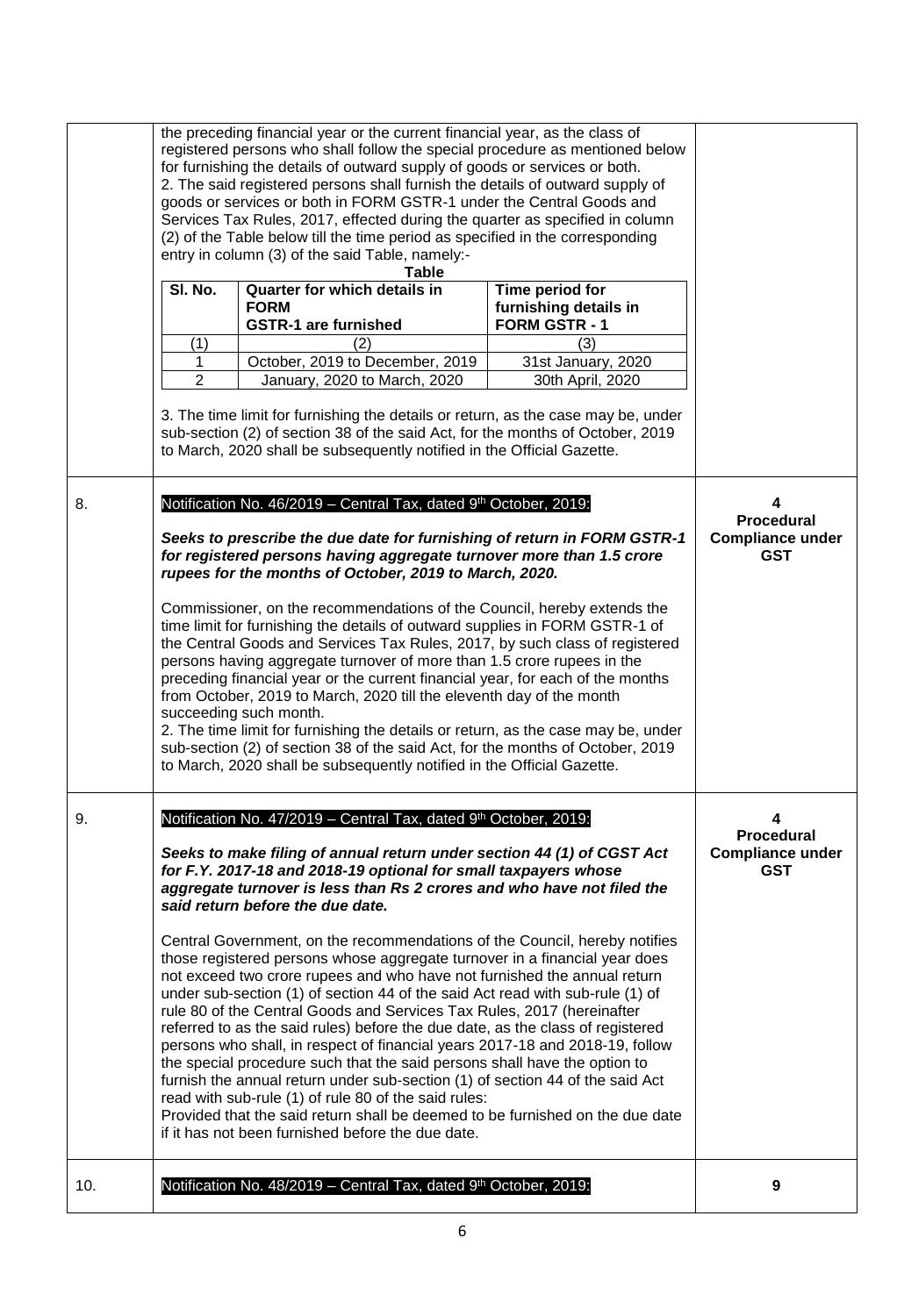|     | Seeks to amend notification No. 41/2019 - Central Tax, dated the 31st<br><b>August, 2019.</b><br>Central Government, on the recommendations of the Council, hereby makes<br>the following amendments in the notification of the Government of India in the<br>Ministry of Finance, Department of Revenue No. 41/2019-Central Tax, dated<br>the 31st August, 2019, published in the Gazette of India, Extraordinary, Part II,<br>Section 3, Subsection (i) vide number G.S.R. 618(E), dated the 31st August,<br>2019, namely:-<br>In the said notification, in the opening paragraph-<br>(a) in clause (ii), for the figures, letters and word "20th September", the figures,<br>letters and word "11th October" shall be inserted;<br>(b) after the clause (iv), the following clauses shall be inserted, namely: -<br>"(v) the registered persons whose principal place of business is in the<br>State of Jammu and Kashmir, having aggregate turnover of more than<br>1.5 crore rupees in the preceding financial year or the current financial<br>year, who have furnished, electronically through the common portal,<br>details of outward supplies in FORM GSTR-1 of the Central Goods and<br>Services Tax Rules, 2017 (hereafter referred to as the said rules), for<br>the month of August, 2019, on or before the 11th October, 2019, for<br>failure to furnish the said FORM GSTR-1 by the due date;<br>(vi) the registered persons whose principal place of business is in the<br>State of Jammu and Kashmir, required to deduct tax at source under<br>the provisions of section 51 of the said Act, who have furnished<br>electronically through the common portal, return in FORM GSTR-7 of<br>the said rules under sub-section (3) of section 39 of the said Act read<br>with rule 66 of the said rules, for the month of July, 2019, on or before<br>the 10 th October, 2019, for failure to furnish the said FORM GSTR-7<br>by the due date;<br>(vii) the registered persons whose principal place of business is in the<br>State of Jammu and Kashmir, required to deduct tax at source under<br>the provisions of section 51 of the said Act, who have furnished | <b>Union Territory</b><br>Goods and<br><b>Services Tax</b><br>(UTGST) |
|-----|------------------------------------------------------------------------------------------------------------------------------------------------------------------------------------------------------------------------------------------------------------------------------------------------------------------------------------------------------------------------------------------------------------------------------------------------------------------------------------------------------------------------------------------------------------------------------------------------------------------------------------------------------------------------------------------------------------------------------------------------------------------------------------------------------------------------------------------------------------------------------------------------------------------------------------------------------------------------------------------------------------------------------------------------------------------------------------------------------------------------------------------------------------------------------------------------------------------------------------------------------------------------------------------------------------------------------------------------------------------------------------------------------------------------------------------------------------------------------------------------------------------------------------------------------------------------------------------------------------------------------------------------------------------------------------------------------------------------------------------------------------------------------------------------------------------------------------------------------------------------------------------------------------------------------------------------------------------------------------------------------------------------------------------------------------------------------------------------------------------------------------------------------------------------------------|-----------------------------------------------------------------------|
|     | the said rules under sub-section (3) of section 39 of the said Act read<br>with rule 66 of the said rules, for the month of August, 2019, on or before<br>the 10 th October, 2019, for failure to furnish the said FORM GSTR-7<br>by the due date;<br>(viii) the registered persons whose principal place of business is in the<br>State of Jammu and Kashmir, who have furnished, electronically<br>through the common portal, return in FORM GSTR-3B of the said rules,<br>for the month of July, 2019, on or before the 20th October, 2019, for<br>failure to furnish the said FORM GSTR-3B by the due date;                                                                                                                                                                                                                                                                                                                                                                                                                                                                                                                                                                                                                                                                                                                                                                                                                                                                                                                                                                                                                                                                                                                                                                                                                                                                                                                                                                                                                                                                                                                                                                    |                                                                       |
|     | (ix) the registered persons whose principal place of business is in the<br>State of Jammu and Kashmir, who have furnished, electronically<br>through the common portal, return in FORM GSTR-3B of the said rules,<br>for the month of August, 2019, on or before the 20th October, 2019, for<br>failure to furnish the said FORM GSTR-3B by the due date."                                                                                                                                                                                                                                                                                                                                                                                                                                                                                                                                                                                                                                                                                                                                                                                                                                                                                                                                                                                                                                                                                                                                                                                                                                                                                                                                                                                                                                                                                                                                                                                                                                                                                                                                                                                                                         |                                                                       |
| 11. | Notification No. 49/2019 - Central Tax, dated 9th October, 2019:<br>Seeks to carry out changes in the CGST Rules, 2017.<br>Central Government hereby makes the following rules further to amend the<br>Central Goods and Services Tax Rules, 2017, namely:-<br>1. (1) These rules may be called the Central Goods and Services Tax (Sixth<br>Amendment) Rules, 2019.                                                                                                                                                                                                                                                                                                                                                                                                                                                                                                                                                                                                                                                                                                                                                                                                                                                                                                                                                                                                                                                                                                                                                                                                                                                                                                                                                                                                                                                                                                                                                                                                                                                                                                                                                                                                               | 4<br><b>Procedural</b><br><b>Compliance under</b><br><b>GST</b>       |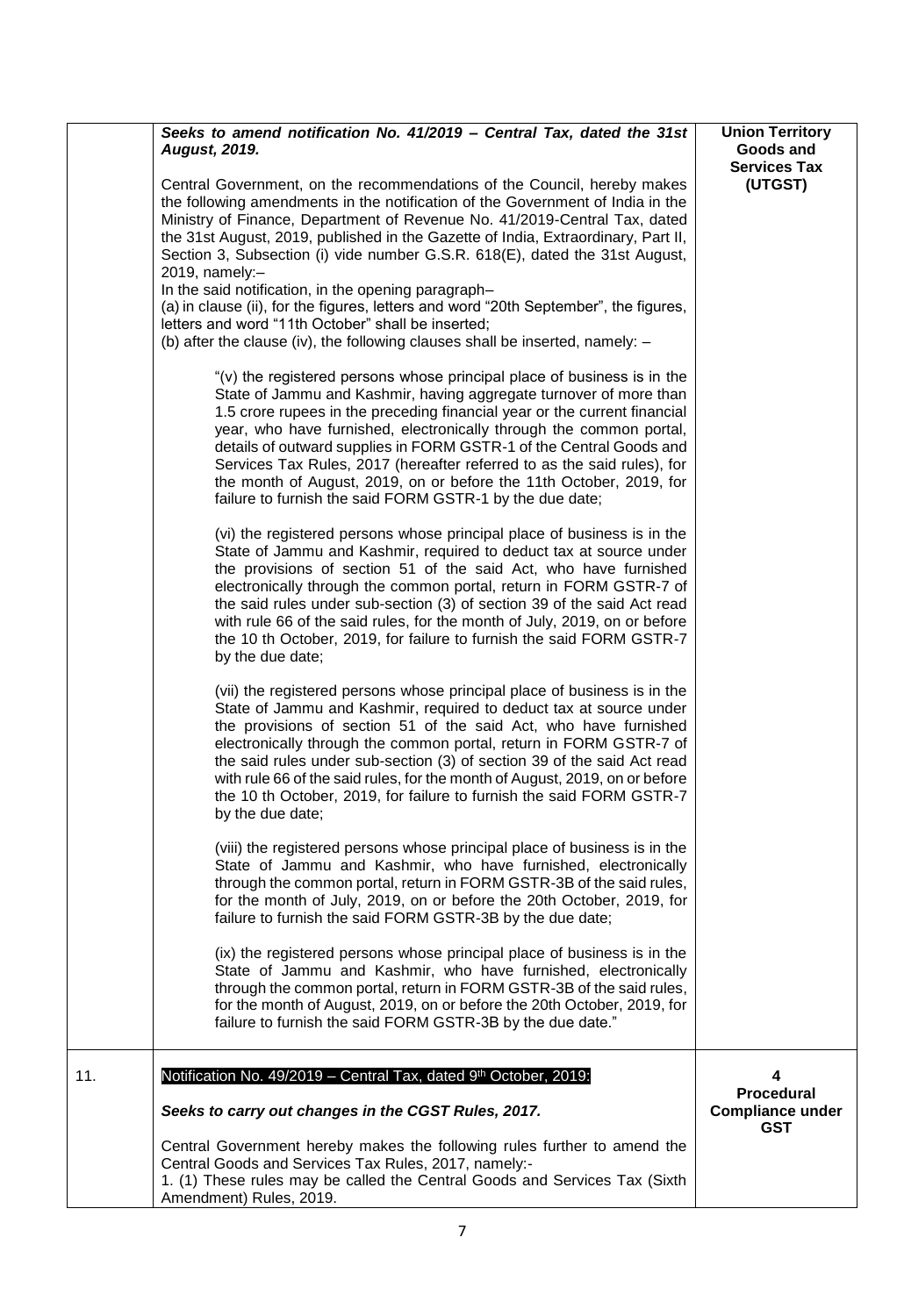|     | (2) Save as otherwise provided in these rules, they shall come into force on the<br>date of their publication in the Official Gazette.<br>2. In the Central Goods and Services Tax Rules, 2017 (hereinafter referred to<br>as the said rules), in rule 21A,-<br>(a) in sub-rule (3), the following explanation shall be inserted, namely:-<br>"Explanation.-For the purposes of this sub-rule, the expression "shall not make<br>any taxable supply" shall mean that the registered person shall not issue a tax<br>invoice and, accordingly, not charge tax on supplies made by him during the<br>period of suspension.";<br>(b) after sub-rule (4), the following sub-rule shall be inserted, namely:-<br>"(5) Where any order having the effect of revocation of suspension of<br>registration has been passed, the provisions of clause (a) of sub-section (3) of<br>section 31 and section 40 in respect of the supplies made during the period of<br>suspension and the procedure specified therein shall apply.".<br>3. In the said rules, in rule 36, after sub-rule (3), the following sub-rule shall be<br>inserted, namely:-<br>"(4) Input tax credit to be availed by a registered person in respect of invoices<br>or debit notes, the details of which have not been uploaded by the suppliers<br>under sub-section (1) of section 37, shall not exceed 20 per cent. of the eligible<br>credit available in respect of invoices or debit notes the details of which have<br>been uploaded by the suppliers under sub-section (1) of section 37.".<br>http://cbic.gov.in/resources//htdocs-<br>For<br>more<br>details<br>please<br>visit<br>cbec/gst/notfctn-49-central-tax-english-2019.pdf |                                                                            |
|-----|-----------------------------------------------------------------------------------------------------------------------------------------------------------------------------------------------------------------------------------------------------------------------------------------------------------------------------------------------------------------------------------------------------------------------------------------------------------------------------------------------------------------------------------------------------------------------------------------------------------------------------------------------------------------------------------------------------------------------------------------------------------------------------------------------------------------------------------------------------------------------------------------------------------------------------------------------------------------------------------------------------------------------------------------------------------------------------------------------------------------------------------------------------------------------------------------------------------------------------------------------------------------------------------------------------------------------------------------------------------------------------------------------------------------------------------------------------------------------------------------------------------------------------------------------------------------------------------------------------------------------------------------------------------------------------------------------------------|----------------------------------------------------------------------------|
| 12. | Notification No. 51/2019 - Central Tax, dated 31st October, 2019:<br>Seeks to amend notification no. 2/2017- Central Tax in order to notify<br>jurisdiction of Jammu Commissionerate over UT of J&K and UT of Ladakh<br>In exercise of the powers under section 3 read with section 5 of the Central<br>Goods and Services Tax Act, 2017 (12 of 2017) and section 3 of the Integrated<br>Goods and Services Tax Act, 2017 (13 of 2017), the Government hereby makes<br>the following further amendment in the notification of the Government of India<br>in the Ministry of Finance (Department of Revenue), No. 02/2017- Central Tax,<br>dated the 19th June, 2017, published in the Gazette of India, Extraordinary,<br>Part II, Section 3, Sub-section (i) vide number G.S.R. 609(E), dated the 19th<br>June, 2017, namely:-<br>In the said notification, in Table II, in column (3), in serial number 51, for the<br>words "State of Jammu and Kashmir", the words "Union territory of Jammu and<br>Kashmir and Union territory of Ladakh" shall be substituted.                                                                                                                                                                                                                                                                                                                                                                                                                                                                                                                                                                                                                                      | 9<br><b>Union Territory</b><br>Goods and<br><b>Services Tax</b><br>(UTGST) |
| 13. | Notification No. 56/2019 - Central Tax, dated 14 <sup>th</sup> November, 2019:<br>Seeks to carry out Seventh amendment (2019) in the CGST Rules, 2017.<br>[Primarily related to Simplification of the Annual Return / Reconciliation<br>Statement]<br>In exercise of the powers conferred by section 164 of the Central Goods and<br>Services Tax Act, 2017 (12 of 2017), the Central Government hereby makes<br>the following rules further to amend the Central Goods and Services Tax<br>Rules, 2017, namely:-<br>1. (1) These rules may be called the Central Goods and Services Tax<br>(Seventh Amendment) Rules, 2019.<br>(2) Save as otherwise provided in these rules, they shall come into force on<br>the date of their publication in the Official Gazette.                                                                                                                                                                                                                                                                                                                                                                                                                                                                                                                                                                                                                                                                                                                                                                                                                                                                                                                                    | 4<br><b>Procedural</b><br><b>Compliance under</b><br>GST                   |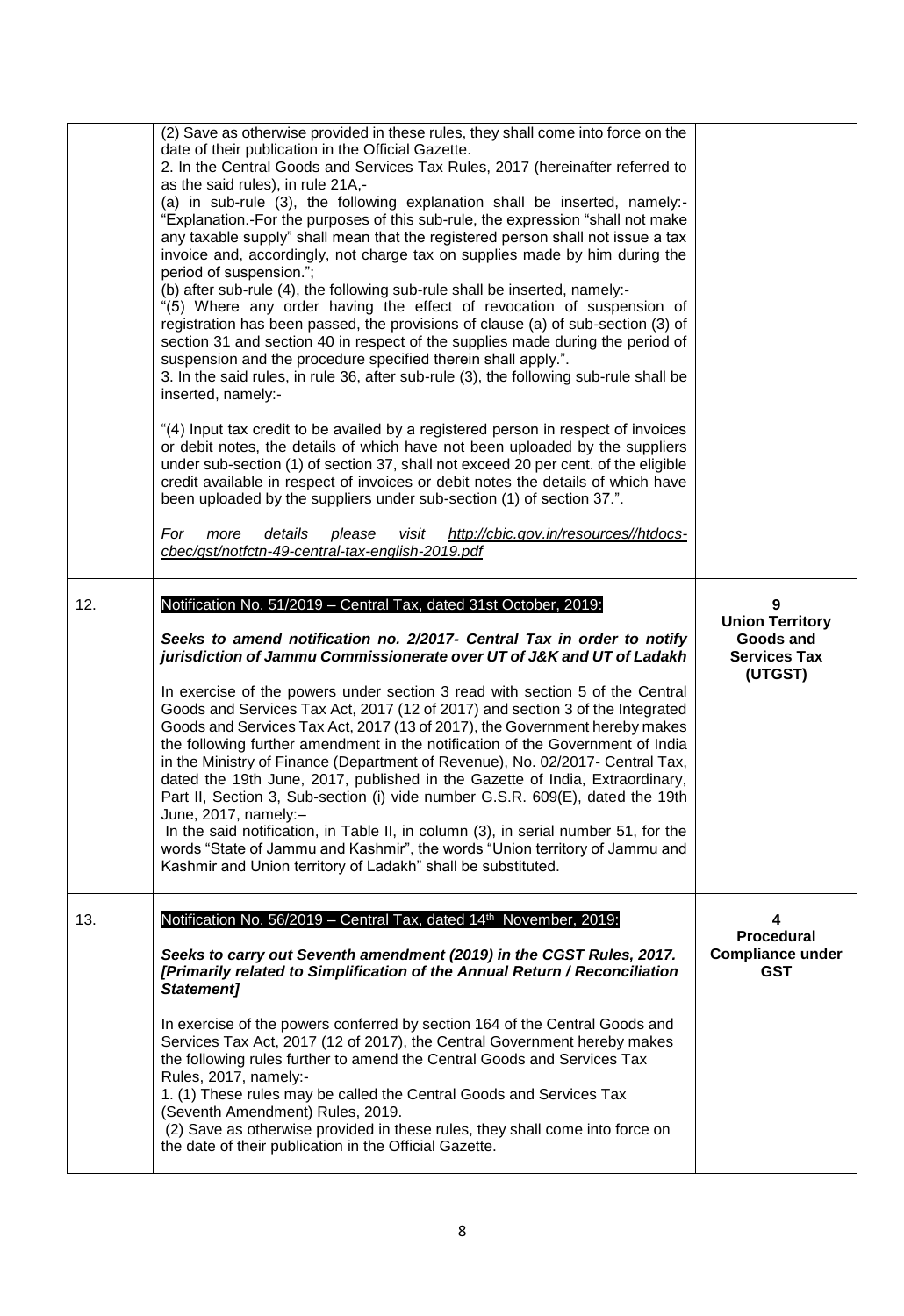|     | For more details please visit http://cbic.gov.in/resources//htdocs-                                                                                                                                                                                                                                                                                                                                                                                                                                                                                                                                                                                                                                                                                                                                                                                                                                                                                                                                                                                                                                                                                                                                                                                                                                                                                                                                                                                                                                                                                                                                                                                                                                                                                                                                                                                                                                                                                                                                                                                                                                                                                                                                                                                                                                                                                                                                                                                                                                                                                                                                                                                                                                                                                                                                                                                                                                                                                                                                                                               |                                          |
|-----|---------------------------------------------------------------------------------------------------------------------------------------------------------------------------------------------------------------------------------------------------------------------------------------------------------------------------------------------------------------------------------------------------------------------------------------------------------------------------------------------------------------------------------------------------------------------------------------------------------------------------------------------------------------------------------------------------------------------------------------------------------------------------------------------------------------------------------------------------------------------------------------------------------------------------------------------------------------------------------------------------------------------------------------------------------------------------------------------------------------------------------------------------------------------------------------------------------------------------------------------------------------------------------------------------------------------------------------------------------------------------------------------------------------------------------------------------------------------------------------------------------------------------------------------------------------------------------------------------------------------------------------------------------------------------------------------------------------------------------------------------------------------------------------------------------------------------------------------------------------------------------------------------------------------------------------------------------------------------------------------------------------------------------------------------------------------------------------------------------------------------------------------------------------------------------------------------------------------------------------------------------------------------------------------------------------------------------------------------------------------------------------------------------------------------------------------------------------------------------------------------------------------------------------------------------------------------------------------------------------------------------------------------------------------------------------------------------------------------------------------------------------------------------------------------------------------------------------------------------------------------------------------------------------------------------------------------------------------------------------------------------------------------------------------------|------------------------------------------|
|     | cbec/gst/notfctn-56-central-tax-english-                                                                                                                                                                                                                                                                                                                                                                                                                                                                                                                                                                                                                                                                                                                                                                                                                                                                                                                                                                                                                                                                                                                                                                                                                                                                                                                                                                                                                                                                                                                                                                                                                                                                                                                                                                                                                                                                                                                                                                                                                                                                                                                                                                                                                                                                                                                                                                                                                                                                                                                                                                                                                                                                                                                                                                                                                                                                                                                                                                                                          |                                          |
|     | 2019.pdf;jsessionid=66B8DD24C24A9E2E166447116F219FA3                                                                                                                                                                                                                                                                                                                                                                                                                                                                                                                                                                                                                                                                                                                                                                                                                                                                                                                                                                                                                                                                                                                                                                                                                                                                                                                                                                                                                                                                                                                                                                                                                                                                                                                                                                                                                                                                                                                                                                                                                                                                                                                                                                                                                                                                                                                                                                                                                                                                                                                                                                                                                                                                                                                                                                                                                                                                                                                                                                                              |                                          |
| 14. | Notification No. 62/2019 - Central Tax, dated 26 <sup>h</sup> November, 2019:<br>Seeks to notify the transition plan with respect to J&K reorganization                                                                                                                                                                                                                                                                                                                                                                                                                                                                                                                                                                                                                                                                                                                                                                                                                                                                                                                                                                                                                                                                                                                                                                                                                                                                                                                                                                                                                                                                                                                                                                                                                                                                                                                                                                                                                                                                                                                                                                                                                                                                                                                                                                                                                                                                                                                                                                                                                                                                                                                                                                                                                                                                                                                                                                                                                                                                                           | 9<br><b>Union Territory</b><br>Goods and |
|     | w.e.f. 31.10.2019                                                                                                                                                                                                                                                                                                                                                                                                                                                                                                                                                                                                                                                                                                                                                                                                                                                                                                                                                                                                                                                                                                                                                                                                                                                                                                                                                                                                                                                                                                                                                                                                                                                                                                                                                                                                                                                                                                                                                                                                                                                                                                                                                                                                                                                                                                                                                                                                                                                                                                                                                                                                                                                                                                                                                                                                                                                                                                                                                                                                                                 | <b>Services Tax</b><br>(UTGST)           |
|     | Government, on the recommendations of the Council, hereby notifies those<br>persons whose principal place of business or place of business lies in the<br>erstwhile State of Jammu and Kashmir till the 30th day of October, 2019; and<br>lies in the Union territory of Jammu and Kashmir or in the Union territory of<br>Ladakh from the 31st day of October, 2019 onwards, as the class of persons<br>who shall follow the following special procedure till the 31st day of December,<br>2019 (hereinafter referred to as the transition date), as mentioned below.<br>2. The said class of persons shall:-<br>(i) ascertain the tax period as per sub-clause (106) of section 2 of the said Act<br>for the purposes of any of the provisions of the said Act for the month of<br>October, 2019 and November, 2019 as below:<br>(a) October, 2019: 1 st October, 2019 to 30th October, 2019;<br>(b) November, 2019: 31st October, 2019 to 30th November, 2019;<br>(ii) irrespective of the particulars of tax charged in the invoices, or in other like<br>documents, raised from 31st October, 2019 till the transition date, pay the<br>appropriate applicable tax in the return under section 39 of the said Act;<br>(iii) have an option to transfer the input tax credit (ITC) from the registered<br>Goods and Services Tax Identification Number (GSTIN), till the 30th day of<br>October, 2019 in the State of Jammu and Kashmir, to the new GSTIN in the<br>Union territory of Jammu and Kashmir or in the Union territory of Ladakh from<br>the 31st day of October by following the procedure as below:<br>(a) the said class of persons shall intimate the jurisdictional tax officer of the<br>transferor and the transferee regarding the transfer of ITC, within one month of<br>obtaining new registration;<br>(b) the ITC shall be transferred on the basis of ratio of turnover of the place of<br>business in the Union territory of Jammu and Kashmir and in the Union territory<br>of Ladakh;<br>(c) the transfer of ITC shall be carried out through the return under section 39<br>of the said Act for any tax period before the transition date and the transferor<br>GSTIN would be debiting the said ITC from its electronic credit ledger in Table<br>4 (B) (2) of FORM GSTR-3B and the transferee GSTIN would be crediting the<br>equal amount of ITC in its electronic credit ledger in Table 4 (A) (5) of FORM<br>GSTR-3B.<br>3. The balance of State taxes in electronic credit ledger of the said class of<br>persons, whose principal place of business lies in the Union territory of Ladakh<br>from the 31st day of October, 2019, shall be transferred as balance of Union<br>territory tax in the electronic credit ledger.<br>4. The provisions of clause (i) of section 24 of the said Act shall not apply on<br>the said class of persons making inter-State supplies between the Union<br>territories of Jammu and Kashmir and Ladakh from the 31st day of October,<br>2019 till the transition date. |                                          |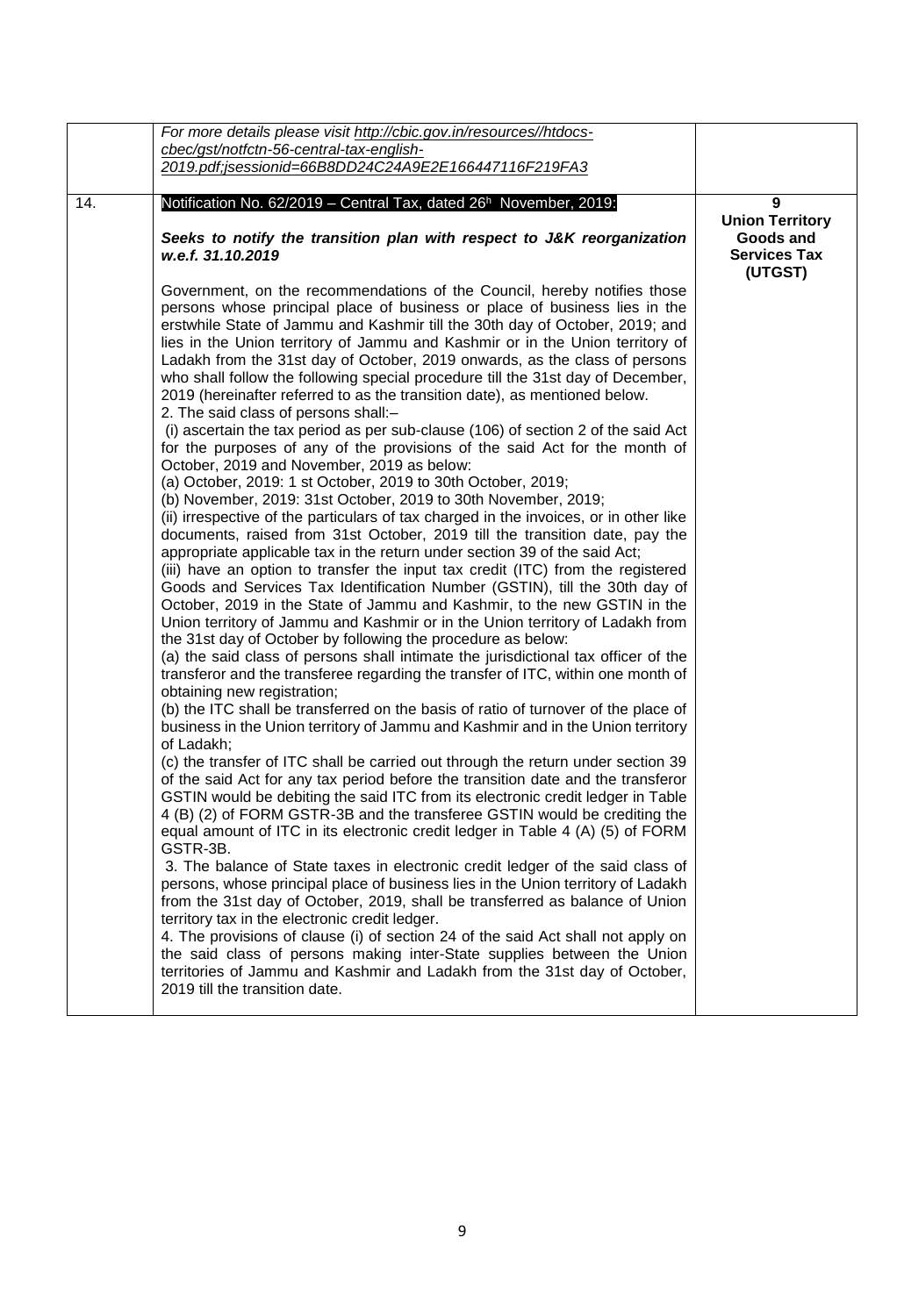## **CENTRAL GOODS & SERVICES TAX ACT, 2017 AND CGST RULES, 2017**

#### **CIRCULARS/ORDERS**

| Sr. No. | <b>Updates</b>                                                                                                                                                                                                                                                                                                                                                                                                                                                                                                                                                                                                                                                                                                                                                                                                                                                                                                                                                                                                                                                                                                                                                                                                                                                                                                                                                                                                                                                                                                                                                                            | Lesson No.                                                 |
|---------|-------------------------------------------------------------------------------------------------------------------------------------------------------------------------------------------------------------------------------------------------------------------------------------------------------------------------------------------------------------------------------------------------------------------------------------------------------------------------------------------------------------------------------------------------------------------------------------------------------------------------------------------------------------------------------------------------------------------------------------------------------------------------------------------------------------------------------------------------------------------------------------------------------------------------------------------------------------------------------------------------------------------------------------------------------------------------------------------------------------------------------------------------------------------------------------------------------------------------------------------------------------------------------------------------------------------------------------------------------------------------------------------------------------------------------------------------------------------------------------------------------------------------------------------------------------------------------------------|------------------------------------------------------------|
| 1.      | CIRCULAR No. 102/2019 - CGST, dated 28th June, 2019                                                                                                                                                                                                                                                                                                                                                                                                                                                                                                                                                                                                                                                                                                                                                                                                                                                                                                                                                                                                                                                                                                                                                                                                                                                                                                                                                                                                                                                                                                                                       | 6                                                          |
|         | Clarification regarding applicability of GST on additional / penal interest -<br>reg.                                                                                                                                                                                                                                                                                                                                                                                                                                                                                                                                                                                                                                                                                                                                                                                                                                                                                                                                                                                                                                                                                                                                                                                                                                                                                                                                                                                                                                                                                                     | Inspection,<br>search, seizure,<br>offences &<br>penalties |
|         | Various representations have been received from the trade and industry regarding<br>applicability of GST on delayed payment charges in case of late payment of<br>Equated Monthly Instalments (EMI). An EMI is a fixed amount paid by a borrower<br>to a lender at a specified date every calendar month. EMIs are used to pay off<br>both interest and principal every month, so that over a specified period, the loan<br>is fully paid off along with interest. In cases where the EMI is not paid at the<br>scheduled time, there is a levy of additional / penal interest on account of delay in                                                                                                                                                                                                                                                                                                                                                                                                                                                                                                                                                                                                                                                                                                                                                                                                                                                                                                                                                                                     |                                                            |
|         | payment of EMI.<br>2. Doubts have been raised regarding the applicability of GST on additional / penal<br>interest on the overdue loan i.e. whether it would be exempt from GST in terms of<br>SI. No. 27 of notification No. 12/2017-Central Tax (Rate) dated 28th June 2017 or<br>such penal interest would be treated as consideration for liquidated damages<br>[amounting to a separate taxable supply of services under GST covered under<br>entry 5(e) of Schedule II of the Central Goods and Services Tax Act, 2017<br>(hereinafter referred to as the CGST Act) i.e. "agreeing to the obligation to refrain<br>from an act, or to tolerate an act or a situation, or to do an act"]. In order to ensure<br>uniformity in the implementation of the provisions of the law, the Board, in exercise<br>of its powers conferred by section 168 (1) of the CGST Act, hereby issues the<br>following clarification. Circular No. 102/21/2019-GST Page 2 of 3<br>3. Generally, following two transaction options involving EMI are prevalent in the<br>trade:-<br>• Case – 1: X sells a mobile phone to Y. The cost of mobile phone is Rs 40,000/-<br>. However, X gives Y an option to pay in installments, Rs 11,000/- every month<br>before 10th day of the following month, over next four months (Rs 11,000/- $*4 =$<br>Rs. 44,000/-). Further, as per the contract, if there is any delay in payment by Y<br>beyond the scheduled date, Y would be liable to pay additional / penal interest<br>amounting to Rs. 500/- per month for the delay. In some instances, X is charging |                                                            |
|         | Y Rs. 40,000/- for the mobile and is separately issuing another invoice for<br>providing the services of extending loans to Y, the consideration for which is the<br>interest of 2.5% per month and an additional / penal interest amounting to Rs.<br>500/- per month for each delay in payment.                                                                                                                                                                                                                                                                                                                                                                                                                                                                                                                                                                                                                                                                                                                                                                                                                                                                                                                                                                                                                                                                                                                                                                                                                                                                                         |                                                            |
|         | • Case – 2: X sells a mobile phone to Y. The cost of mobile phone is Rs 40,000/-<br>. Y has the option to avail a loan at interest of 2.5% per month for purchasing the<br>mobile from M/s ABC Ltd. The terms of the loan from M/s ABC Ltd. allows Y a<br>period of four months to repay the loan and an additional / penal interest @ 1.25%<br>per month for any delay in payment.                                                                                                                                                                                                                                                                                                                                                                                                                                                                                                                                                                                                                                                                                                                                                                                                                                                                                                                                                                                                                                                                                                                                                                                                       |                                                            |
|         | For more details please visit: http://cbic.gov.in/resources//htdocs-<br>cbec/gst/circular-cgst-                                                                                                                                                                                                                                                                                                                                                                                                                                                                                                                                                                                                                                                                                                                                                                                                                                                                                                                                                                                                                                                                                                                                                                                                                                                                                                                                                                                                                                                                                           |                                                            |
|         | 102.pdf;jsessionid=E49FE0E17DD3F34D44F2C97702121875                                                                                                                                                                                                                                                                                                                                                                                                                                                                                                                                                                                                                                                                                                                                                                                                                                                                                                                                                                                                                                                                                                                                                                                                                                                                                                                                                                                                                                                                                                                                       |                                                            |
|         | Corrigendum to Notification No. 102/2019 - Central Tax                                                                                                                                                                                                                                                                                                                                                                                                                                                                                                                                                                                                                                                                                                                                                                                                                                                                                                                                                                                                                                                                                                                                                                                                                                                                                                                                                                                                                                                                                                                                    |                                                            |
|         | In para 5 of the Circular No. 102/21/2019-GST dated 28th June, 2018, for<br>"Case 2: The additional / penal interest is charged for a transaction between Y<br>and M/s ABC Ltd., and the same is getting covered under SI. No. 27 of notification<br>No. 12/2017-Central Tax (Rate) dated 28.06.2017. Accordingly, in this case the<br>'penal interest' charged thereon on a transaction between Y and M/s ABC Ltd.<br>would not be subject to GST, as the same would not be covered under notification<br>No. 12/2017-Central Tax (Rate) dated 28.06.2017. The value of supply of mobile<br>by X to Y would be Rs. 40,000/- for the purpose of levy of GST."                                                                                                                                                                                                                                                                                                                                                                                                                                                                                                                                                                                                                                                                                                                                                                                                                                                                                                                             |                                                            |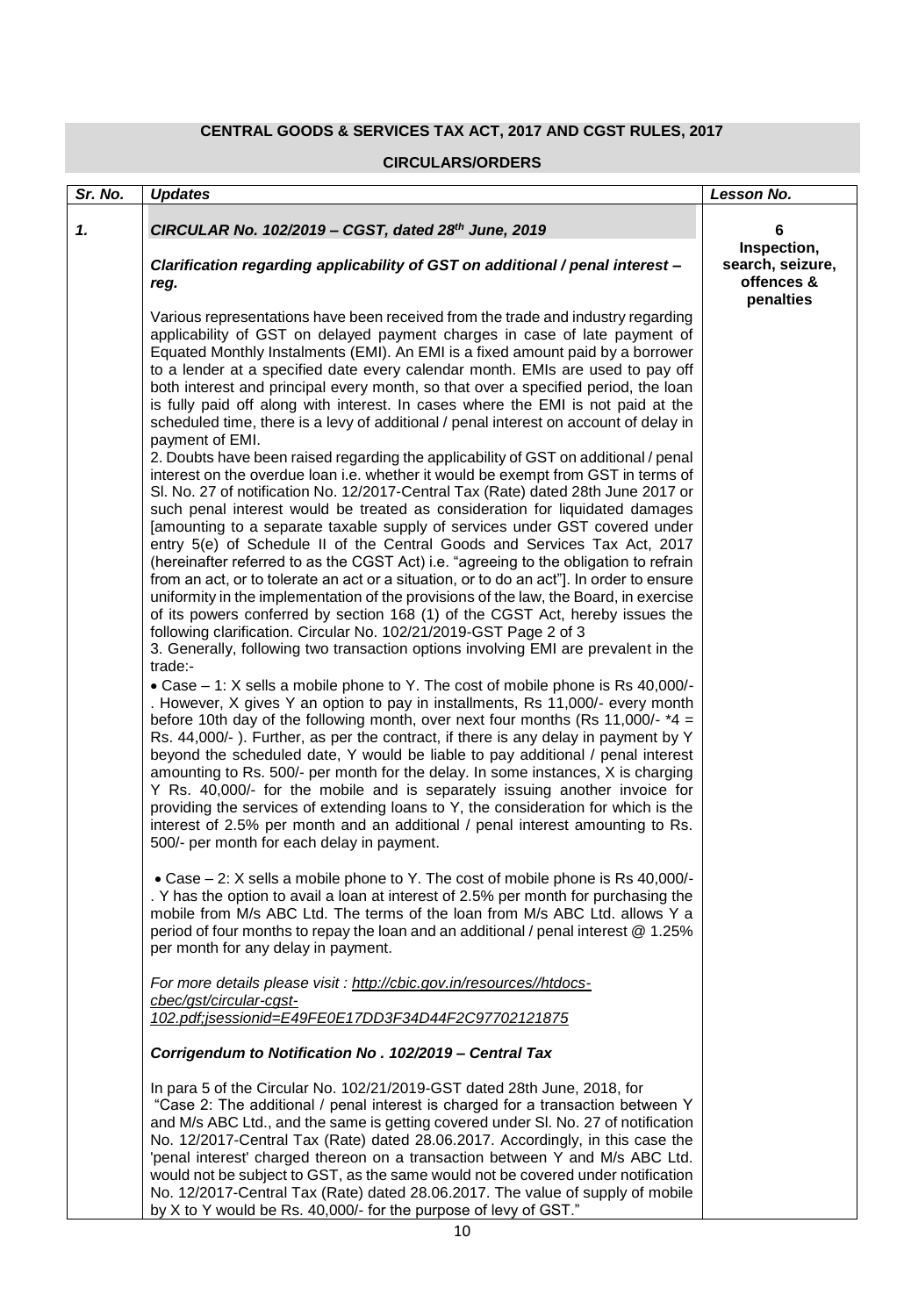|    | read,<br>"Case 2: The additional / penal interest is charged for a transaction between Y<br>and M/s ABC Ltd., and the same is getting covered under SI. No. 27 of notification<br>No. 12/2017-Central Tax (Rate) dated 28.06.2017. Accordingly, in this case the<br>'penal interest' charged thereon on a transaction between Y and M/s ABC Ltd.<br>would not be subject to GST, as the same would not be covered under notification<br>No. 12/2017-Central Tax (Rate) dated 28.06.2017. The value of supply of mobile<br>by X to Y would be Rs. 40,000/- for the purpose of levy of GST."                                                                                                                                                                                                                                                                                                                                                                                                                                                                                                                                                                                                                                                                                                       |                                                                 |
|----|--------------------------------------------------------------------------------------------------------------------------------------------------------------------------------------------------------------------------------------------------------------------------------------------------------------------------------------------------------------------------------------------------------------------------------------------------------------------------------------------------------------------------------------------------------------------------------------------------------------------------------------------------------------------------------------------------------------------------------------------------------------------------------------------------------------------------------------------------------------------------------------------------------------------------------------------------------------------------------------------------------------------------------------------------------------------------------------------------------------------------------------------------------------------------------------------------------------------------------------------------------------------------------------------------|-----------------------------------------------------------------|
| 2. | CIRCULAR No. 104/2019 - CGST, dated 28th June, 2019<br>Processing of refund applications in FORM GST RFD-01A submitted by<br>taxpayers wrongly mapped on the common portal - reg.                                                                                                                                                                                                                                                                                                                                                                                                                                                                                                                                                                                                                                                                                                                                                                                                                                                                                                                                                                                                                                                                                                                | 4<br><b>Procedural</b><br><b>Compliance under</b><br><b>GST</b> |
|    | Doubts have been raised in respect of processing of a refund application by a<br>jurisdictional tax authority (either Centre or State) to whom the application has<br>been electronically transferred by the common portal in cases where the said tax<br>authority is not the one to which the taxpayer has been administratively assigned.<br>The matter has been examined. In order to ensure uniformity in the<br>implementation of the provisions of the law across field formations, the Board, in<br>exercise of its powers conferred by section 168 (1) of the Central Goods and<br>Services Tax Act, 2017 (hereinafter referred to as "CGST Act"), hereby clarifies<br>the issues in succeeding paras.                                                                                                                                                                                                                                                                                                                                                                                                                                                                                                                                                                                  |                                                                 |
|    | 2. It has been reported by the field formations that administrative assignment of<br>some of the tax payers to the Central or the State tax authority has not been<br>updated on the common portal in accordance with the decision taken by the<br>respective tax authorities, in pursuance of the guidelines issued by the GST<br>Council Secretariat, vide Circular No. 01/2017 dated 20.09.2017, regarding<br>division of taxpayer base between the Centre and States to ensure Single<br>Interface under GST. For Circular No. 104/23/2019-GST P a g e 2 of 3 example,<br>a tax payer M/s XYZ Ltd. was administratively assigned to the Central tax authority<br>but was mapped to the State tax authority on the common portal.                                                                                                                                                                                                                                                                                                                                                                                                                                                                                                                                                             |                                                                 |
|    | 3. Prior to 31.12.2018, refund applications were being processed only after<br>submission of printed copies of FORM GST RFD 01A in the respective<br>jurisdictional tax offices. Subsequent to the issuance of Circular No.79/53/2018-<br>GST dated 31.12.2018, copies of refund applications are no longer required to be<br>submitted physically in the jurisdictional tax office. Now, the common portal<br>forwards the refund applications submitted on the said portal to the jurisdictional<br>proper officer of the tax authority to whom the taxpayer has been administratively<br>assigned. In case of the example cited in para 2 above, as the applicant was<br>wrongly mapped with the State tax authority on the common portal, the application<br>was transferred by the common portal to the proper officer of the State tax<br>authority despite M/s XYZ Ltd. being administratively assigned to the Central tax<br>authority. As per para 2(e) of Circular No. 79/53/2018-GST dated 31.12.2018, the<br>proper officer of the State tax authority should electronically re-assign the said<br>application to the designated jurisdictional proper officer. It has, however, been<br>reported that the said re-assignment facility is not yet available on the common<br>portal. |                                                                 |
|    | 4. Doubts have been raised as to whether, in such cases, application for refund<br>can at all be processed by the proper officer of the State tax authority or the<br>Central tax authority to whom the refund application has been wrongly transferred<br>by the common portal.<br>5. The matter has been examined and it is clarified that in such cases, where<br>reassignment of refund applications to the correct jurisdictional tax authority is not<br>possible on the common portal, the processing of the refund claim should not be                                                                                                                                                                                                                                                                                                                                                                                                                                                                                                                                                                                                                                                                                                                                                   |                                                                 |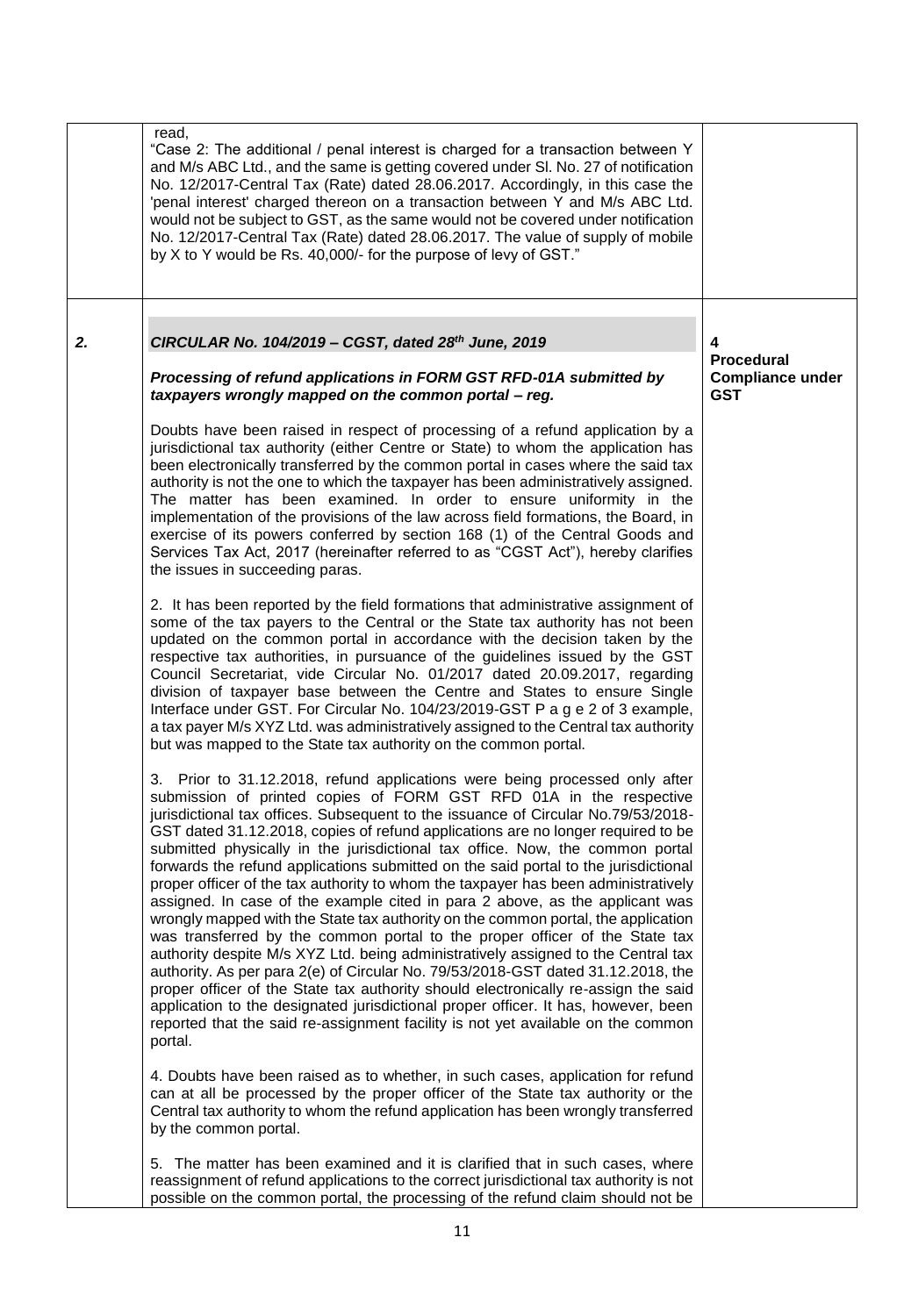|    | held up and it should be processed by the tax authority to whom the refund<br>application has been electronically transferred by the common portal. After the<br>processing of the refund application is complete, the refund processing authority<br>may inform the common portal about the incorrect mapping with a request to<br>update it suitably on the common portal so that all subsequent refund applications<br>are transferred to the correct jurisdictional tax authority.                                                                                                                                                                                                                                                                                                                                                                                                                                                                                                                                                                                                                                                                                                                                                                                                                                                                                                                                                                                                                                            |                                                          |
|----|-----------------------------------------------------------------------------------------------------------------------------------------------------------------------------------------------------------------------------------------------------------------------------------------------------------------------------------------------------------------------------------------------------------------------------------------------------------------------------------------------------------------------------------------------------------------------------------------------------------------------------------------------------------------------------------------------------------------------------------------------------------------------------------------------------------------------------------------------------------------------------------------------------------------------------------------------------------------------------------------------------------------------------------------------------------------------------------------------------------------------------------------------------------------------------------------------------------------------------------------------------------------------------------------------------------------------------------------------------------------------------------------------------------------------------------------------------------------------------------------------------------------------------------|----------------------------------------------------------|
| 4. | CIRCULAR No. 106/2019 - CGST, dated 29th June, 2019<br>Refund of taxes paid on inward supply of indigenous goods by retail outlets<br>established at departure area of the international airport beyond<br>immigration counters when supplied to outgoing international tourist<br>against foreign exchange - reg.                                                                                                                                                                                                                                                                                                                                                                                                                                                                                                                                                                                                                                                                                                                                                                                                                                                                                                                                                                                                                                                                                                                                                                                                                | 4<br>Procedural<br><b>Compliance under</b><br><b>GST</b> |
|    | The Government vide notification no. 11/2019-Central Tax (Rate), 10/2019-<br>Integrated Tax (Rate) and 11/2019-Union territory Tax (Rate) all dated 29.06.2019<br>issued in exercise of powers under section 55 of the Central Goods and Services<br>Tax Act, 2017 (hereinafter referred to as the "CGST Act") has notified that the<br>retail outlets established at departure area of the international airport beyond<br>immigration counters shall be entitled to claim refund of all applicable Central tax,<br>Integrated tax, Union territory tax and Compensation cess paid by them on inward<br>supplies of indigenous goods received by them for the purposes of subsequent<br>supply of goods to outgoing international tourists i.e. to a person not normally<br>resident in India, who enters India for a stay of not more than six months for<br>legitimate non-immigrant purposes against foreign exchange (hereinafter referred<br>to as the "eligible passengers"). Identical notifications have been issued by the<br>State or Union territory Governments under the respective State Goods and<br>Services Tax Acts (hereinafter referred to as the "SGST Act") or Union Territory<br>Goods and Services Tax Acts (hereinafter referred to as the "UTGST Act") also to<br>provide for refund of applicable State or Union territory tax.<br>2. With a view to ensuring expeditious processing of refund claims, the Board, in<br>exercise of its powers conferred under section 168(1) of the CGST Act, hereby |                                                          |
|    | specifies the conditions, manner and procedure for filing and processing of such<br>refund claims in succeeding paras.<br>3. Duty Free Shops and Duty Paid Shops: - It has been recognized that<br>international airports, house retail shops of two types - "Duty Free Shops"<br>(hereinafter referred to as "DFS") which are point of sale for goods sourced from<br>a warehoused licensed under Section 58A of the Customs Act, 1962 (hereinafter<br>referred to as the "Customs Act") and duty paid indigenous goods and 'Duty Paid<br>Shop' retailing duty paid indigenous goods.<br>details<br>http://cbic.gov.in/resources//htdocs-<br>For<br>more<br>please<br>visit<br>÷<br>cbec/gst/circular-cgst-106.pdf                                                                                                                                                                                                                                                                                                                                                                                                                                                                                                                                                                                                                                                                                                                                                                                                               |                                                          |
| 5. | CIRCULAR No. 107/2019 - CGST, dated 18th July, 2019                                                                                                                                                                                                                                                                                                                                                                                                                                                                                                                                                                                                                                                                                                                                                                                                                                                                                                                                                                                                                                                                                                                                                                                                                                                                                                                                                                                                                                                                               | 11                                                       |
|    | Seeks to clarify various doubts related to supply of Information Technology<br>enabled Services                                                                                                                                                                                                                                                                                                                                                                                                                                                                                                                                                                                                                                                                                                                                                                                                                                                                                                                                                                                                                                                                                                                                                                                                                                                                                                                                                                                                                                   | <b>Industry/Sector</b><br><b>Specific Analysis</b>       |
|    | Various representations have been received seeking clarification on issues<br>related to supply of Information Technology enabled Services (hereinafter referred<br>to as "ITeS services") such as call center, business process outsourcing services,<br>etc. and "Intermediaries" to overseas entities under GST law and whether they<br>qualify to be "export of services" or otherwise.                                                                                                                                                                                                                                                                                                                                                                                                                                                                                                                                                                                                                                                                                                                                                                                                                                                                                                                                                                                                                                                                                                                                       |                                                          |
|    | 2. The matter has been examined. In view of the difficulties being faced by the<br>trade and industry and to ensure uniformity in the implementation of the provisions<br>of the law across field formations, the Board, in exercise of its powers conferred                                                                                                                                                                                                                                                                                                                                                                                                                                                                                                                                                                                                                                                                                                                                                                                                                                                                                                                                                                                                                                                                                                                                                                                                                                                                      |                                                          |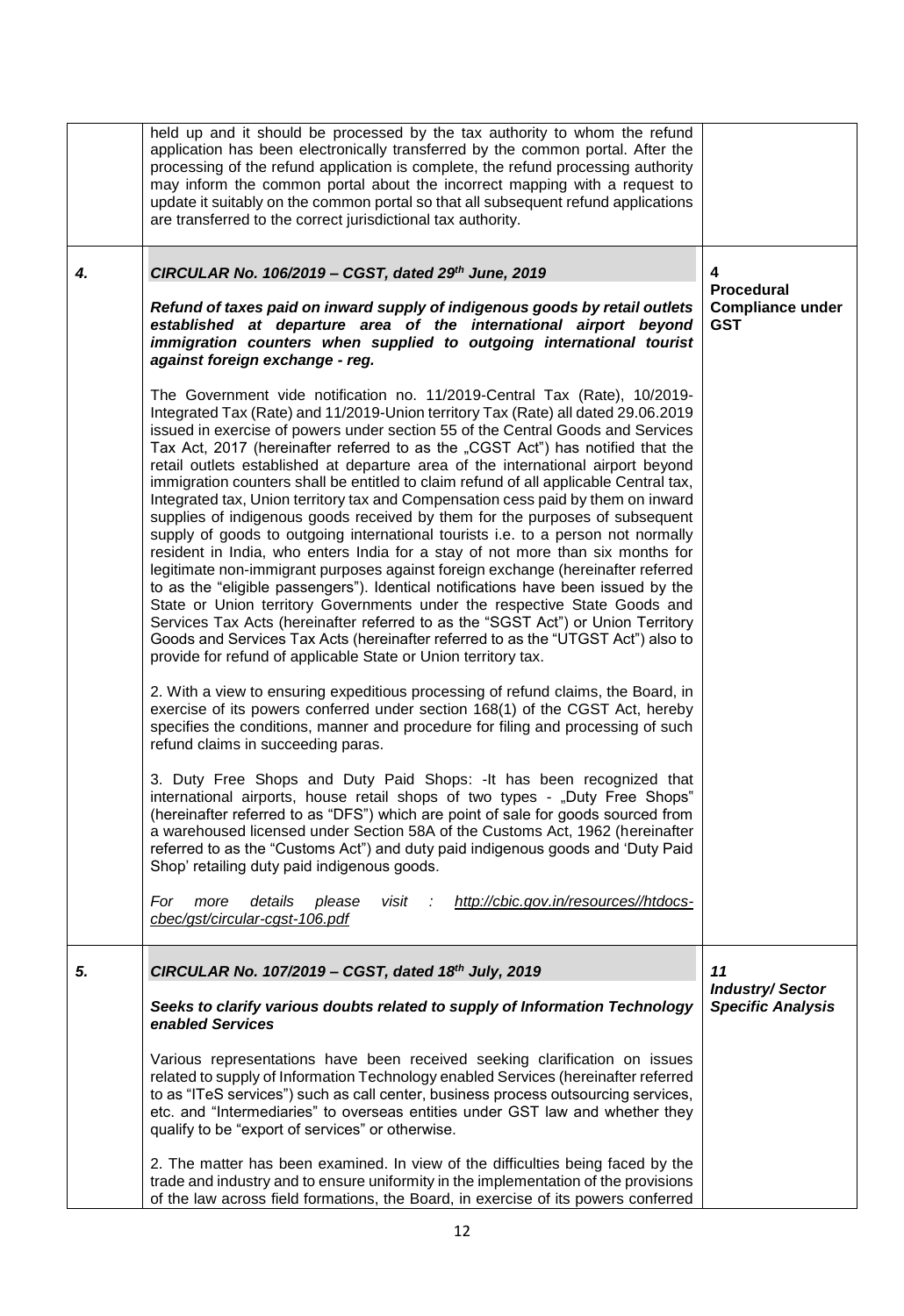|                                                                                                                                                                                                                                                                                                                                                                                                                                                                                                                                                                | by section 168 (1) of the Central Goods and Services Tax Act, 2017 (hereinafter<br>referred to as "CGST Act"), hereby clarifies the issues in succeeding paragraphs. |                                                                                                                                                                                                                                                                                                                                     |                                                                                                                                                                                                                                                                                                                                                                                                                                                                                                                                                                                                                                                                                                                                                                                                                                                                                                                     |                                                          |
|----------------------------------------------------------------------------------------------------------------------------------------------------------------------------------------------------------------------------------------------------------------------------------------------------------------------------------------------------------------------------------------------------------------------------------------------------------------------------------------------------------------------------------------------------------------|----------------------------------------------------------------------------------------------------------------------------------------------------------------------|-------------------------------------------------------------------------------------------------------------------------------------------------------------------------------------------------------------------------------------------------------------------------------------------------------------------------------------|---------------------------------------------------------------------------------------------------------------------------------------------------------------------------------------------------------------------------------------------------------------------------------------------------------------------------------------------------------------------------------------------------------------------------------------------------------------------------------------------------------------------------------------------------------------------------------------------------------------------------------------------------------------------------------------------------------------------------------------------------------------------------------------------------------------------------------------------------------------------------------------------------------------------|----------------------------------------------------------|
|                                                                                                                                                                                                                                                                                                                                                                                                                                                                                                                                                                |                                                                                                                                                                      | cgst-107.pdf                                                                                                                                                                                                                                                                                                                        | For more details please visit http://cbic.gov.in/resources//htdocs-cbec/gst/circular-                                                                                                                                                                                                                                                                                                                                                                                                                                                                                                                                                                                                                                                                                                                                                                                                                               |                                                          |
| 6.                                                                                                                                                                                                                                                                                                                                                                                                                                                                                                                                                             |                                                                                                                                                                      |                                                                                                                                                                                                                                                                                                                                     | CIRCULAR No. 108/2019 - CGST, dated 18th July, 2019                                                                                                                                                                                                                                                                                                                                                                                                                                                                                                                                                                                                                                                                                                                                                                                                                                                                 | $\mathbf{2}$<br><b>Supply</b>                            |
|                                                                                                                                                                                                                                                                                                                                                                                                                                                                                                                                                                |                                                                                                                                                                      | export promotion.                                                                                                                                                                                                                                                                                                                   | Seeks to clarify issues regarding procedure to be followed in respect of<br>goods sent / taken out of India for exhibition or on consignment basis for                                                                                                                                                                                                                                                                                                                                                                                                                                                                                                                                                                                                                                                                                                                                                              |                                                          |
|                                                                                                                                                                                                                                                                                                                                                                                                                                                                                                                                                                |                                                                                                                                                                      | date they were physically sent / taken out of India.                                                                                                                                                                                                                                                                                | Various representations have been received from the trade and industry regarding<br>procedure to be followed in respect of goods sent / taken out of India for exhibition<br>or on consignment basis for export promotion. Such goods sent / taken out of India<br>crystallise into exports, wholly or partly, only after a gap of certain period from the                                                                                                                                                                                                                                                                                                                                                                                                                                                                                                                                                          |                                                          |
|                                                                                                                                                                                                                                                                                                                                                                                                                                                                                                                                                                |                                                                                                                                                                      | succeeding paragraphs.                                                                                                                                                                                                                                                                                                              | 2. The matter has been examined and in view of the difficulties being faced by the<br>trade and industry and to ensure uniformity in the implementation of the provisions<br>of the law across the field formations, the Board, in exercise of its powers<br>conferred under section 168(1) of the Central Goods and Services Tax Act, 2017<br>(hereinafter referred to as the "CGST Act") hereby clarifies various issues in                                                                                                                                                                                                                                                                                                                                                                                                                                                                                       |                                                          |
|                                                                                                                                                                                                                                                                                                                                                                                                                                                                                                                                                                |                                                                                                                                                                      |                                                                                                                                                                                                                                                                                                                                     | For more details please visit http://cbic.gov.in/resources//htdocs-                                                                                                                                                                                                                                                                                                                                                                                                                                                                                                                                                                                                                                                                                                                                                                                                                                                 |                                                          |
| cbec/gst/circular-cgst-108.pdf<br>7.<br>CIRCULAR No. 109/2019 - CGST, dated 22nd July, 2019<br>Clarification on issues related to GST on monthly subscription/contribution<br>charged by a Residential Welfare Association from its members.<br>A number of issues have been raised regarding the GST payable on the amount<br>charged by a Residential Welfare Association for providing services and goods for<br>the common use of its members in a housing society or a residential complex. The<br>same have been examined and are being clarified below. |                                                                                                                                                                      |                                                                                                                                                                                                                                                                                                                                     |                                                                                                                                                                                                                                                                                                                                                                                                                                                                                                                                                                                                                                                                                                                                                                                                                                                                                                                     | 11<br><b>Industry/Sector</b><br><b>Specific Analysis</b> |
|                                                                                                                                                                                                                                                                                                                                                                                                                                                                                                                                                                | SI<br>No.                                                                                                                                                            | <b>Issue</b>                                                                                                                                                                                                                                                                                                                        | <b>Clarification</b>                                                                                                                                                                                                                                                                                                                                                                                                                                                                                                                                                                                                                                                                                                                                                                                                                                                                                                |                                                          |
|                                                                                                                                                                                                                                                                                                                                                                                                                                                                                                                                                                | 1<br>$\overline{2}$                                                                                                                                                  | Are the maintenance<br>charges<br>paid<br>by<br>residents<br>to<br>the<br>Welfare<br>Resident<br>Association (RWA) in<br>housing<br>society<br>a<br>exempt from GST and<br>if yes, is there an<br>upper limit on the<br>of<br>such<br>amount<br>charges<br>for<br>the<br>exemption<br>to<br>be<br>available?<br>A RWA has aggregate | Supply of service by RWA (unincorporated<br>body or a non- profit entity registered under any<br>law) to its own members by way of<br>reimbursement of charges or share<br>0f<br>contribution up to an amount of Rs. 7500 per<br>month per member for providing services and<br>goods for the common use of its members in a<br>housing society or a residential complex are<br>exempt from GST.<br>Prior to 25th January 2018, the exemption was<br>available if the charges or share of contribution<br>did not exceed Rs 5000/- per month per<br>member. The limit was increased to Rs. 7500/-<br>per month per member with effect from 25th<br>January 2018. [Refer clause (c) of SI. No. 77 to<br>the notification No. 12/2017- Central Tax (Rate)<br>dated 28.06.2017 as amended vide notification<br>No. 2/2018- Central Tax (Rate),<br>dated<br>25.01.2018]<br>No. If aggregate turnover of an RWA does not |                                                          |
|                                                                                                                                                                                                                                                                                                                                                                                                                                                                                                                                                                |                                                                                                                                                                      | turnover of Rs.20 lakh                                                                                                                                                                                                                                                                                                              | exceed Rs.20 Lakh in a financial year, it shall                                                                                                                                                                                                                                                                                                                                                                                                                                                                                                                                                                                                                                                                                                                                                                                                                                                                     |                                                          |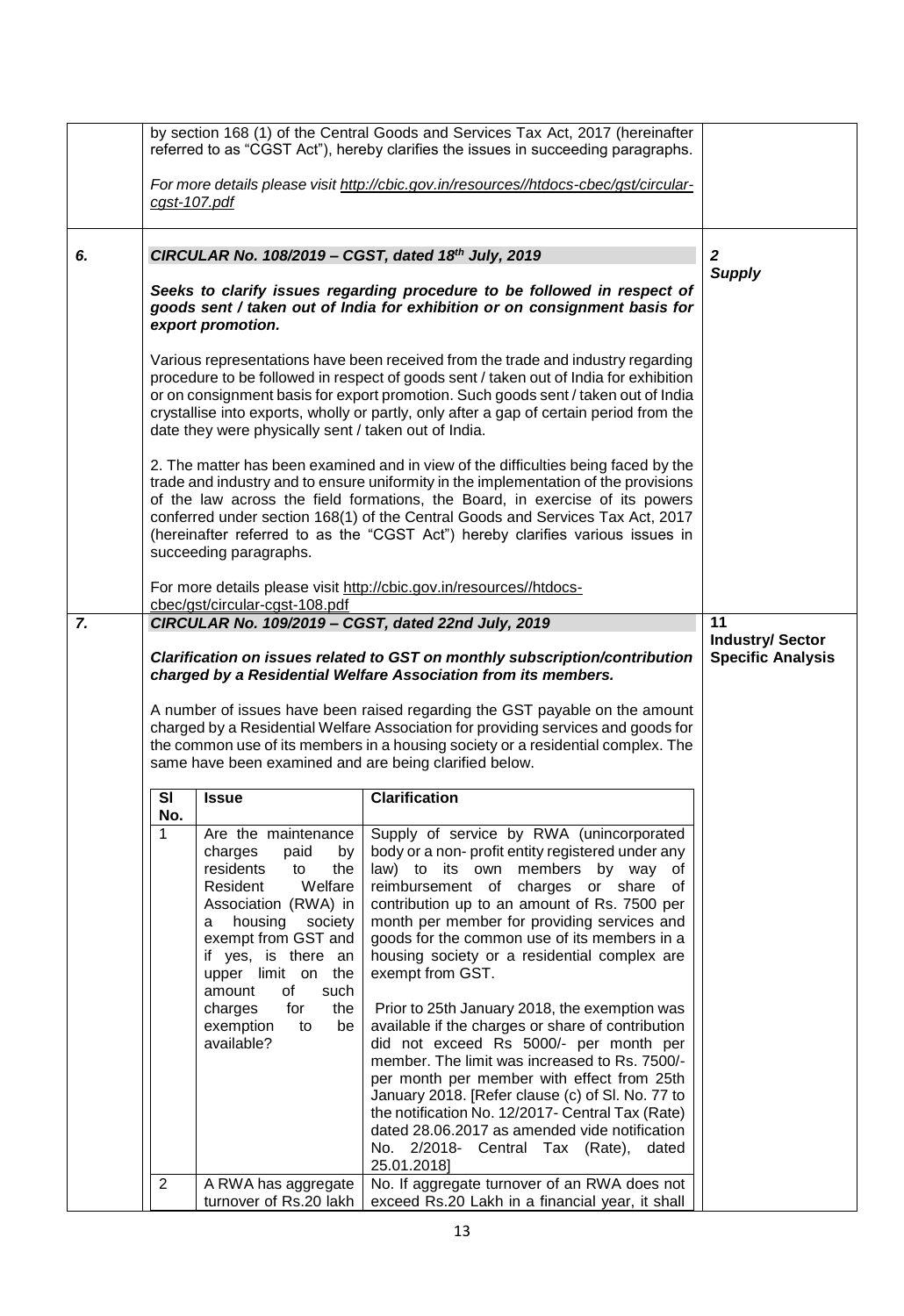|   | or less in a financial<br>year. Is it required to<br>take registration and<br><b>GST</b><br>pay<br>on<br>maintenance charges<br>if the amount of such<br>charges is more than<br>Rs. 7500/- per month<br>per member ?                                                                                                                   | not be required to take registration and pay<br>GST even if the amount of maintenance<br>charges exceeds Rs. 7500/- per month per<br>member.<br>RWA shall be required to pay GST on monthly<br>subscription/ contribution charged from its<br>members, only if such subscription is more than<br>Rs. 7500/- per month per member and the<br>annual aggregate turnover of RWA by way of<br>supplying of services and goods is also Rs. 20<br>lakhs or more.                                                                                                                                                                                                                                                                           |  |
|---|-----------------------------------------------------------------------------------------------------------------------------------------------------------------------------------------------------------------------------------------------------------------------------------------------------------------------------------------|--------------------------------------------------------------------------------------------------------------------------------------------------------------------------------------------------------------------------------------------------------------------------------------------------------------------------------------------------------------------------------------------------------------------------------------------------------------------------------------------------------------------------------------------------------------------------------------------------------------------------------------------------------------------------------------------------------------------------------------|--|
|   |                                                                                                                                                                                                                                                                                                                                         | Whether<br>Annual<br>Monthly<br>maintenance<br>exempt?<br>turnover of<br><b>RWA</b><br>charge<br>More than Rs.<br>No<br>More<br>than<br>7500/-<br>Rs.<br>20<br>lakhs<br>Yes<br>Rs. 7500/- or<br>less<br>Yes<br>More than Rs.<br>Rs.<br>20<br>lakhs<br>7500/-<br>or<br>Yes<br>Rs. 7500/- or<br>less                                                                                                                                                                                                                                                                                                                                                                                                                                   |  |
| 3 | Is the RWA entitled to<br>take input tax credit of<br>GST paid on input and<br>services used by it for<br>making supplies to its<br>members and<br>use<br>such ITC for discharge<br>of GST liability on<br>such supplies where<br>the amount charged<br>for such supplies is<br>more than Rs. 7,500/-<br>month<br>per<br>per<br>member? | less<br>RWAs are entitled to take ITC of GST paid by<br>them on capital goods (generators, water<br>pumps, lawn furniture etc.), goods (taps, pipes,<br>other sanitary/hardware fillings etc.) and input<br>services such as repair and maintenance<br>services.                                                                                                                                                                                                                                                                                                                                                                                                                                                                     |  |
| 4 | Where a person owns<br>two or more flats in the<br>society<br>housing<br>or<br>residential<br>complex,<br>whether the ceiling of<br>Rs. 7500/- per month<br>per member on the<br>maintenance for the<br>exemption<br>to<br>be<br>available<br>shall<br>be<br>applied per residential<br>apartment<br>or<br>per<br>person?               | As per general business sense, a person who<br>owns two or more residential apartments in a<br>housing society or a residential complex shall<br>normally be a member of the RWA for each<br>residential apartment owned by him separately.<br>The ceiling of Rs. 7500/- per month per<br>member shall be applied separately for each<br>residential apartment owned by him.<br>For example, if a person owns two residential<br>apartments in a residential complex and pays<br>Rs. 15000/- per month as maintenance<br>charges<br>towards<br>maintenance<br>of each<br>apartment to the RWA (Rs. 7500/- per month in<br>respect of each residential apartment), the<br>exemption from GST shall be available to each<br>apartment. |  |
| 5 | How should the RWA<br>calculate<br><b>GST</b><br>payable where the<br>maintenance charges<br>exceed Rs. 7500/- per<br>month per member? Is<br>the GST payable only                                                                                                                                                                      | The exemption from GST on maintenance<br>charges charged by a RWA from residents is<br>available only if such charges do not exceed<br>Rs. 7500/- per month per member. In case the<br>charges exceed Rs. 7500/- per month per<br>member, the entire amount is taxable. For<br>example, if the maintenance charges are Rs.                                                                                                                                                                                                                                                                                                                                                                                                           |  |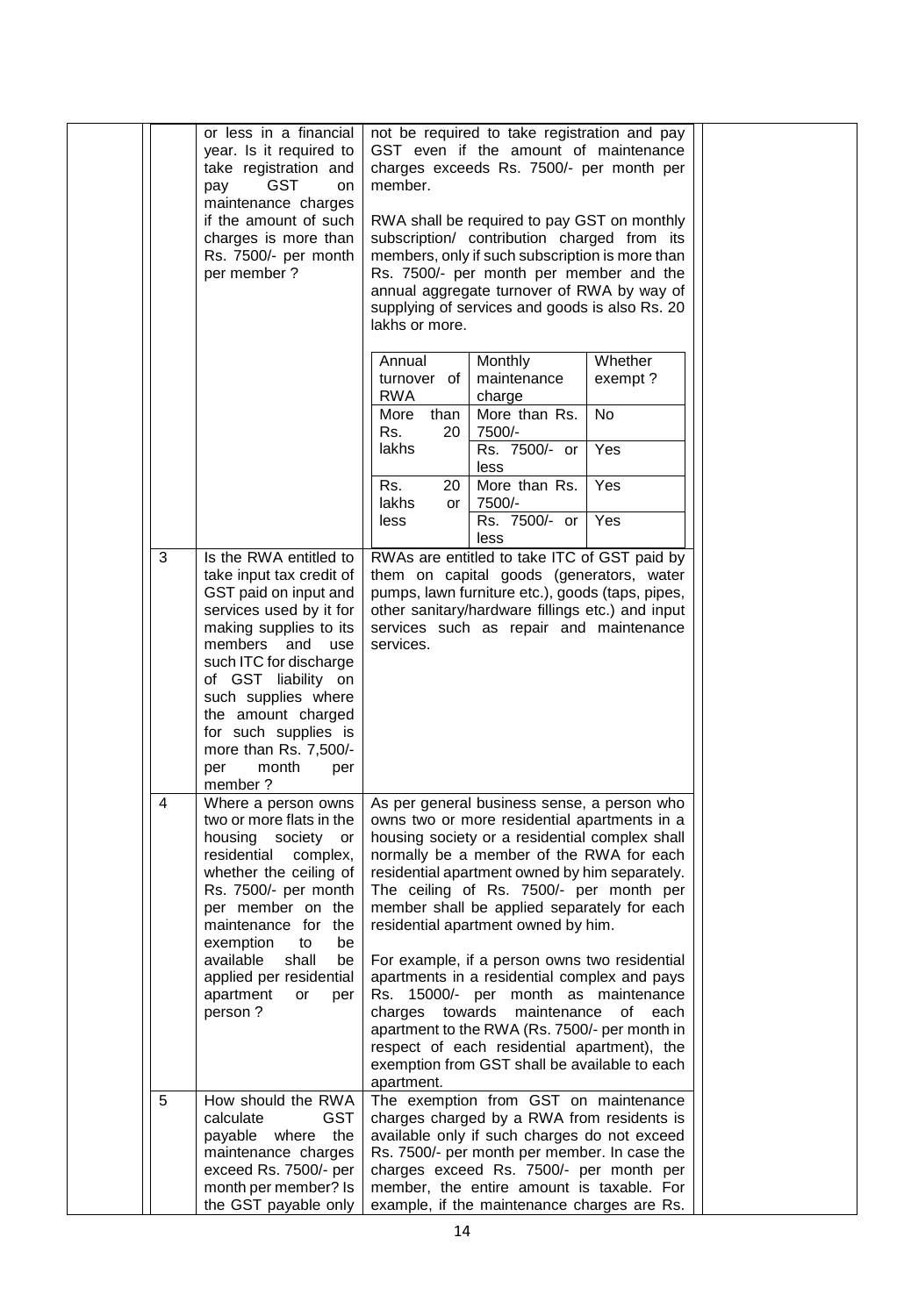|    | 9000/- per month per member, GST @18%<br>the<br>amount<br>on<br>shall be payable on the entire amount of Rs.<br>exceeding Rs. 7500/-<br>9000/- and not on [Rs. 9000 - Rs. 7500] = Rs.<br>the<br>entire<br>on<br>or<br>of<br>$1500/-$ .<br>amount<br>maintenance<br>charges?                                                                                                                                                                                                                                                                                                                                                                                                                                                                                                                                                                                                                                                                                                                                                                                                                                                                                                                                                                                                                                                                                                                                                                                                                                                                                                                                                                                                                                                                                                                                                                                                                                                                                                                                                                                                                                                                                                                                                                                                                                                                                                                                                                                                                                                                                                                                                                                                                                                                                                                                                                                                                                                                          |                                                            |
|----|------------------------------------------------------------------------------------------------------------------------------------------------------------------------------------------------------------------------------------------------------------------------------------------------------------------------------------------------------------------------------------------------------------------------------------------------------------------------------------------------------------------------------------------------------------------------------------------------------------------------------------------------------------------------------------------------------------------------------------------------------------------------------------------------------------------------------------------------------------------------------------------------------------------------------------------------------------------------------------------------------------------------------------------------------------------------------------------------------------------------------------------------------------------------------------------------------------------------------------------------------------------------------------------------------------------------------------------------------------------------------------------------------------------------------------------------------------------------------------------------------------------------------------------------------------------------------------------------------------------------------------------------------------------------------------------------------------------------------------------------------------------------------------------------------------------------------------------------------------------------------------------------------------------------------------------------------------------------------------------------------------------------------------------------------------------------------------------------------------------------------------------------------------------------------------------------------------------------------------------------------------------------------------------------------------------------------------------------------------------------------------------------------------------------------------------------------------------------------------------------------------------------------------------------------------------------------------------------------------------------------------------------------------------------------------------------------------------------------------------------------------------------------------------------------------------------------------------------------------------------------------------------------------------------------------------------------|------------------------------------------------------------|
|    | CIRCULAR No. 110/2019 - CGST, dated 3rd October, 2019                                                                                                                                                                                                                                                                                                                                                                                                                                                                                                                                                                                                                                                                                                                                                                                                                                                                                                                                                                                                                                                                                                                                                                                                                                                                                                                                                                                                                                                                                                                                                                                                                                                                                                                                                                                                                                                                                                                                                                                                                                                                                                                                                                                                                                                                                                                                                                                                                                                                                                                                                                                                                                                                                                                                                                                                                                                                                                |                                                            |
| 8. | Seeks to clarify the eligibility to file a refund application in FORM GST RFD-<br>01 for a period and category.<br>Several registered persons have inadvertently filed a NIL refund claim for a certain<br>period under a particular category on the common portal in FORM GST RFD-<br>01A/RFD-01 in spite of the fact that they had a genuine claim for refund for that<br>period under the said category. Once a NIL refund claim is filed, the common<br>portal does not allow the registered person to re-file the refund claim for that period<br>under the said category. Representations have been received requesting that<br>registered persons may be allowed to re-file the refund claim for the period and<br>the category under which the NIL claim has inadvertently been filed. The matter<br>has been examined and in order to clarify this issue and to ensure uniformity in<br>the implementation of the provisions of the law across field formations, the Board,<br>in exercise of its powers conferred by section 168 (1) of the Central Goods and<br>Services Tax Act, 2017 (hereinafter referred to as "CGST Act"), hereby clarifies<br>the issues raised as below:<br>2. Whenever a registered person proceeds to claim refund in FORM GST RFD-<br>01A/RFD-01 under a category for a particular period on the common portal, the<br>system pops up a message box asking whether he wants to apply for 'NIL' refund<br>for the selected period. This is to ensure that all refund applications under a<br>particular category are filed chronologically. However, certain registered persons<br>may have inadvertently opted for filing of 'NIL' refund. Once a 'NIL' refund claim<br>has been filed for a period under a particular category, the common portal does<br>not allow the registered person to re-file the refund claim for that period under the<br>said category.<br>3. It is now clarified that a registered person who has filed a NIL refund claim in<br>FORM GST RFD-01A/RFD-01 for a given period under a particular category, may<br>again apply for refund for the said period under the same category only if he<br>satisfies the following two conditions:<br>a. The registered person must have filed a NIL refund claim in FORM GST RFD-<br>01A/RFD-01 for a certain period under a particular category; and<br>b. No refund claims in FORM GST RFD-01A/RFD-01 must have been filed by the<br>registered person under the same category for any subsequent period.<br>It may be noted that condition (b) shall apply only for refund claims falling under<br>the following categories:<br>i.<br>Refund of unutilized input tax credit (ITC) on account of exports without<br>payment of tax;<br>Refund of unutilized ITC on account of supplies made to SEZ Unit/SEZ<br>ii.<br>Developer without payment of tax;<br>Refund of unutilized ITC on account of accumulation due to inverted tax<br>iii. | <b>Procedural</b><br><b>Compliance under</b><br><b>GST</b> |
|    | structure;                                                                                                                                                                                                                                                                                                                                                                                                                                                                                                                                                                                                                                                                                                                                                                                                                                                                                                                                                                                                                                                                                                                                                                                                                                                                                                                                                                                                                                                                                                                                                                                                                                                                                                                                                                                                                                                                                                                                                                                                                                                                                                                                                                                                                                                                                                                                                                                                                                                                                                                                                                                                                                                                                                                                                                                                                                                                                                                                           |                                                            |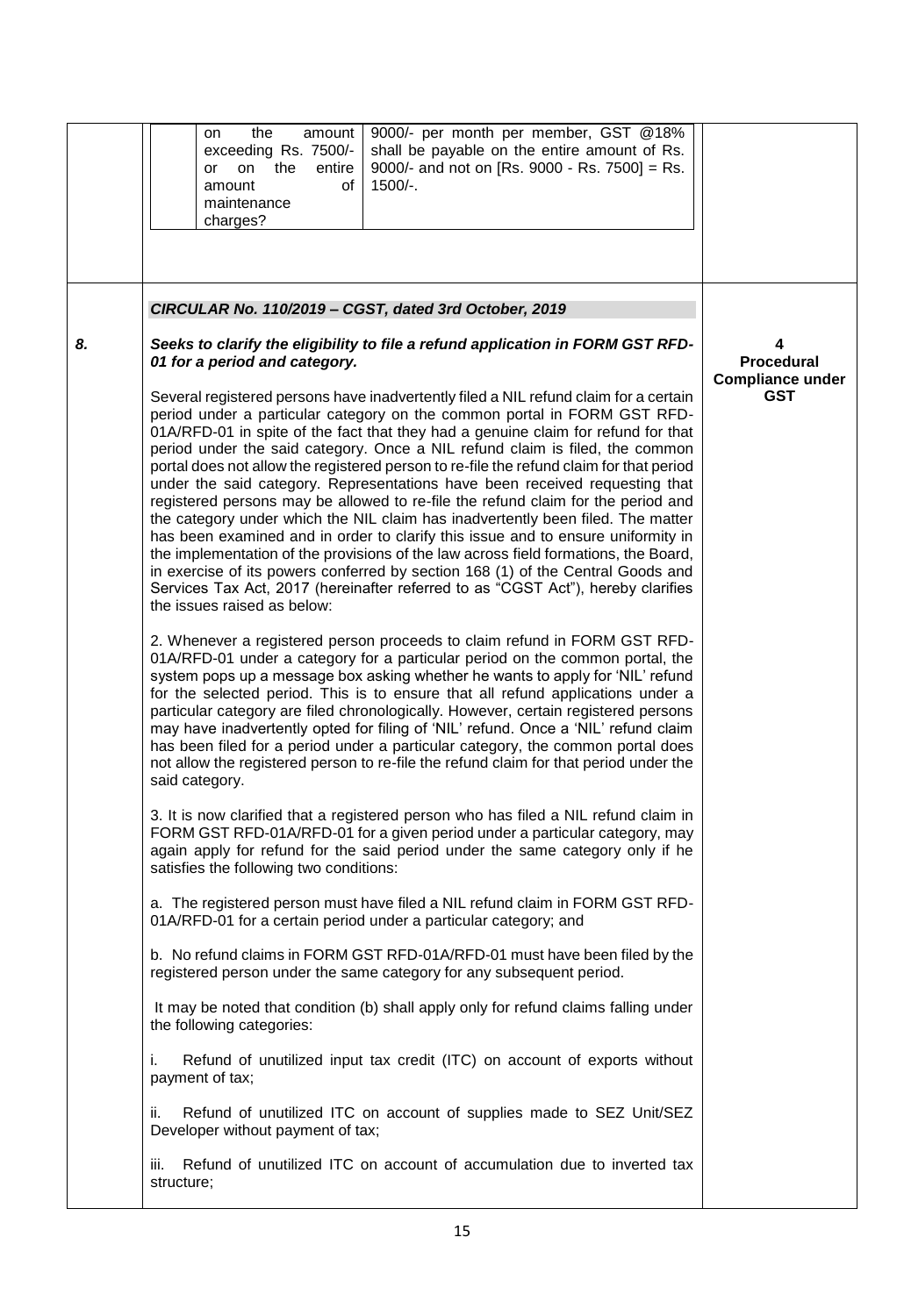|    | In all other cases, registered persons shall be allowed to re-apply even if the<br>condition (b) is not satisfied                                                                                                                                                                                                                                                                                                                                                                                                                                                                                                                                                                                                                                                                                                                                                                                                                                                                                                                                                                                                                                                                                                                                                                                                                                                                                                                                                                                                                                                                                                                                                                                                                                                                                                                                                                                                                                                                                                                                                                                                                                                                                                                                                                                                                                                                                                                                                                                                                                                                                                                                                                                                                                                                                                                                                                                                                                          |                                                            |
|----|------------------------------------------------------------------------------------------------------------------------------------------------------------------------------------------------------------------------------------------------------------------------------------------------------------------------------------------------------------------------------------------------------------------------------------------------------------------------------------------------------------------------------------------------------------------------------------------------------------------------------------------------------------------------------------------------------------------------------------------------------------------------------------------------------------------------------------------------------------------------------------------------------------------------------------------------------------------------------------------------------------------------------------------------------------------------------------------------------------------------------------------------------------------------------------------------------------------------------------------------------------------------------------------------------------------------------------------------------------------------------------------------------------------------------------------------------------------------------------------------------------------------------------------------------------------------------------------------------------------------------------------------------------------------------------------------------------------------------------------------------------------------------------------------------------------------------------------------------------------------------------------------------------------------------------------------------------------------------------------------------------------------------------------------------------------------------------------------------------------------------------------------------------------------------------------------------------------------------------------------------------------------------------------------------------------------------------------------------------------------------------------------------------------------------------------------------------------------------------------------------------------------------------------------------------------------------------------------------------------------------------------------------------------------------------------------------------------------------------------------------------------------------------------------------------------------------------------------------------------------------------------------------------------------------------------------------------|------------------------------------------------------------|
|    | 4. Registered persons satisfying the above conditions may file the refund claim<br>under "Any Other" category instead of the category under which the NIL refund<br>claim has already been filed. However, the refund claim should pertain to the same<br>period for which the NIL application was filed. The application under the "Any<br>Other" category shall also be accompanied by all the supporting documents which<br>would be required to be otherwise submitted with the refund claim.                                                                                                                                                                                                                                                                                                                                                                                                                                                                                                                                                                                                                                                                                                                                                                                                                                                                                                                                                                                                                                                                                                                                                                                                                                                                                                                                                                                                                                                                                                                                                                                                                                                                                                                                                                                                                                                                                                                                                                                                                                                                                                                                                                                                                                                                                                                                                                                                                                                          |                                                            |
|    | 5. On receipt of the claim, the proper officer shall calculate the admissible refund<br>amount as per the applicable rules and in the manner detailed in para 3 of Circular<br>No.59/33/2018-GST dated 04.09.2018, wherever applicable. Further, upon<br>scrutiny of the application for completeness and eligibility, if the proper officer is<br>satisfied that the whole or any part of the amount claimed is payable as refund, he<br>shall request the taxpayer in writing, if required, to debit the said amount from his<br>electronic credit ledger through FORM GST DRC-03. Once the proof of such debit<br>is received by the proper officer, he shall proceed to issue the refund order in<br>FORM GST RFD-06 and the payment order in FORM GST RFD-05.                                                                                                                                                                                                                                                                                                                                                                                                                                                                                                                                                                                                                                                                                                                                                                                                                                                                                                                                                                                                                                                                                                                                                                                                                                                                                                                                                                                                                                                                                                                                                                                                                                                                                                                                                                                                                                                                                                                                                                                                                                                                                                                                                                                         |                                                            |
| 9. | CIRCULAR No. 111/2019 - CGST, dated 3rd October, 2019                                                                                                                                                                                                                                                                                                                                                                                                                                                                                                                                                                                                                                                                                                                                                                                                                                                                                                                                                                                                                                                                                                                                                                                                                                                                                                                                                                                                                                                                                                                                                                                                                                                                                                                                                                                                                                                                                                                                                                                                                                                                                                                                                                                                                                                                                                                                                                                                                                                                                                                                                                                                                                                                                                                                                                                                                                                                                                      | 4                                                          |
|    | Seeks to clarify procedure to claim refund in FORM GST RFD-01 subsequent<br>to favourable order in appeal or any other forum.                                                                                                                                                                                                                                                                                                                                                                                                                                                                                                                                                                                                                                                                                                                                                                                                                                                                                                                                                                                                                                                                                                                                                                                                                                                                                                                                                                                                                                                                                                                                                                                                                                                                                                                                                                                                                                                                                                                                                                                                                                                                                                                                                                                                                                                                                                                                                                                                                                                                                                                                                                                                                                                                                                                                                                                                                              | <b>Procedural</b><br><b>Compliance under</b><br><b>GST</b> |
|    | Doubts have been raised on the procedure to be followed by a registered person<br>to claim refund subsequent to a favourable order in appeal or any other forum<br>against rejection of a refund claim in FORM GST RFD-06. The matter has been<br>examined and in order to clarify this issue and to ensure uniformity in the<br>implementation of the provisions of the law across field formations, the Board, in<br>exercise of its powers conferred by section 168 (1) of the Central Goods and<br>Services Tax Act, 2017 (hereinafter referred to as "CGST Act"), hereby clarifies<br>the issues raised as below:<br>2. Appeals against rejection of refund claims are being disposed offline as the<br>electronic module for the same is yet to be made operational. As per rule 93 of the<br>Central Goods and Services Tax Rules, 2017 (hereinafter referred to as "CGST<br>Rules"), where an appeal is filed against the rejection of a refund claim, re-<br>crediting of the amount debited from the electronic credit ledger, if any, is not done<br>till the appeal is finally rejected. Therefore, such rejected amount remains debited<br>in respect of the particular refund claim filed in FORM GST RFD-01.<br>3. In case a favourable order is received by a registered person in appeal or in<br>any other forum in respect of a refund claim rejected through issuance of an order<br>in FORM GST RFD-06, the registered person would file a fresh refund application<br>under the category "Refund on account of assessment/provisional<br>assessment/appeal/any other order" claiming refund of the amount allowed in<br>appeal or any other forum. Since the amount debited, if any, at the time of filing of<br>the refund application was not re-credited, the registered person shall not be<br>required to debit the said amount again from his electronic credit ledger at the time<br>of filing of the fresh refund application under the category "Refund on account of<br>assessment/provisional assessment/appeal/any other order". The registered<br>person shall be required to give details of the type of the Order (appeal/any other<br>order), Order No., Order date and the Order Issuing Authority. The registered<br>person would also be required to upload a copy of the order of the Appellate or<br>other authority, copy of the refund rejection order in FORM GST RFD 06 issued<br>by the proper officer or such other order against which appeal has been preferred<br>and other related documents.<br>4. Upon receipt of the application for refund under the category "Refund on<br>account of assessment/provisional assessment/appeal/any other order" the<br>proper officer would sanction the amount of refund as allowed in appeal or in<br>subsequent forum which was originally rejected and shall make an order in FORM<br>GST RFD 06 and issue payment order in FORM GST RFD 05 accordingly. The |                                                            |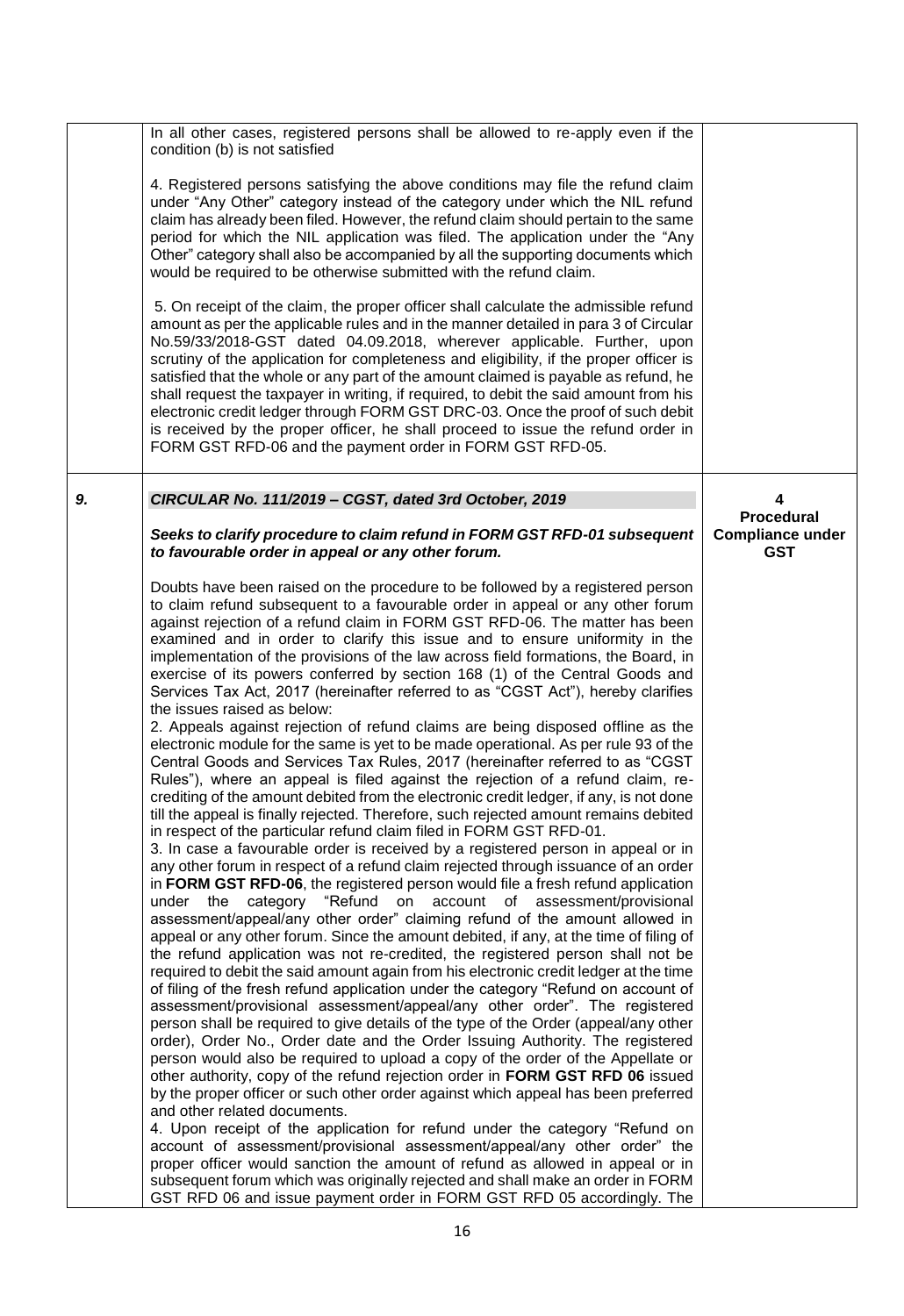|     | proper officer disposing the application for refund under the category "Refund on<br>account of assessment/provisional assessment/appeal/any other order" shall also<br>ensure re-credit of any amount which remains rejected in the order of the appellate<br>(or any other authority). However, such re-credit shall be made following the<br>guideline as laid down in para 4.2 of Circular no. 59/33/2018 - GST dated<br>04/09/2018.<br>5. The above clarifications can be illustrated with the help of an example. Consider<br>a registered person who makes an application for refund of unutilized ITC on<br>account of export to the extent of Rs.100/- and debits the said amount from his<br>electronic credit ledger. The proper officer disposes the application by allowing<br>refund of Rs.70/- and rejecting the refund of Rs. 30/-. However, he does not<br>recredit Rs.30/- since appeal is preferred by the claimant and accordingly FORM<br>GST RFD 01B is not uploaded. Assume that the appellate authority allows refund<br>of only Rs.10/- out of the Rs. 30/- for which the registered person went in appeal.<br>This Rs.10/- shall be claimed afresh under the category "Refund on account of<br>assessment/provisional assessment/appeal/any other order" and processed<br>accordingly. However, subsequent to processing of this claim of Rs.10/- the proper<br>officer shall re-credit Rs.20/- to the electronic credit ledger of the claimant,<br>provided that the registered person is not challenging the order in a higher forum.<br>For this purpose, FORM GST RFD 01B under the original ARN which has so far<br>not been uploaded will be uploaded with refund sanctioned amount as Rs.80/- and<br>the amount to be re-credited as Rs. 20/-. In case, the proper officer who rejected<br>the refund claim is not the one who is disposing the application under the category<br>"Refund on account of assessment/provisional assessment/appeal/any other<br>order", the latter shall communicate to the proper officer who rejected the refund<br>claim to close the ARN as above only after obtaining the undertaking as referred<br>in para 4.2 of Circular no. 59/33/2018 - GST dated 04/09/2018. |                |
|-----|-----------------------------------------------------------------------------------------------------------------------------------------------------------------------------------------------------------------------------------------------------------------------------------------------------------------------------------------------------------------------------------------------------------------------------------------------------------------------------------------------------------------------------------------------------------------------------------------------------------------------------------------------------------------------------------------------------------------------------------------------------------------------------------------------------------------------------------------------------------------------------------------------------------------------------------------------------------------------------------------------------------------------------------------------------------------------------------------------------------------------------------------------------------------------------------------------------------------------------------------------------------------------------------------------------------------------------------------------------------------------------------------------------------------------------------------------------------------------------------------------------------------------------------------------------------------------------------------------------------------------------------------------------------------------------------------------------------------------------------------------------------------------------------------------------------------------------------------------------------------------------------------------------------------------------------------------------------------------------------------------------------------------------------------------------------------------------------------------------------------------------------------------------------------------------------------------------------------------------------------|----------------|
| 10. | CIRCULAR No. 113/2019 - CGST, dated 11th October, 2019                                                                                                                                                                                                                                                                                                                                                                                                                                                                                                                                                                                                                                                                                                                                                                                                                                                                                                                                                                                                                                                                                                                                                                                                                                                                                                                                                                                                                                                                                                                                                                                                                                                                                                                                                                                                                                                                                                                                                                                                                                                                                                                                                                                  | $\overline{2}$ |
|     | Clarification regarding GST rates & classification (goods) Circular-reg.<br>Representations have been received seeking clarification in respect of applicable<br>GST rates on the following items:<br>Classification of leguminous vegetables such as grams when subjected<br>(i)<br>to mild heat treatment<br><b>Almond Milk</b><br>(ii)<br>Applicable GST rate on Mechanical Sprayer<br>(iii)<br>Taxability of imported stores by the Indian Navy<br>(iv)<br>(v)<br>Taxability of goods imported under lease<br>Applicable GST rate on parts for the manufacture solar water heater and<br>(vi)<br>system<br>Applicable GST on parts and accessories suitable for use solely or<br>(vii)<br>principally with a medical device<br>http://cbic.gov.in/resources//htdocs-<br>details<br>For<br>more<br>please<br>visit<br>- 11<br>cbec/gst/circular-cgst-113.pdf                                                                                                                                                                                                                                                                                                                                                                                                                                                                                                                                                                                                                                                                                                                                                                                                                                                                                                                                                                                                                                                                                                                                                                                                                                                                                                                                                                         | <b>Supply</b>  |
| 11. | CIRCULAR No. 114/2019 - CGST, dated 11th October, 2019                                                                                                                                                                                                                                                                                                                                                                                                                                                                                                                                                                                                                                                                                                                                                                                                                                                                                                                                                                                                                                                                                                                                                                                                                                                                                                                                                                                                                                                                                                                                                                                                                                                                                                                                                                                                                                                                                                                                                                                                                                                                                                                                                                                  | 2              |
|     | Clarification on scope of support services to exploration, mining or drilling<br>of petroleum crude or natural gas or both.                                                                                                                                                                                                                                                                                                                                                                                                                                                                                                                                                                                                                                                                                                                                                                                                                                                                                                                                                                                                                                                                                                                                                                                                                                                                                                                                                                                                                                                                                                                                                                                                                                                                                                                                                                                                                                                                                                                                                                                                                                                                                                             | <b>Supply</b>  |
|     | Representations have been received from trade seeking clarification on the scope<br>of the entry "services of exploration, mining or drilling of petroleum crude or natural<br>gas or both" at Sr. No. 24 (ii) of heading 9986 in Notification No. 11/2017- Central<br>Tax (Rate) dated 28.06.2017.<br>2. The matter has been examined. Most of the activities associated with<br>exploration, mining or drilling of petroleum crude or natural gas fall under heading<br>9986. A few services particularly technical and consulting services relating to<br>exploration also fall under heading 9983. Therefore, following entry has been                                                                                                                                                                                                                                                                                                                                                                                                                                                                                                                                                                                                                                                                                                                                                                                                                                                                                                                                                                                                                                                                                                                                                                                                                                                                                                                                                                                                                                                                                                                                                                                              |                |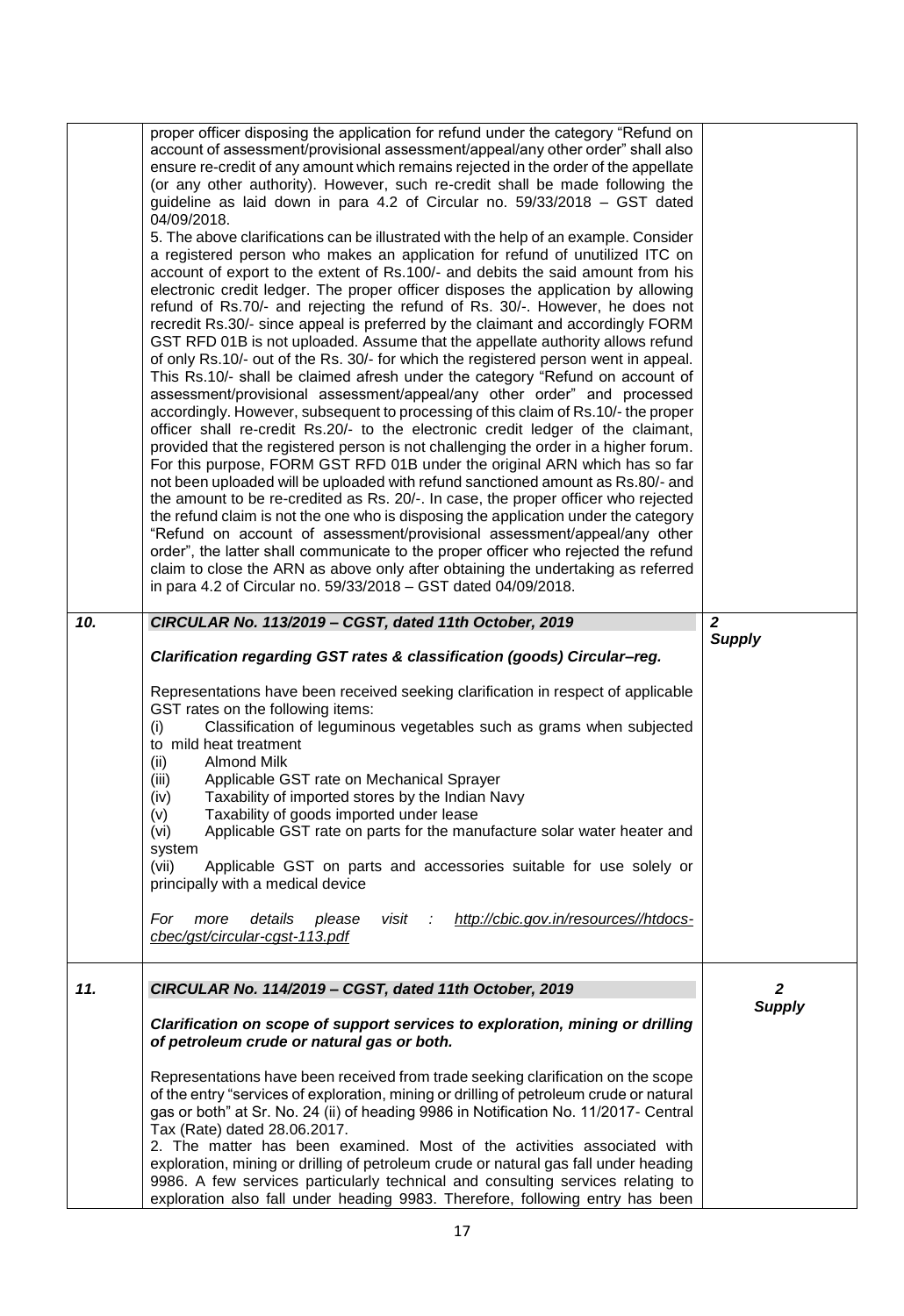inserted under heading 9983 with effect from 1 st October 2019 vide Notification No. 20/2019- Central Tax(Rate) dated 30.09.2019; - "(ia) Other professional, technical and business services relating to exploration, mining or drilling of petroleum crude or natural gas or both" 3 Explanatory Notes to the Scheme of Classification of Services adopted for the purposes of GST, which is based on the United Nations Central Product Classification describe succinctly the activities associated with exploration, mining or drilling of petroleum crude or natural gas under heading 9983 and 9986. 3.1 The relevant Explanatory Notes for Heading 9983 are as follows: **998341 Geological and geophysical consulting services**  This service code includes provision of advice, guidance and operational assistance concerning the location of mineral deposits, oil and gas fields and groundwater by studying the properties of the earth and rock formations and structures; provision of advice with regard to exploration and development of mineral, oil and natural gas properties, including pre-feasibility and feasibility studies; project evaluation services; evaluation of geological, geophysical and geochemical anomalies; surface geological mapping or surveying; providing information on subsurface earth formations by different methods such as seismographic, gravimetric, magnetometric methods & other subsurface surveying methods This service code does not include - test drilling and boring work, cf. 995432 **998343 Mineral exploration and evaluation**  This service code includes mineral exploration and evaluation information, obtained on own account basis Note: This intellectual property product may be produced with the intent to sell or license the information to others. 3.2 The relevant Explanatory Notes for Heading 9986 are as follows: **998621 Support services to oil and gas extraction** This service code includes derrick erection, repair and dismantling services; well casing, cementing, pumping, plugging and abandoning of wells; test drilling and exploration services in connection with petroleum and gas extraction; specialized fire extinguishing services; operation of oil or gas extraction unit on a fee or contract basis This service code does not include: - geological, geophysical and related prospecting and consulting services, cf. 998341 **998622 Support services to other mining n.e.c.**  This service code includes draining and pumping of mines; overburden removal and other development and preparation services of mineral properties and sites, including tunneling, except for oil and gas extraction; test drilling services in connection with mining operations, except for oil and gas extraction; operation of other mining units on a fee or contract basis This service code does not include: - mineral exploration and evaluation services, cf. 998343 - geophysical services, cf. 998341 4. It is hereby clarified that the scope of the entry at Sr. 24 (ii) under heading 9986 of Notification No. 11/2017- Central Tax (Rate) dated 28.06.2017 shall be governed by the explanatory notes to service codes 998621 and 998622 of the Scheme of Classification of Services. 4.1 It is further clarified that the scope of the entry at Sr. No. 21 (ia) under heading 9983 of Notification No. 11/2017- Central Tax (Rate) dated 28.06.2017 inserted with effect from 1 st October 2019 vide Notification No. 20/2019- CT(R) dated 30.09.2019 shall be governed by the explanatory notes to service codes 998341 and 998343 of the Scheme of Classification of Services.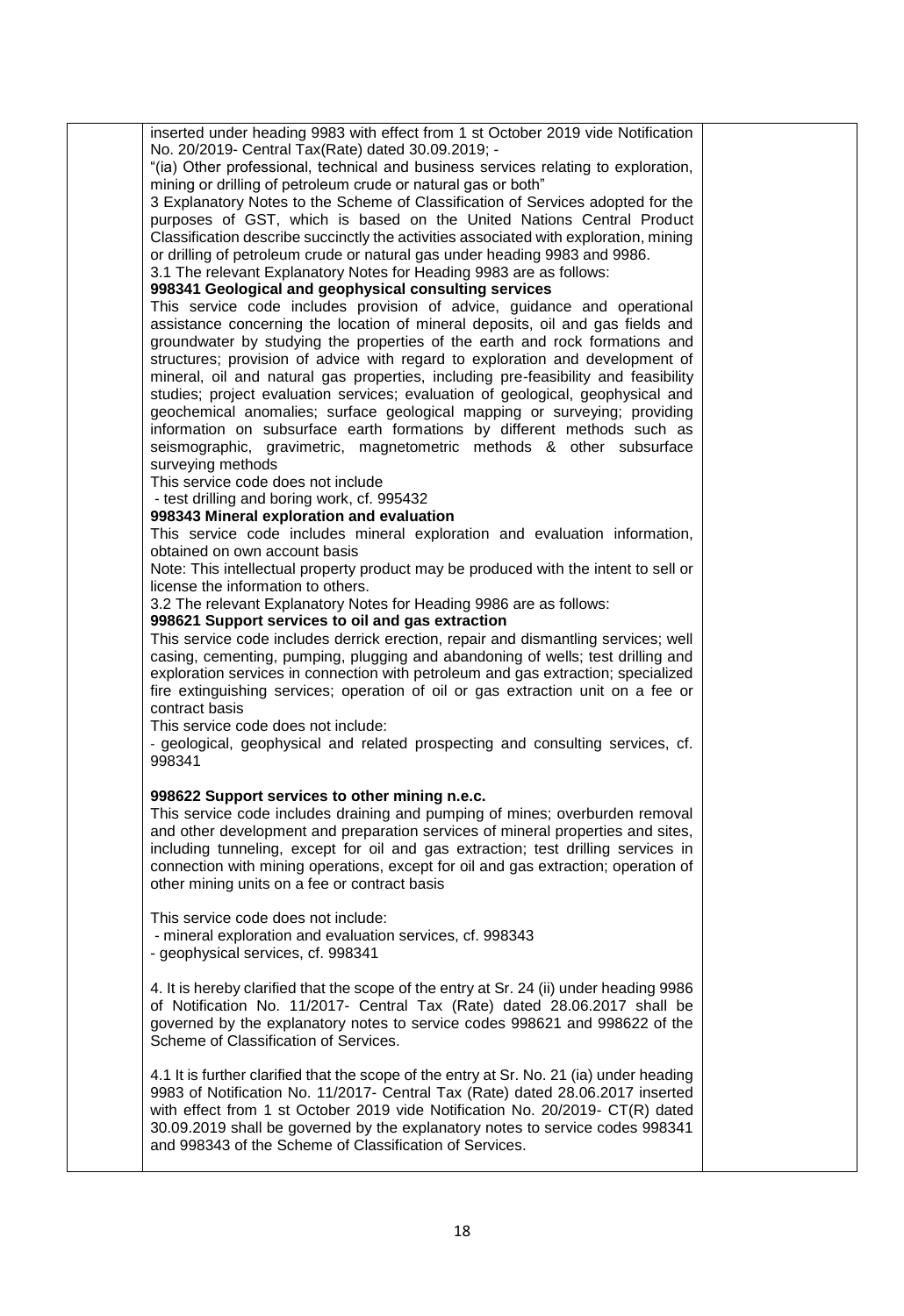|     | 4.2 The services which do not fall under the said entries under heading 9983 and<br>9986 of the said notification shall be classified in their respective headings and<br>taxed accordingly.                                                                                                                                                                                                                                                                                                                                                                 |                                                          |
|-----|--------------------------------------------------------------------------------------------------------------------------------------------------------------------------------------------------------------------------------------------------------------------------------------------------------------------------------------------------------------------------------------------------------------------------------------------------------------------------------------------------------------------------------------------------------------|----------------------------------------------------------|
| 12. | CIRCULAR No. 117/2019 - CGST, dated 11th October, 2019<br>Clarification on applicability of GST exemption to the DG Shipping approved<br>maritime courses conducted by Maritime Training Institutes of India.                                                                                                                                                                                                                                                                                                                                                | 11<br><b>Industry/Sector</b><br><b>Specific Analysis</b> |
|     | A representation has been received regarding applicability of GST exemption to<br>the Directorate General of Shipping approved maritime courses conducted by the<br>Maritime Training Institutes of India. The same has been examined and following<br>is clarified.<br>2. Under GST Law, vide SI. No. 66 of the notification No. 12/2017- Central Tax<br>(Rate) dated 28.06.2017, services provided by educational institutions to its                                                                                                                      |                                                          |
|     | students, faculty and staff are exempt from levy of GST. In the above notification,<br>"educational institution" has been defined to mean an institution providing services<br>by way of education as a part of a curriculum for obtaining a qualification<br>recognised by any law for the time being in force.<br>3. GST exemption on services supplied by an educational institution would be<br>available, if it fulfils the criteria that the education is provided as part of a curriculum<br>for obtaining a qualification/ degree recognized by law. |                                                          |
|     | 4. Section 76 of the Merchant Shipping Act, 1958 (44 of 1958) provides for the<br>certificates of competency to be held by the officers of ships. It states that every<br>Indian ship, when going to sea from any port or place, shall be provided with<br>officers duly certificated under this Act in accordance with such manning scales<br>as may be prescribed. Section 78 of the Act provides for several Grades of<br>certificates of competency. Further, Section 79 provides that the Central                                                       |                                                          |
|     | Government or a person duly authorised by it shall appoint persons for the<br>purpose of examining the qualifications of persons desirous of obtaining certificate<br>of competency under section 78 of the Act.<br>5. In order to streamline and monitor the maritime education and trainings by<br>maritime institutes and to administer the assessment agencies, the Merchant                                                                                                                                                                             |                                                          |
|     | Shipping (standards of training, certification and watch-keeping for Seafarers)<br>Rules, 2014 has been notified. Under Rule 9 of the said Rules, the Director<br>General of Shipping is empowered to designate assessment centres. Further the<br>provisions of sub- rules (6), (7) and (8) of the Rule 4 of the said Rules, empowers<br>the Director General of Shipping, to approve (i) the training course, (ii) training,<br>examination and assessment programme, and (iii) approved training institute etc.                                           |                                                          |
|     | 6. From the above discussion, it is seen that the Maritime Training Institutes and<br>their training courses are approved by the Director General of Shipping which are<br>duly recognised under the provisions of the Merchant Shipping Act, 1958 read<br>with the Merchant Shipping (standards of training, certification and watch-keeping<br>for Seafarers) Rules, 2014. Therefore, the Maritime Institutes are educational<br>institutions under GST Law and the courses conducted by them are exempt from                                              |                                                          |
|     | levy of GST. The exemption is subject to meeting the conditions specified at SI.<br>No. 66 of the notification No. 12/2017- Central Tax (Rate) dated 28.06.2017.<br>7. This clarification applies, mutatis mutandis, to corresponding entries of<br>respective IGST, UTGST, SGST exemption notifications.                                                                                                                                                                                                                                                    |                                                          |
| 13. | CIRCULAR No. 122/2019 - CGST, dated 5th November, 2019                                                                                                                                                                                                                                                                                                                                                                                                                                                                                                       | 4<br><b>Procedural</b>                                   |
|     | Generation and quoting of Document Identification Number (DIN) on any<br>communication issued by the officers of the Central Board of Indirect Taxes<br>and Customs (CBIC) to tax payers and other concerned persons-reg.                                                                                                                                                                                                                                                                                                                                    | <b>Compliance under</b><br><b>GST</b>                    |
|     | details<br>http://cbic.gov.in/resources//htdocs-<br>For more<br>Please<br>visit<br>÷.<br>cbec/gst/circular-cgst-122.pdf                                                                                                                                                                                                                                                                                                                                                                                                                                      |                                                          |
| 14. | CIRCULAR No. 123/2019 - CGST, dated 11th November, 2019                                                                                                                                                                                                                                                                                                                                                                                                                                                                                                      | 3                                                        |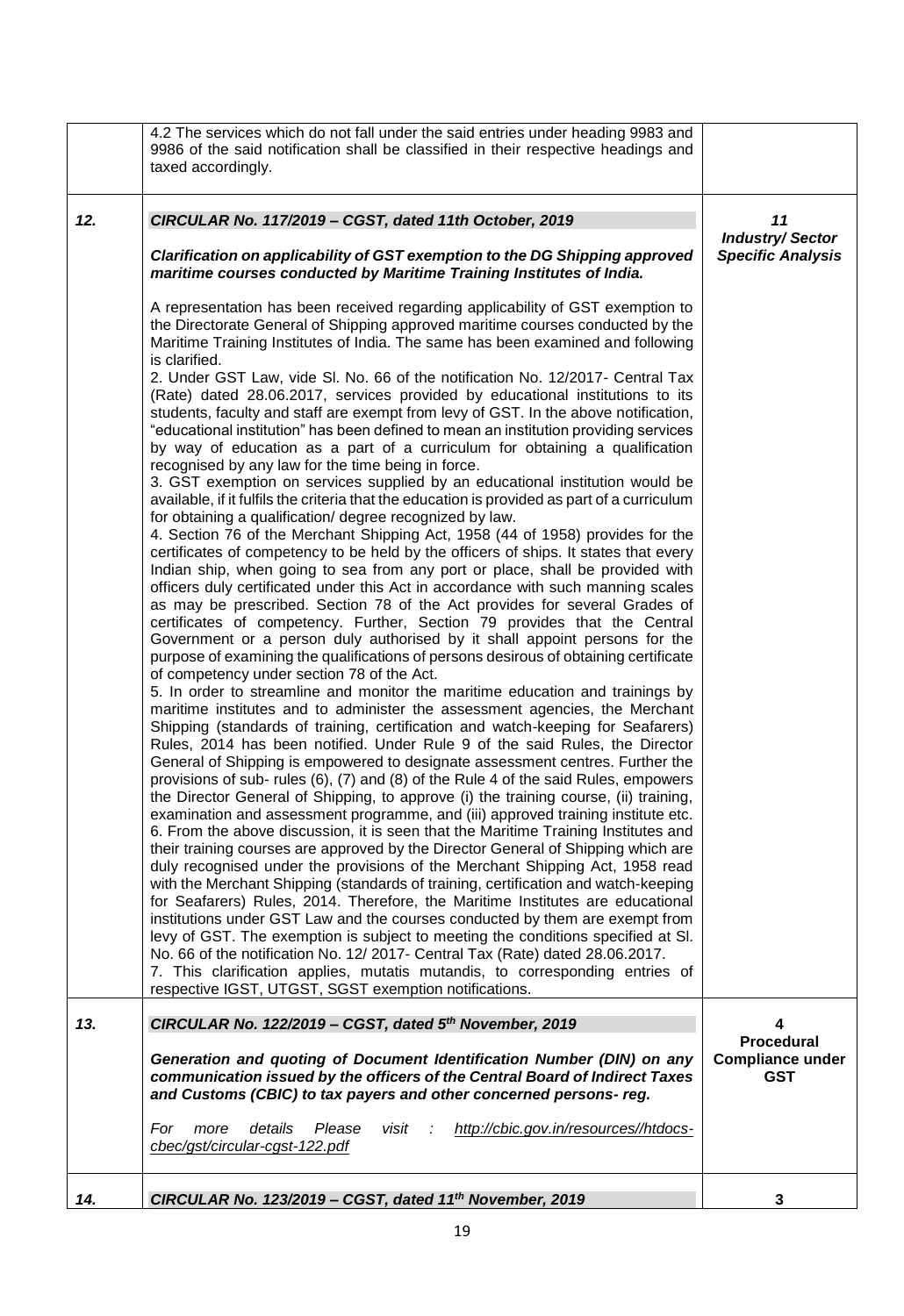|     |                                    | rule (4) of rule 36 of CGST Rules, 2017.                                                                                                                                                     | Seeks to clarify restrictions in availment of input tax credit in terms of sub-                                                                                                                                                                                                                                                                                                                                                                                                                                                                                                                                                                                                                                                                                                                                                                                                                                                                                                                                                                                                                                                                                                                                                                                                                                                                                                                                                                                                    | <b>Input Tax Credit</b><br>& Computation<br>of GST Liability |
|-----|------------------------------------|----------------------------------------------------------------------------------------------------------------------------------------------------------------------------------------------|------------------------------------------------------------------------------------------------------------------------------------------------------------------------------------------------------------------------------------------------------------------------------------------------------------------------------------------------------------------------------------------------------------------------------------------------------------------------------------------------------------------------------------------------------------------------------------------------------------------------------------------------------------------------------------------------------------------------------------------------------------------------------------------------------------------------------------------------------------------------------------------------------------------------------------------------------------------------------------------------------------------------------------------------------------------------------------------------------------------------------------------------------------------------------------------------------------------------------------------------------------------------------------------------------------------------------------------------------------------------------------------------------------------------------------------------------------------------------------|--------------------------------------------------------------|
|     |                                    | referred to as the CGST Act).                                                                                                                                                                | Sub-rule (4) to rule 36 of the Central Goods and Services Tax Rules, 2017<br>(hereinafter referred to as the CGST Rules) has been inserted vide notification<br>No. 49/2019- Central Tax, dated 09.10.2019. The said sub-rule provides<br>restriction in availment of input tax credit (ITC) in respect of invoices or debit notes,<br>the details of which have not been uploaded by the suppliers under sub-section<br>(1) of section 37of the Central Goods and Services Tax Act, 2017 (hereinafter<br>2. To ensure uniformity in the implementation of the provisions of the law across<br>the field formations, the Board, in exercise of its powers conferred under section<br>168(1) of the CGST Act hereby clarifies various issues in succeeding paragraphs.<br>3. The conditions and eligibility for the ITC that may be availed by the recipient<br>shall continue to be governed as per the provisions of Chapter V of the CGST Act<br>and the rules made thereunder. This being a new provision, the restriction is not<br>imposed through the common portal and it is the responsibility of the taxpayer that<br>credit is availed in terms of the said rule and therefore, the availment of restricted<br>credit in terms of sub-rule (4) of rule 36 of CGST Rules shall be done on self-<br>assessment basis by the tax payers. Various issues relating to implementation of<br>the said sub-rule have been examined and the clarification on each of these points |                                                              |
|     | is as under: -<br><b>SI</b><br>No. | <b>Issue</b>                                                                                                                                                                                 | <b>Clarification</b>                                                                                                                                                                                                                                                                                                                                                                                                                                                                                                                                                                                                                                                                                                                                                                                                                                                                                                                                                                                                                                                                                                                                                                                                                                                                                                                                                                                                                                                               |                                                              |
|     | 1                                  | What are the invoices /<br>debit notes on which the<br>restriction under rule<br>36(4) of the CGST Rules<br>shall apply?                                                                     | The restriction of availment of ITC is<br>imposed only in respect of those invoices /<br>debit notes, details of which are required to<br>be uploaded by the suppliers under sub-<br>section (1) of section 37 and which have not<br>been uploaded. Therefore, taxpayers may<br>avail full ITC in respect of IGST paid on<br>import, documents issued under RCM,<br>credit received from ISD etc. which are<br>outside the ambit of sub-section (1) of<br>37, provided that<br>section<br>eligibility<br>conditions for availment of ITC are met in<br>respect of the same. The restriction of 36(4)<br>will be applicable only on the invoices / debit<br>notes on which credit is availed after<br>09.10.2019.                                                                                                                                                                                                                                                                                                                                                                                                                                                                                                                                                                                                                                                                                                                                                                   |                                                              |
|     | $\mathbf{2}$<br>For                | Whether<br>the<br>said<br>restriction<br>to<br>be<br>is<br>calculated supplier wise<br>consolidated<br>on<br>or<br>basis?<br>more<br>details<br>please<br>cbec/gst/circular-cgst-123_New.pdf | The restriction imposed is not supplier wise.<br>The credit available under sub-rule (4) of<br>rule 36 is linked to total eligible credit from<br>all suppliers against all supplies whose<br>details have been uploaded by the<br>suppliers. Further, the calculation would be<br>based on only those invoices which are<br>otherwise eligible for ITC. Accordingly,<br>those invoices on which ITC is not available<br>under any of the provision (say under sub-<br>section (5) of section 17) would not be<br>considered for calculating 20 percent of the<br>eligible credit available.<br>visit :<br>http://cbic.gov.in/resources//htdocs-                                                                                                                                                                                                                                                                                                                                                                                                                                                                                                                                                                                                                                                                                                                                                                                                                                   |                                                              |
| 15. |                                    |                                                                                                                                                                                              | CIRCULAR No. 124/2019 - CGST, dated 18th November, 2019<br>Seeks to clarify optional filing of annual return under notification No.                                                                                                                                                                                                                                                                                                                                                                                                                                                                                                                                                                                                                                                                                                                                                                                                                                                                                                                                                                                                                                                                                                                                                                                                                                                                                                                                                | 4<br><b>Procedural</b><br><b>Compliance under</b>            |
|     |                                    | 47/2019-Central Tax dated 9th October, 2019.                                                                                                                                                 |                                                                                                                                                                                                                                                                                                                                                                                                                                                                                                                                                                                                                                                                                                                                                                                                                                                                                                                                                                                                                                                                                                                                                                                                                                                                                                                                                                                                                                                                                    | <b>GST</b>                                                   |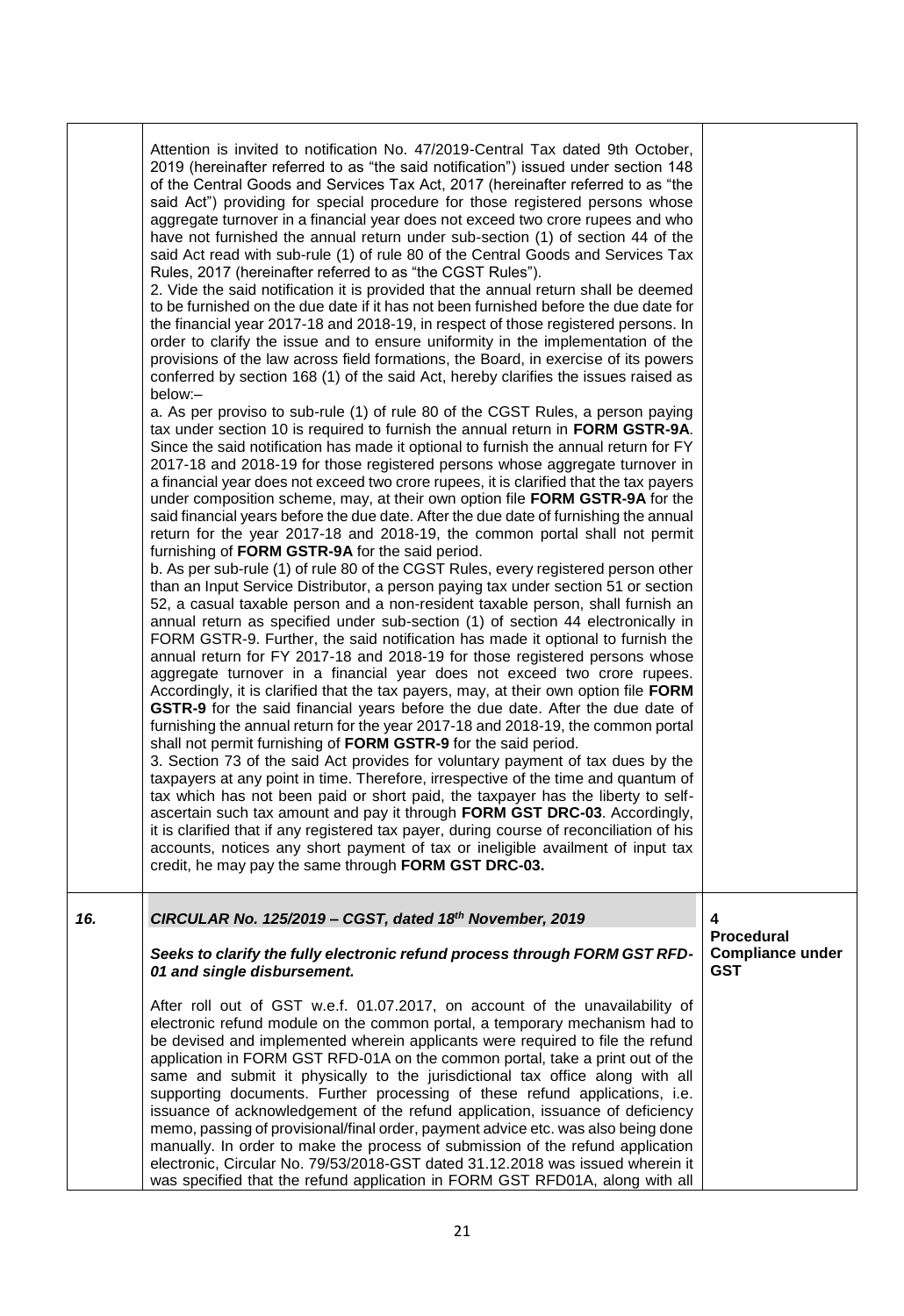|     | supporting documents, shall be submitted electronically. However, various post<br>submission stages of processing of the refund application continued to be manual.                                                                                                                                                                                                                                                                                                                                                                                                                                                                                                                                                                                                                                                                                                                                                                                                                                            |               |                                       |                |
|-----|----------------------------------------------------------------------------------------------------------------------------------------------------------------------------------------------------------------------------------------------------------------------------------------------------------------------------------------------------------------------------------------------------------------------------------------------------------------------------------------------------------------------------------------------------------------------------------------------------------------------------------------------------------------------------------------------------------------------------------------------------------------------------------------------------------------------------------------------------------------------------------------------------------------------------------------------------------------------------------------------------------------|---------------|---------------------------------------|----------------|
|     | For<br>details<br>please<br>more<br>cbec/gst/circular-cgst-125.pdf                                                                                                                                                                                                                                                                                                                                                                                                                                                                                                                                                                                                                                                                                                                                                                                                                                                                                                                                             | visit         | http://cbic.gov.in/resources//htdocs- |                |
| 17. | CIRCULAR No. 126/2019 - CGST, dated 22 <sup>nd</sup> November, 2019                                                                                                                                                                                                                                                                                                                                                                                                                                                                                                                                                                                                                                                                                                                                                                                                                                                                                                                                            |               |                                       | $\overline{2}$ |
|     | Clarification on scope of the notification entry at item (id), related to job<br>work, under heading 9988 of Notification No. 11/2017-Central Tax (Rate)<br>dated 28-06-2017-reg.                                                                                                                                                                                                                                                                                                                                                                                                                                                                                                                                                                                                                                                                                                                                                                                                                              | <b>Supply</b> |                                       |                |
|     | I am directed to say that doubts have been raised with regard to scope of the<br>notification entry at item (id) under heading 9988 of Notification No. 11/2017-<br>Central Tax (Rate) dated 28- 06-2017 inserted with effect from 01-10-2019 to<br>implement the recommendation of the GST Council to reduce rate of GST on all<br>job work services, which earlier attracted 18 % rate, to 12%. It has been stated<br>that the entry at item (id) under heading 9988 of Notification No. 11/2017-Central<br>Tax (Rate) dated 28-06-2017 inserted with effect from 01-10-2019, prescribes<br>12% GST rate for all services by way of job work. This makes the entry at item (iv)<br>which covers "manufacturing services on physical inputs owned by others" with<br>GST rate of 18% redundant.<br>2. The matter has been examined. The entries at items (id) and (iv) under heading<br>9988 read as under:                                                                                                   |               |                                       |                |
|     | (3)                                                                                                                                                                                                                                                                                                                                                                                                                                                                                                                                                                                                                                                                                                                                                                                                                                                                                                                                                                                                            | (4)           | (5)                                   |                |
|     | (id) Services by way of job<br>work other than (i), (ia), (ib)<br>and (ic) above;                                                                                                                                                                                                                                                                                                                                                                                                                                                                                                                                                                                                                                                                                                                                                                                                                                                                                                                              | 6             |                                       |                |
|     | (iv) Manufacturing services<br>on physical inputs (goods)<br>owned by others, other than<br>(i), $(ia)$ , $(ib)$ , $(ic)$ , $(id)$ , $(ii)$ ,<br>(iia) and (iii) above.                                                                                                                                                                                                                                                                                                                                                                                                                                                                                                                                                                                                                                                                                                                                                                                                                                        |               |                                       |                |
|     | 3. Job work has been defined in CGST Act as under.<br>"Job work means any treatment or processing undertaken by a person on goods<br>belonging to another registered person and the expression 'job worker' shall be<br>construed accordingly."<br>4. In view of the above, it may be seen that there is a clear demarcation between<br>scope of the entries at item (id) and item (iv) under heading 9988 of Notification<br>No. 11/2017-Central Tax (Rate) dated 28-06-2017. Entry at item (id) covers only<br>job work services as defined in section 2 (68) of CGST Act, 2017, that is, services<br>by way of treatment or processing undertaken by a person on goods belonging to<br>another registered person. On the other hand, the entry at item (iv) specifically<br>excludes the services covered by entry at item (id), and therefore, covers only<br>such services which are carried out on physical inputs (goods) which are owned<br>by persons other than those registered under the CGST Act. |               |                                       |                |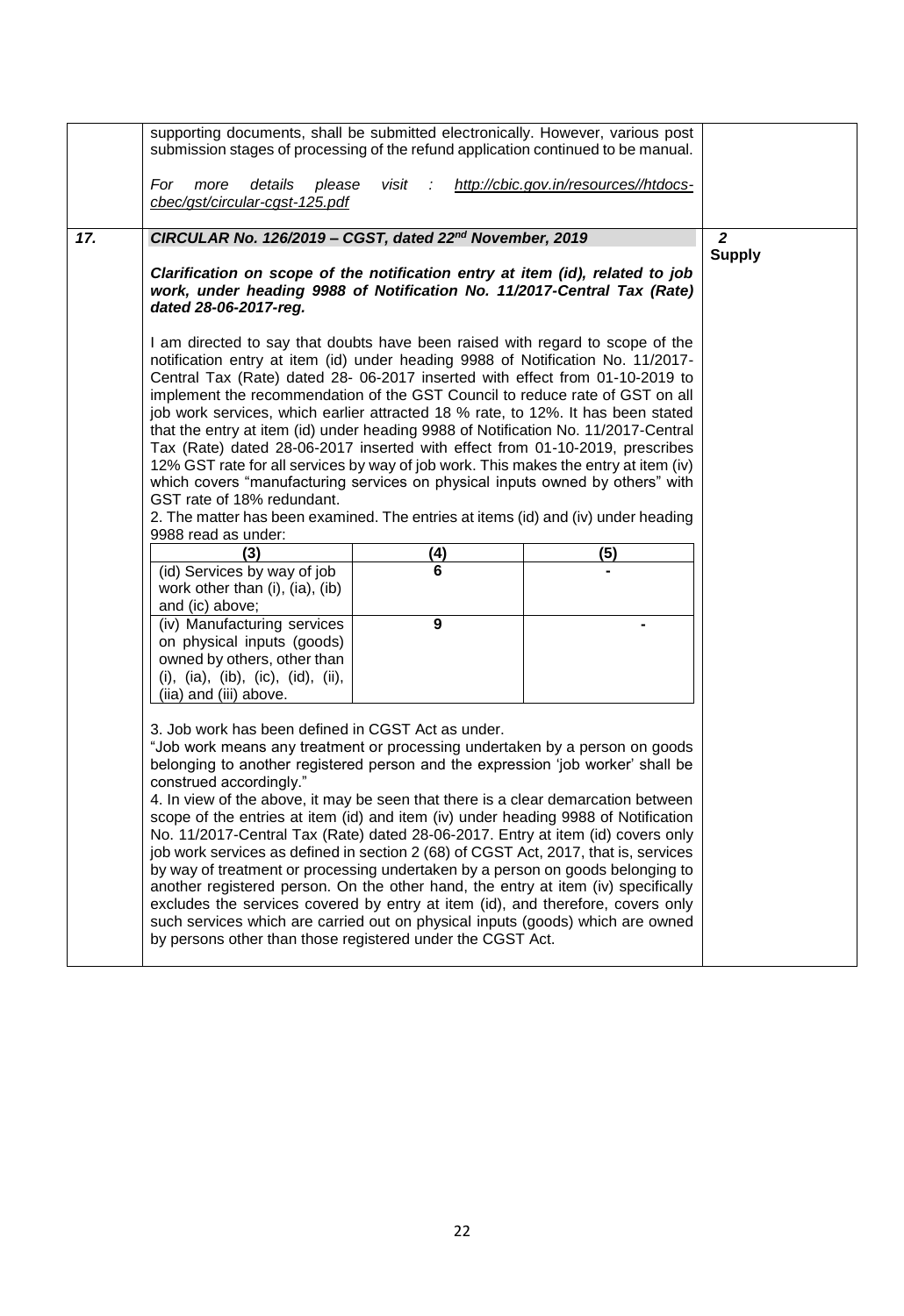## **INTEGRATED GOODS & SERVICES TAX ACT, 2017 AND IGST RULES, 2017**

#### **NOTIFICATIONS/CIRCULARS**

| Sr.<br>No. | <b>Updates</b>                                                                                                                                                                                                                                                                                                                                                                                                                                                                                                                                                                                                                                                     |  |                                                                                    |                                                                                                                   |                                                                                                          |                                                                                                                                                                                      | Less<br>on<br>No. |
|------------|--------------------------------------------------------------------------------------------------------------------------------------------------------------------------------------------------------------------------------------------------------------------------------------------------------------------------------------------------------------------------------------------------------------------------------------------------------------------------------------------------------------------------------------------------------------------------------------------------------------------------------------------------------------------|--|------------------------------------------------------------------------------------|-------------------------------------------------------------------------------------------------------------------|----------------------------------------------------------------------------------------------------------|--------------------------------------------------------------------------------------------------------------------------------------------------------------------------------------|-------------------|
| 1.         |                                                                                                                                                                                                                                                                                                                                                                                                                                                                                                                                                                                                                                                                    |  | Notification No. 04/2019 - Integrated Tax, dated 30th September, 2019:             |                                                                                                                   |                                                                                                          |                                                                                                                                                                                      | 8<br><b>IGST</b>  |
|            | 20.09.2019.                                                                                                                                                                                                                                                                                                                                                                                                                                                                                                                                                                                                                                                        |  |                                                                                    |                                                                                                                   |                                                                                                          | Seeks to notify the place of supply of R&D services related to pharmaceutical sector as per<br>Section 13(13) of IGST Act, as recommended by GST Council in its 37th meeting held on |                   |
|            | In exercise of the powers conferred by sub-section (13) of section 13 of the Integrated Goods and<br>Services Tax Act, 2017 (13 of 2017), the Central Government, on being satisfied that it is necessary<br>in order to prevent double taxation or non-taxation of the supply of a service, or for the uniform<br>application of rules, on the recommendations of the Council, hereby notifies following description of<br>services or circumstances as specified in Column (2) of the Table A, in which the place of supply shall<br>be the place of effective use and enjoyment of a service as specified in the corresponding entry in<br>Column (3), namely:- |  |                                                                                    |                                                                                                                   |                                                                                                          |                                                                                                                                                                                      |                   |
|            |                                                                                                                                                                                                                                                                                                                                                                                                                                                                                                                                                                                                                                                                    |  |                                                                                    |                                                                                                                   | <b>Table A</b>                                                                                           |                                                                                                                                                                                      |                   |
|            | SI <sub>No.</sub>                                                                                                                                                                                                                                                                                                                                                                                                                                                                                                                                                                                                                                                  |  | <b>Description</b><br>circumstances                                                | of                                                                                                                | services<br>or                                                                                           | <b>Place of Supply</b>                                                                                                                                                               |                   |
|            | (1)                                                                                                                                                                                                                                                                                                                                                                                                                                                                                                                                                                                                                                                                |  |                                                                                    | (2)                                                                                                               |                                                                                                          | (3)                                                                                                                                                                                  |                   |
|            | 1                                                                                                                                                                                                                                                                                                                                                                                                                                                                                                                                                                                                                                                                  |  | Supply of research and development                                                 |                                                                                                                   |                                                                                                          | The place of supply of services shall                                                                                                                                                |                   |
|            |                                                                                                                                                                                                                                                                                                                                                                                                                                                                                                                                                                                                                                                                    |  | services related to pharmaceutical sector                                          |                                                                                                                   |                                                                                                          | be the location of the recipient of                                                                                                                                                  |                   |
|            |                                                                                                                                                                                                                                                                                                                                                                                                                                                                                                                                                                                                                                                                    |  | as specified in Column (2) and (3) from Sl.                                        |                                                                                                                   |                                                                                                          | services subject to fulfillment of the                                                                                                                                               |                   |
|            |                                                                                                                                                                                                                                                                                                                                                                                                                                                                                                                                                                                                                                                                    |  | No. 1 to 10 in the Table B by a person<br>located in taxable territory to a person |                                                                                                                   |                                                                                                          | following conditions:-<br>(i) Supply of services from the taxable                                                                                                                    |                   |
|            |                                                                                                                                                                                                                                                                                                                                                                                                                                                                                                                                                                                                                                                                    |  | located in the non-taxable territory.                                              |                                                                                                                   |                                                                                                          | territory are provided as per a                                                                                                                                                      |                   |
|            |                                                                                                                                                                                                                                                                                                                                                                                                                                                                                                                                                                                                                                                                    |  |                                                                                    |                                                                                                                   |                                                                                                          | contract between the service provider                                                                                                                                                |                   |
|            |                                                                                                                                                                                                                                                                                                                                                                                                                                                                                                                                                                                                                                                                    |  |                                                                                    |                                                                                                                   |                                                                                                          | located in taxable territory and                                                                                                                                                     |                   |
|            |                                                                                                                                                                                                                                                                                                                                                                                                                                                                                                                                                                                                                                                                    |  |                                                                                    |                                                                                                                   |                                                                                                          | service recipient located in non-                                                                                                                                                    |                   |
|            |                                                                                                                                                                                                                                                                                                                                                                                                                                                                                                                                                                                                                                                                    |  |                                                                                    |                                                                                                                   |                                                                                                          | taxable territory.                                                                                                                                                                   |                   |
|            |                                                                                                                                                                                                                                                                                                                                                                                                                                                                                                                                                                                                                                                                    |  |                                                                                    |                                                                                                                   |                                                                                                          | (ii) Such supply of services fulfills all                                                                                                                                            |                   |
|            |                                                                                                                                                                                                                                                                                                                                                                                                                                                                                                                                                                                                                                                                    |  |                                                                                    |                                                                                                                   |                                                                                                          | other conditions in the definition of<br>export of services, except sub-clause                                                                                                       |                   |
|            |                                                                                                                                                                                                                                                                                                                                                                                                                                                                                                                                                                                                                                                                    |  |                                                                                    |                                                                                                                   |                                                                                                          | (iii) provided at clause (6) of Section                                                                                                                                              |                   |
|            |                                                                                                                                                                                                                                                                                                                                                                                                                                                                                                                                                                                                                                                                    |  |                                                                                    |                                                                                                                   |                                                                                                          | 2 of Integrated Goods and Services                                                                                                                                                   |                   |
|            |                                                                                                                                                                                                                                                                                                                                                                                                                                                                                                                                                                                                                                                                    |  |                                                                                    |                                                                                                                   |                                                                                                          | Tax Act, 2017 (13 of 2017).                                                                                                                                                          |                   |
|            |                                                                                                                                                                                                                                                                                                                                                                                                                                                                                                                                                                                                                                                                    |  |                                                                                    |                                                                                                                   |                                                                                                          |                                                                                                                                                                                      |                   |
|            |                                                                                                                                                                                                                                                                                                                                                                                                                                                                                                                                                                                                                                                                    |  |                                                                                    | <b>Table B</b>                                                                                                    |                                                                                                          |                                                                                                                                                                                      |                   |
|            | SI No.                                                                                                                                                                                                                                                                                                                                                                                                                                                                                                                                                                                                                                                             |  | <b>Nature of Supply</b>                                                            |                                                                                                                   |                                                                                                          | <b>General Description of Supply</b>                                                                                                                                                 |                   |
|            | 1                                                                                                                                                                                                                                                                                                                                                                                                                                                                                                                                                                                                                                                                  |  | Integrated discovery and                                                           |                                                                                                                   |                                                                                                          | This process involves discovery and development of                                                                                                                                   |                   |
|            |                                                                                                                                                                                                                                                                                                                                                                                                                                                                                                                                                                                                                                                                    |  | development                                                                        |                                                                                                                   |                                                                                                          | molecules by pharmaceutical sector for medicinal                                                                                                                                     |                   |
|            | 2                                                                                                                                                                                                                                                                                                                                                                                                                                                                                                                                                                                                                                                                  |  | Intetgrated development                                                            |                                                                                                                   | use. The steps include designing of compound,<br>evaluation of the drug metabolism, biological activity, |                                                                                                                                                                                      |                   |
|            |                                                                                                                                                                                                                                                                                                                                                                                                                                                                                                                                                                                                                                                                    |  |                                                                                    |                                                                                                                   |                                                                                                          | manufacture of target compounds, stability study and                                                                                                                                 |                   |
|            |                                                                                                                                                                                                                                                                                                                                                                                                                                                                                                                                                                                                                                                                    |  |                                                                                    |                                                                                                                   | long-term toxicology impact.                                                                             |                                                                                                                                                                                      |                   |
|            | 3                                                                                                                                                                                                                                                                                                                                                                                                                                                                                                                                                                                                                                                                  |  | Evaluation of the efficacy of new                                                  |                                                                                                                   |                                                                                                          | This is in vivo research (i.e. within the animal) and                                                                                                                                |                   |
|            | chemical/ biological entities in                                                                                                                                                                                                                                                                                                                                                                                                                                                                                                                                                                                                                                   |  |                                                                                    | involves development of customized animal model                                                                   |                                                                                                          |                                                                                                                                                                                      |                   |
|            | animal models of disease                                                                                                                                                                                                                                                                                                                                                                                                                                                                                                                                                                                                                                           |  | diseases and administration of novel chemical in                                   |                                                                                                                   |                                                                                                          |                                                                                                                                                                                      |                   |
|            |                                                                                                                                                                                                                                                                                                                                                                                                                                                                                                                                                                                                                                                                    |  | doses to animals to evaluate the gene and protein                                  |                                                                                                                   |                                                                                                          |                                                                                                                                                                                      |                   |
|            |                                                                                                                                                                                                                                                                                                                                                                                                                                                                                                                                                                                                                                                                    |  |                                                                                    | expression in response to disease. In nutshell, this<br>process tries to discover if a novel chemical entity that |                                                                                                          |                                                                                                                                                                                      |                   |
|            |                                                                                                                                                                                                                                                                                                                                                                                                                                                                                                                                                                                                                                                                    |  |                                                                                    |                                                                                                                   |                                                                                                          | can reduce or modify the severity of diseases. The                                                                                                                                   |                   |
|            |                                                                                                                                                                                                                                                                                                                                                                                                                                                                                                                                                                                                                                                                    |  |                                                                                    |                                                                                                                   |                                                                                                          | novel chemical is supplied by the service recipient                                                                                                                                  |                   |
|            |                                                                                                                                                                                                                                                                                                                                                                                                                                                                                                                                                                                                                                                                    |  |                                                                                    |                                                                                                                   |                                                                                                          | located in non-taxable territory.                                                                                                                                                    |                   |
|            | 4                                                                                                                                                                                                                                                                                                                                                                                                                                                                                                                                                                                                                                                                  |  | Evaluation of biological activity                                                  |                                                                                                                   |                                                                                                          | This is in vitro research (i.e. outside the animal). An                                                                                                                              |                   |
|            |                                                                                                                                                                                                                                                                                                                                                                                                                                                                                                                                                                                                                                                                    |  | of novel chemical/ biological                                                      |                                                                                                                   |                                                                                                          | assay is first developed and then the novel chemical                                                                                                                                 |                   |
|            |                                                                                                                                                                                                                                                                                                                                                                                                                                                                                                                                                                                                                                                                    |  | entities in in-vitro assays                                                        |                                                                                                                   |                                                                                                          | is supplied by the service recipient located in non-                                                                                                                                 |                   |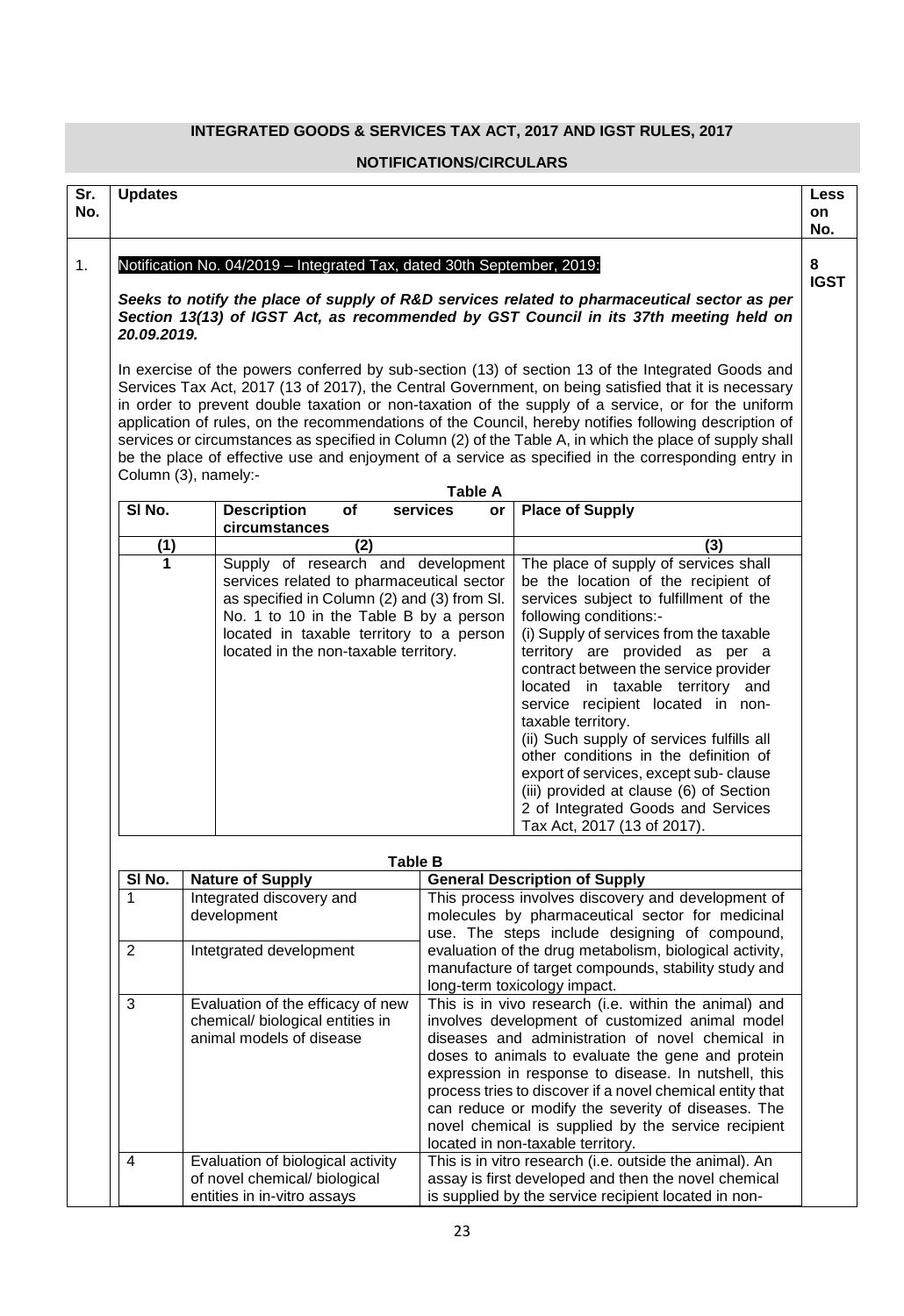|                |                                                                     | taxable territory and is evaluated in the assay under<br>optimized conditions.                                                                                      |  |
|----------------|---------------------------------------------------------------------|---------------------------------------------------------------------------------------------------------------------------------------------------------------------|--|
| 5              | Drug metabolism and<br>pharmacokinetics of new<br>chemical entities | This process involves investigation whether a new<br>compound synthesized by supplier can be<br>developed as new drug to treat human diseases in                    |  |
|                |                                                                     | respect of solubility, stability in body fluids, stability in<br>liver tissue and its toxic effect on body tissues.<br>Promising compounds are further evaluated in |  |
| 6              |                                                                     | animal experiments using rat and mice.<br>Safety assessment involves evaluation of new                                                                              |  |
|                | Safety Assessment/ Toxicology                                       | chemical entities in laboratory research animal<br>models to support filing of investigational new drug                                                             |  |
|                |                                                                     | and new drug application. Toxicology team analyses<br>the potential toxicity of a drug to enable fast and                                                           |  |
| $\overline{7}$ | <b>Stability Studies</b>                                            | effective drug development.<br>Stability studies are conducted to support formulation,                                                                              |  |
|                |                                                                     | development, safety and efficacy of a new drug. It is<br>also done to ascertain the quality and shelf life of the                                                   |  |
|                |                                                                     | drug in their intended packaging configuration.                                                                                                                     |  |
| 8              | Bio-equivalence and                                                 | Bio-equivalence is a term in pharmacokinetics used                                                                                                                  |  |
|                | <b>Bioavailability Studies</b>                                      | to assess the expected in vivo biological equivalence                                                                                                               |  |
|                |                                                                     | of two proprietary preparations of a drug. If two                                                                                                                   |  |
|                |                                                                     | products are said to be bioequivalent it means that<br>they would be expected to be, for all intents and                                                            |  |
|                |                                                                     | purposes, the same. Bioavailability is a measurement                                                                                                                |  |
|                |                                                                     | of the rate and extent to which a therapeutically active                                                                                                            |  |
|                |                                                                     | chemical is absorbed from a drug product into the                                                                                                                   |  |
|                |                                                                     | systemic circulation and becomes available at the site                                                                                                              |  |
| 9              | Clinical trials                                                     | of action.                                                                                                                                                          |  |
|                |                                                                     | The drugs that are developed for human consumption<br>would undergo human testing to confirm its utility and<br>safety before being registered for marketing. The   |  |
|                |                                                                     | clinical trials help in collection of information related to                                                                                                        |  |
|                |                                                                     | drugs profile in human body such as absorption,                                                                                                                     |  |
|                |                                                                     | distribution, metabolism, excretion and interaction. It<br>allows choice of safe dosage.                                                                            |  |
| 10             | Bio analytical studies                                              | Bio analysis is a sub-discipline of analytical chemistry<br>covering the quantitative measurement of drugs and                                                      |  |
|                |                                                                     | their metabolites, and biological molecules in<br>locations<br>unnatural<br>concentrations<br>or<br>and                                                             |  |
|                |                                                                     | macromolecules, proteins, DNA, large molecule<br>drugs and metabolites in biological systems.                                                                       |  |
|                |                                                                     |                                                                                                                                                                     |  |
|                |                                                                     |                                                                                                                                                                     |  |
|                |                                                                     |                                                                                                                                                                     |  |
|                |                                                                     |                                                                                                                                                                     |  |
|                |                                                                     |                                                                                                                                                                     |  |
|                |                                                                     |                                                                                                                                                                     |  |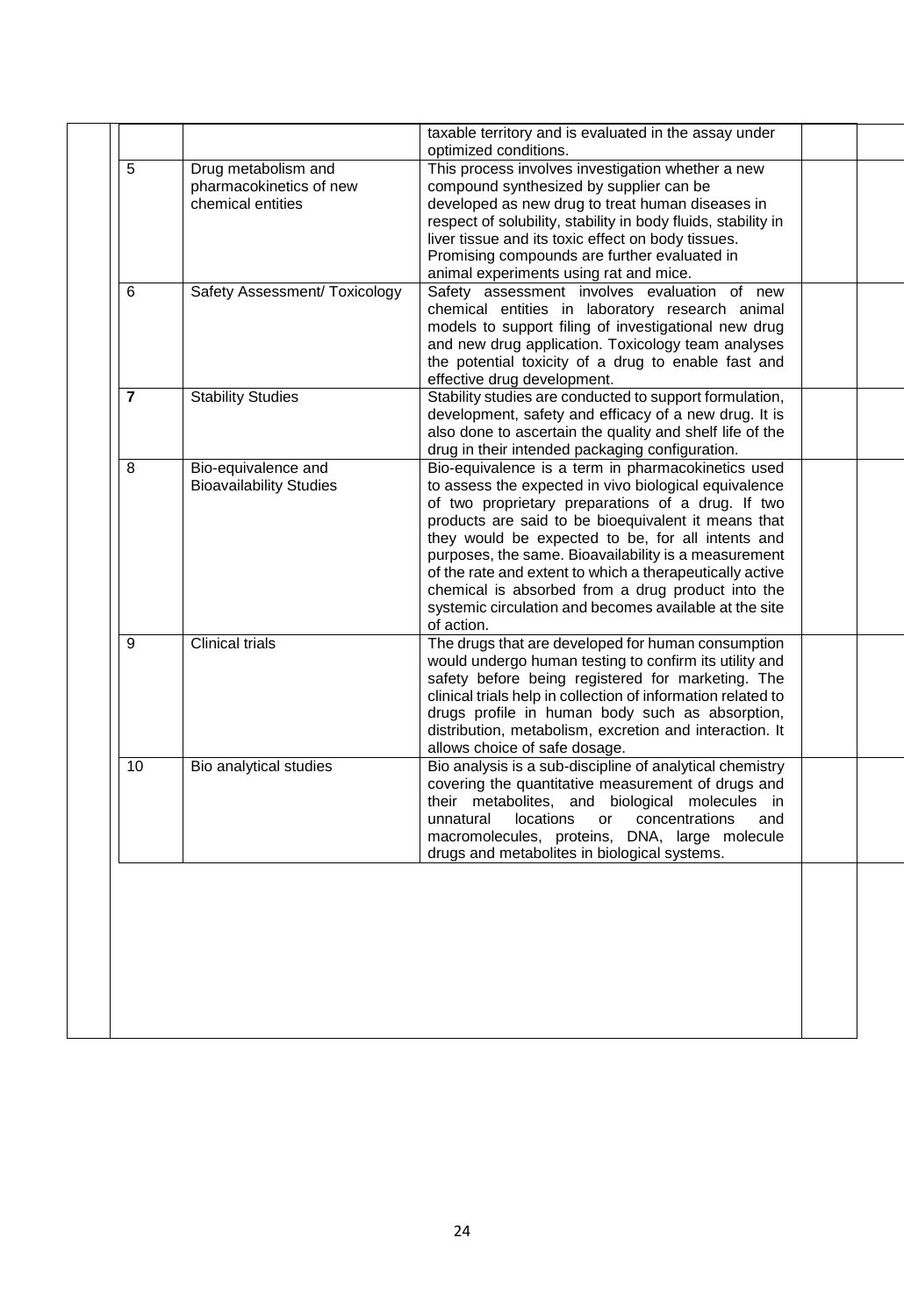### **CUSTOMS LAWS**

### **NOTIFICATIONS/CIRCULARS**

| Sr. No. | <b>Updates</b>                                                                                                                                                 | Lesson No.     |                       |
|---------|----------------------------------------------------------------------------------------------------------------------------------------------------------------|----------------|-----------------------|
| 1.      | Circular No. 29/2019 - Customs, dated 5 <sup>th</sup> September, 2019                                                                                          | 12             |                       |
|         |                                                                                                                                                                |                | <b>Basic Concepts</b> |
|         | <b>Eligibility Criteria for availing of DPD Scheme by Importers</b>                                                                                            | of Customs Law |                       |
|         |                                                                                                                                                                |                |                       |
|         | CBIC has taken various steps which have had the impact of reducing the dwell                                                                                   |                |                       |
|         | time as well as bringing down the logistics cost of EXIM clearances. One of the                                                                                |                |                       |
|         | flagship initiatives in this regard has been the Direct Port Delivery (DPD) of<br>containers to the importers thus obviating the need of routing the clearance |                |                       |
|         | through the Container Freight Stations (CFSs). The initiative was first launched                                                                               |                |                       |
|         | at JNPT and thereafter extended to other ports. This one single reform alone                                                                                   |                |                       |
|         | has played a critical role in improving our ranking in the Doing Business Report                                                                               |                |                       |
|         | 2019. Not surprising, therefore, has been the wide appreciation for this step                                                                                  |                |                       |
|         | amongst the importers and its acknowledgement by World Bank.                                                                                                   |                |                       |
|         | 2. Although this initiative is in operation at all the ports, however, Board has felt                                                                          |                |                       |
|         | the need for providing general guidelines / eligibility criteria so that reach of DPD                                                                          |                |                       |
|         | could be made maximized. Importers who have so far not availed the benefit of                                                                                  |                |                       |
|         | DPD for reasons including lack of awareness, may now join this program with                                                                                    |                |                       |
|         | certainty.                                                                                                                                                     |                |                       |
|         | 3. Ideally, any fully facilitated Bill of Entry (BoE) filed at the gateway port ought                                                                          |                |                       |
|         | to get the DPD benefit. However, feedback from the field has suggested that                                                                                    |                |                       |
|         | factors like non-receipt of original documents from abroad and consequent delay                                                                                |                |                       |
|         | in issuance of Delivery Order, financial and credit woes, delay in settlement of                                                                               |                |                       |
|         | dues of shipping lines, opening PD Account with the terminals are some of the<br>reasons inhibiting a larger section of importers to opt for DPD. CBIC by      |                |                       |
|         | promoting DPD has raised the bar of efficiency. It is, therefore, but natural that                                                                             |                |                       |
|         | other players in the EXIM logistics chain get their act together so that this                                                                                  |                |                       |
|         | successful reform measure could be made even more widespread.                                                                                                  |                |                       |
|         | 4. Taking all the factors into consideration, following guidelines are being                                                                                   |                |                       |
|         | prescribed for implementation of DPD across all the formations                                                                                                 |                |                       |
|         | (i) Inclusions: The following categories of importers may555 opt for facility of                                                                               |                |                       |
|         | DPD:                                                                                                                                                           |                |                       |
|         | (a) importers who have already been accorded either AEO Tier I, II or III status;                                                                              |                |                       |
|         | (b) importers with a clear track record of compliance and an import volume of 25                                                                               |                |                       |
|         | Full Container Load (FCL) TEUs through a particular port or otherwise in the                                                                                   |                |                       |
|         | preceding financial year;                                                                                                                                      |                |                       |
|         | Importers falling under the said categories shall furnish information prescribed                                                                               |                |                       |
|         | in application format i.e. Annexure-A (copy enclosed). While the criterion at (b)<br>is desirable, Chief Commissioner may, however, in deserving cases of      |                |                       |
|         | importers, relax the TEU benchmark. Such importers could be the ones whose                                                                                     |                |                       |
|         | imports have enjoyed a consistent pattern of customs risk facilitation / who                                                                                   |                |                       |
|         | provide an assurance that they would be in a position to pick up containers                                                                                    |                |                       |
|         | directly from the terminal. This dispensation may be particularly considered for                                                                               |                |                       |
|         | the MSME sector.                                                                                                                                               |                |                       |
|         | (ii) Exclusions: The following categories of importers however would be excluded                                                                               |                |                       |
|         | from facility of DPD: -                                                                                                                                        |                |                       |
|         | (a) importers against whom a case of mis-declaration of description of goods or                                                                                |                |                       |
|         | of concealment / diversion of imported goods / evasion of duty has been made                                                                                   |                |                       |
|         | in the preceding five years;                                                                                                                                   |                |                       |
|         | (b) importers facing prosecution proceedings in a matter under the Customs Act,                                                                                |                |                       |
|         | 1962;                                                                                                                                                          |                |                       |
|         | (c) those importing goods that are subjected to 100% examination in terms of                                                                                   |                |                       |
|         | extant policy;<br>(d) importers importing mostly LCL consignments.                                                                                             |                |                       |
|         | (iii) Conditions: The facility of DPD shall only be extended only to such                                                                                      |                |                       |
|         | consignments                                                                                                                                                   |                |                       |
|         | (a) which have either been fully facilitated or not subjected to examination; and                                                                              |                |                       |
|         | (b) importers open a PD account with the terminals and arrange for their own                                                                                   |                |                       |
|         | transport to take delivery of containers from the terminal; and                                                                                                |                |                       |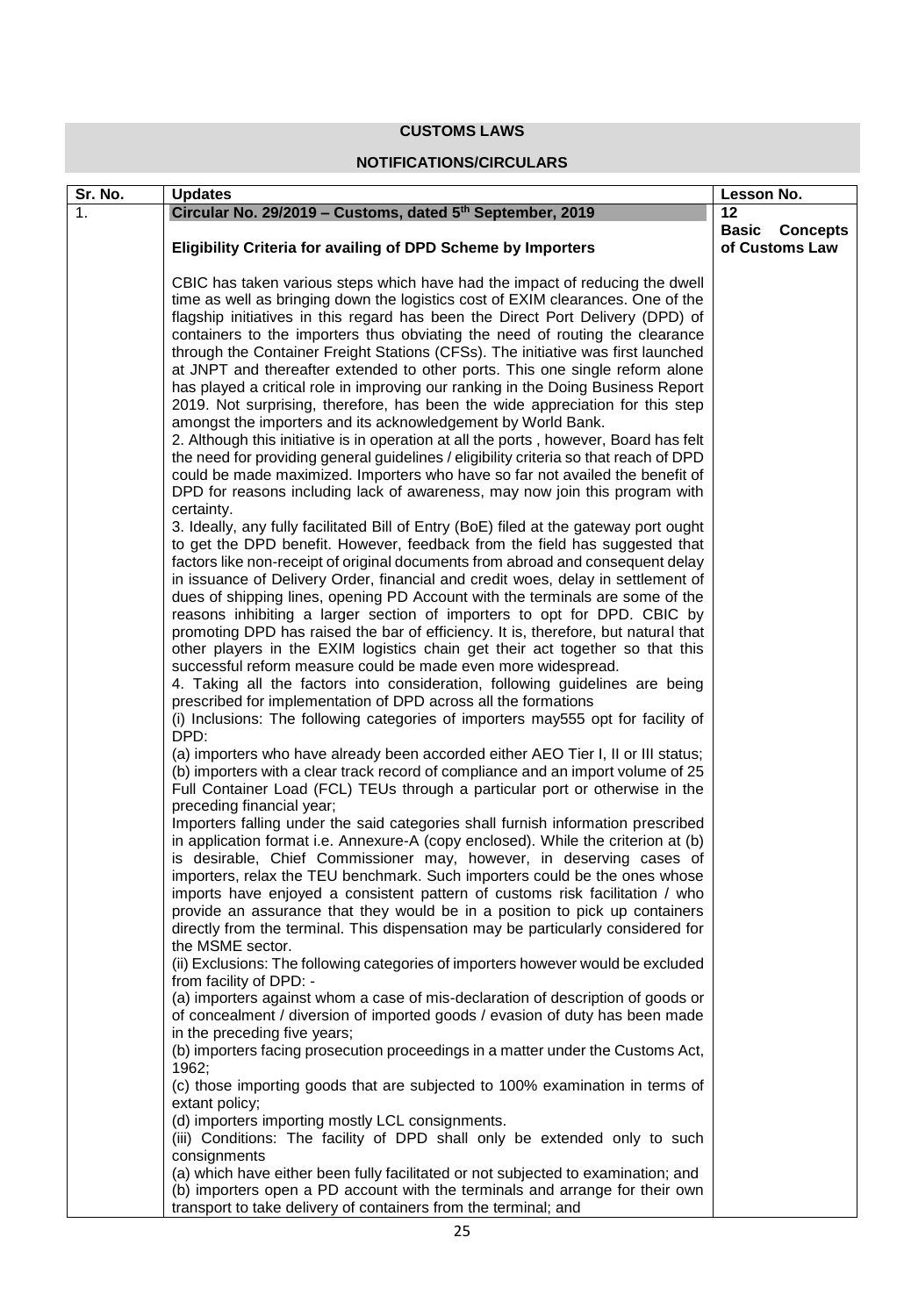|                | (c) any other procedural formality prescribed by the zone for better<br>administration of DPD scheme.<br>5. In view of the above guidelines for availing DPD, Customs field formations at<br>sea ports where containerized cargo is received are advised to issue/re-issue<br>Public Notices for the benefit of importers so that they could avail DPD. In order<br>to monitor the DPD percentages, all customs formation incharge of gateway<br>ports shall publish the monthly percentage data related to DPD on their websites.<br>Each zone shall also send a consolidated month/ port wise report of DPD<br>percentage every quarter to the Board at jscus@nic.in and dircus@nic.in.                                                                                                                                                                                                                                                                                                                                                                                                                                                                                                                                                                                                                                                                                                                                                                                                                                                                                                                                                                                                                                                                                                                                                                                                           |                                                                    |                                   |                                     |              |
|----------------|-----------------------------------------------------------------------------------------------------------------------------------------------------------------------------------------------------------------------------------------------------------------------------------------------------------------------------------------------------------------------------------------------------------------------------------------------------------------------------------------------------------------------------------------------------------------------------------------------------------------------------------------------------------------------------------------------------------------------------------------------------------------------------------------------------------------------------------------------------------------------------------------------------------------------------------------------------------------------------------------------------------------------------------------------------------------------------------------------------------------------------------------------------------------------------------------------------------------------------------------------------------------------------------------------------------------------------------------------------------------------------------------------------------------------------------------------------------------------------------------------------------------------------------------------------------------------------------------------------------------------------------------------------------------------------------------------------------------------------------------------------------------------------------------------------------------------------------------------------------------------------------------------------|--------------------------------------------------------------------|-----------------------------------|-------------------------------------|--------------|
| $\overline{2}$ | Notification No. 28/2019 - Customs, dated 2 <sup>nd</sup> September, 2019                                                                                                                                                                                                                                                                                                                                                                                                                                                                                                                                                                                                                                                                                                                                                                                                                                                                                                                                                                                                                                                                                                                                                                                                                                                                                                                                                                                                                                                                                                                                                                                                                                                                                                                                                                                                                           | 16<br><b>Foreign Trade</b>                                         |                                   |                                     |              |
|                |                                                                                                                                                                                                                                                                                                                                                                                                                                                                                                                                                                                                                                                                                                                                                                                                                                                                                                                                                                                                                                                                                                                                                                                                                                                                                                                                                                                                                                                                                                                                                                                                                                                                                                                                                                                                                                                                                                     | Amendment to the Notification No. 57/2000-Customs dated 08.05.2000 |                                   |                                     | Policy (FTP) |
|                | In exercise of the powers conferred by sub-section (1) of section 25 of the<br>Customs Act, 1962 (52 of 1962), the Central Government, being satisfied that it<br>is necessary in the public interest so to do, hereby makes the following further<br>amendments in the notification of the Government of India in the Ministry of<br>Finance (Department of Revenue) No. 57/2000-Customs, dated the 8th May,<br>2000 published in the Gazette of India, Extraordinary, Part II, Section 3, Sub-<br>Section (i) vide number G.S.R. 413 (E), dated the 8th May, 2000, namely:-<br>2. In the said notification, -<br>(a) in the opening paragraph, for the portion beginning with the words, figures<br>and brackets "hereby exempts silver, gold and platinum, falling under headings<br>71.06, 71.08 and 71.10 respectively of the First Schedule to the Customs Tariff<br>Act, 1975 (51 of 1975), when imported into India" and ending with the words,<br>brackets and figures "from the whole of the duty of customs leviable thereon,<br>which is specified in the said First Schedule, and from the whole of the additional<br>duty leviable thereon under sub-sections (1), (3) and (5) of section 3 of the said<br>Customs Tariff Act", the following shall be substituted, namely:-<br>"hereby exempts silver, gold and platinum of the description specified in column<br>(3) of the Table below falling under headings 71.06,71.08 and 71.10 of the First<br>Schedule to the Customs Tariff Act, 1975 (51 of 1975), when imported into India<br>under the scheme specified in column (2) of the said Table, from so much of the<br>duty of customs leviable thereon under the said First Schedule as specified in<br>the corresponding entry in column (4) of the said Table, and from the whole of<br>the additional duty leviable thereon under sub-sections (1), (3) and (5) of section |                                                                    |                                   |                                     |              |
|                |                                                                                                                                                                                                                                                                                                                                                                                                                                                                                                                                                                                                                                                                                                                                                                                                                                                                                                                                                                                                                                                                                                                                                                                                                                                                                                                                                                                                                                                                                                                                                                                                                                                                                                                                                                                                                                                                                                     | 3 of the said Customs Tariff Act:-                                 | <b>TABLE</b>                      |                                     |              |
|                | <b>SI</b>                                                                                                                                                                                                                                                                                                                                                                                                                                                                                                                                                                                                                                                                                                                                                                                                                                                                                                                                                                                                                                                                                                                                                                                                                                                                                                                                                                                                                                                                                                                                                                                                                                                                                                                                                                                                                                                                                           |                                                                    |                                   |                                     |              |
|                | No.                                                                                                                                                                                                                                                                                                                                                                                                                                                                                                                                                                                                                                                                                                                                                                                                                                                                                                                                                                                                                                                                                                                                                                                                                                                                                                                                                                                                                                                                                                                                                                                                                                                                                                                                                                                                                                                                                                 | Scheme under Foreign<br><b>Trade Policy</b>                        | <b>Description</b><br>of<br>goods | Amount of duty                      |              |
|                | (1)                                                                                                                                                                                                                                                                                                                                                                                                                                                                                                                                                                                                                                                                                                                                                                                                                                                                                                                                                                                                                                                                                                                                                                                                                                                                                                                                                                                                                                                                                                                                                                                                                                                                                                                                                                                                                                                                                                 | (2)                                                                | (3)                               | (4)                                 |              |
|                | 1 <sub>1</sub>                                                                                                                                                                                                                                                                                                                                                                                                                                                                                                                                                                                                                                                                                                                                                                                                                                                                                                                                                                                                                                                                                                                                                                                                                                                                                                                                                                                                                                                                                                                                                                                                                                                                                                                                                                                                                                                                                      | As replenishment under the                                         | (a) Gold                          | 11.85%                              |              |
|                |                                                                                                                                                                                                                                                                                                                                                                                                                                                                                                                                                                                                                                                                                                                                                                                                                                                                                                                                                                                                                                                                                                                                                                                                                                                                                                                                                                                                                                                                                                                                                                                                                                                                                                                                                                                                                                                                                                     | Scheme for 'Export through                                         | (b) Silver                        | 11.00%                              |              |
|                |                                                                                                                                                                                                                                                                                                                                                                                                                                                                                                                                                                                                                                                                                                                                                                                                                                                                                                                                                                                                                                                                                                                                                                                                                                                                                                                                                                                                                                                                                                                                                                                                                                                                                                                                                                                                                                                                                                     | Exhibitions/Export                                                 | (c) Platinum                      | Whole of the                        |              |
|                |                                                                                                                                                                                                                                                                                                                                                                                                                                                                                                                                                                                                                                                                                                                                                                                                                                                                                                                                                                                                                                                                                                                                                                                                                                                                                                                                                                                                                                                                                                                                                                                                                                                                                                                                                                                                                                                                                                     | Promotion Tours/Export of                                          |                                   | duty of customs                     |              |
|                |                                                                                                                                                                                                                                                                                                                                                                                                                                                                                                                                                                                                                                                                                                                                                                                                                                                                                                                                                                                                                                                                                                                                                                                                                                                                                                                                                                                                                                                                                                                                                                                                                                                                                                                                                                                                                                                                                                     | Branded Jewellery'<br>as<br>referred to in Paragraph               |                                   | leviable thereon,<br>which          |              |
|                |                                                                                                                                                                                                                                                                                                                                                                                                                                                                                                                                                                                                                                                                                                                                                                                                                                                                                                                                                                                                                                                                                                                                                                                                                                                                                                                                                                                                                                                                                                                                                                                                                                                                                                                                                                                                                                                                                                     | 4.46 of the Foreign Trade                                          |                                   | is<br>specified in the              |              |
|                |                                                                                                                                                                                                                                                                                                                                                                                                                                                                                                                                                                                                                                                                                                                                                                                                                                                                                                                                                                                                                                                                                                                                                                                                                                                                                                                                                                                                                                                                                                                                                                                                                                                                                                                                                                                                                                                                                                     | Policy, read with relevant                                         |                                   | First Schedule to                   |              |
|                |                                                                                                                                                                                                                                                                                                                                                                                                                                                                                                                                                                                                                                                                                                                                                                                                                                                                                                                                                                                                                                                                                                                                                                                                                                                                                                                                                                                                                                                                                                                                                                                                                                                                                                                                                                                                                                                                                                     | provisions of Chapter 4 of                                         |                                   | Customs<br>the                      |              |
|                |                                                                                                                                                                                                                                                                                                                                                                                                                                                                                                                                                                                                                                                                                                                                                                                                                                                                                                                                                                                                                                                                                                                                                                                                                                                                                                                                                                                                                                                                                                                                                                                                                                                                                                                                                                                                                                                                                                     | Handbook<br>the<br>οf                                              |                                   | Tariff Act, 1975                    |              |
|                |                                                                                                                                                                                                                                                                                                                                                                                                                                                                                                                                                                                                                                                                                                                                                                                                                                                                                                                                                                                                                                                                                                                                                                                                                                                                                                                                                                                                                                                                                                                                                                                                                                                                                                                                                                                                                                                                                                     | Procedures.                                                        |                                   | (51 of 1975).                       |              |
|                | 2.                                                                                                                                                                                                                                                                                                                                                                                                                                                                                                                                                                                                                                                                                                                                                                                                                                                                                                                                                                                                                                                                                                                                                                                                                                                                                                                                                                                                                                                                                                                                                                                                                                                                                                                                                                                                                                                                                                  | Under the Scheme<br>for                                            | Gold,<br>Silver,                  | Whole of the                        |              |
|                |                                                                                                                                                                                                                                                                                                                                                                                                                                                                                                                                                                                                                                                                                                                                                                                                                                                                                                                                                                                                                                                                                                                                                                                                                                                                                                                                                                                                                                                                                                                                                                                                                                                                                                                                                                                                                                                                                                     | 'Export Against Supply by                                          | Platinum                          | duty of customs                     |              |
|                |                                                                                                                                                                                                                                                                                                                                                                                                                                                                                                                                                                                                                                                                                                                                                                                                                                                                                                                                                                                                                                                                                                                                                                                                                                                                                                                                                                                                                                                                                                                                                                                                                                                                                                                                                                                                                                                                                                     | Nominated Agencies' as                                             |                                   | leviable thereon,                   |              |
|                |                                                                                                                                                                                                                                                                                                                                                                                                                                                                                                                                                                                                                                                                                                                                                                                                                                                                                                                                                                                                                                                                                                                                                                                                                                                                                                                                                                                                                                                                                                                                                                                                                                                                                                                                                                                                                                                                                                     | referred to in Paragraph                                           |                                   | which<br><b>is</b>                  |              |
|                |                                                                                                                                                                                                                                                                                                                                                                                                                                                                                                                                                                                                                                                                                                                                                                                                                                                                                                                                                                                                                                                                                                                                                                                                                                                                                                                                                                                                                                                                                                                                                                                                                                                                                                                                                                                                                                                                                                     | 4.41 of the Foreign Trade                                          |                                   | specified in the                    |              |
|                |                                                                                                                                                                                                                                                                                                                                                                                                                                                                                                                                                                                                                                                                                                                                                                                                                                                                                                                                                                                                                                                                                                                                                                                                                                                                                                                                                                                                                                                                                                                                                                                                                                                                                                                                                                                                                                                                                                     | Policy, read with relevant<br>provisions of Chapter 4 of           |                                   | First Schedule to<br>the<br>Customs |              |
|                |                                                                                                                                                                                                                                                                                                                                                                                                                                                                                                                                                                                                                                                                                                                                                                                                                                                                                                                                                                                                                                                                                                                                                                                                                                                                                                                                                                                                                                                                                                                                                                                                                                                                                                                                                                                                                                                                                                     |                                                                    | 26                                |                                     |              |
|                |                                                                                                                                                                                                                                                                                                                                                                                                                                                                                                                                                                                                                                                                                                                                                                                                                                                                                                                                                                                                                                                                                                                                                                                                                                                                                                                                                                                                                                                                                                                                                                                                                                                                                                                                                                                                                                                                                                     |                                                                    |                                   |                                     |              |